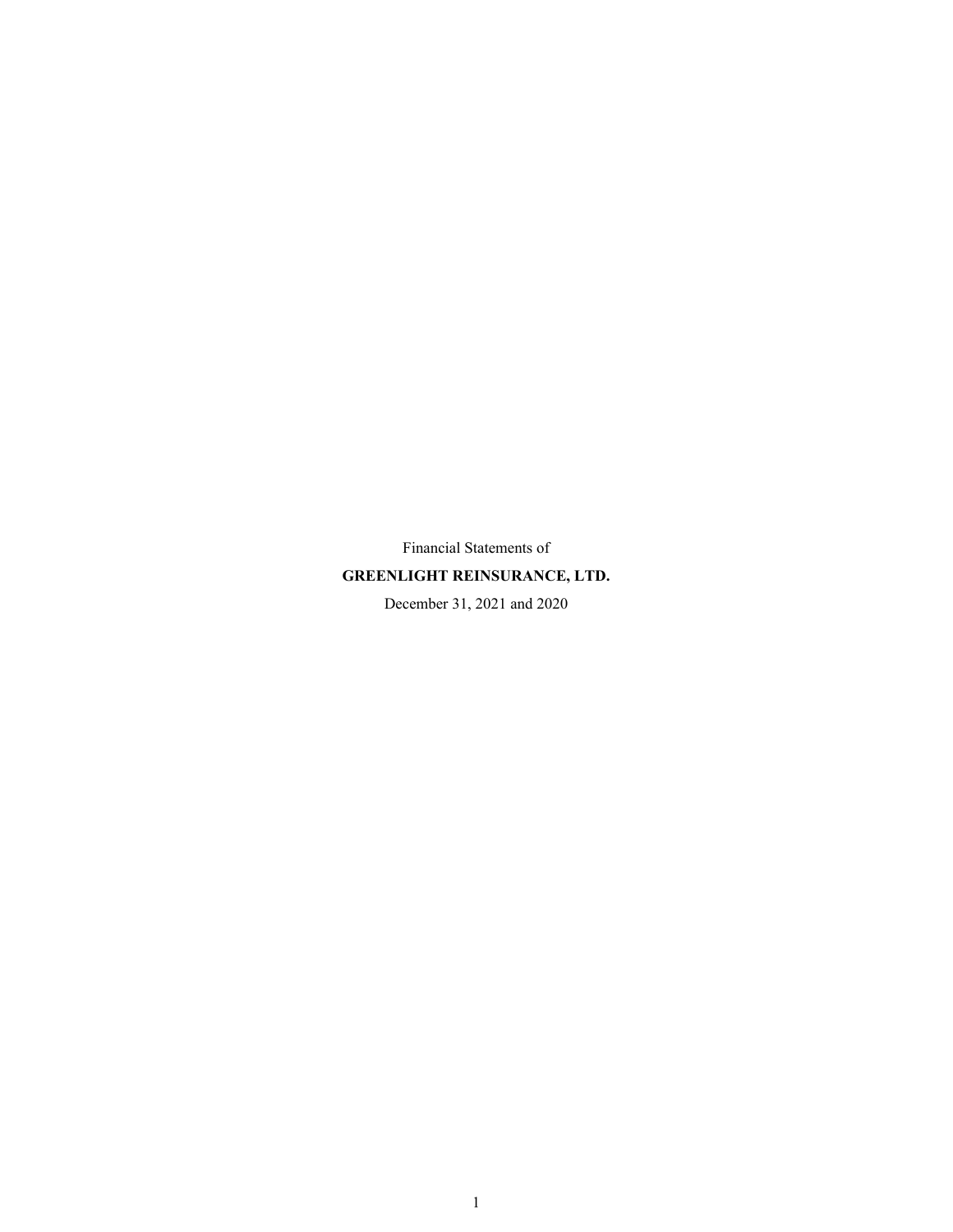# **GREENLIGHT REINSURANCE, LTD.**

| Table of Contents                         | Page |
|-------------------------------------------|------|
| <b>Report of Independent Auditors</b>     |      |
| <b>Balance Sheets</b>                     |      |
| <b>Statements of Operations</b>           |      |
| <b>Statements of Shareholder's Equity</b> |      |
| <b>Statements of Cash Flows</b>           |      |
| Notes to the Financial Statements         |      |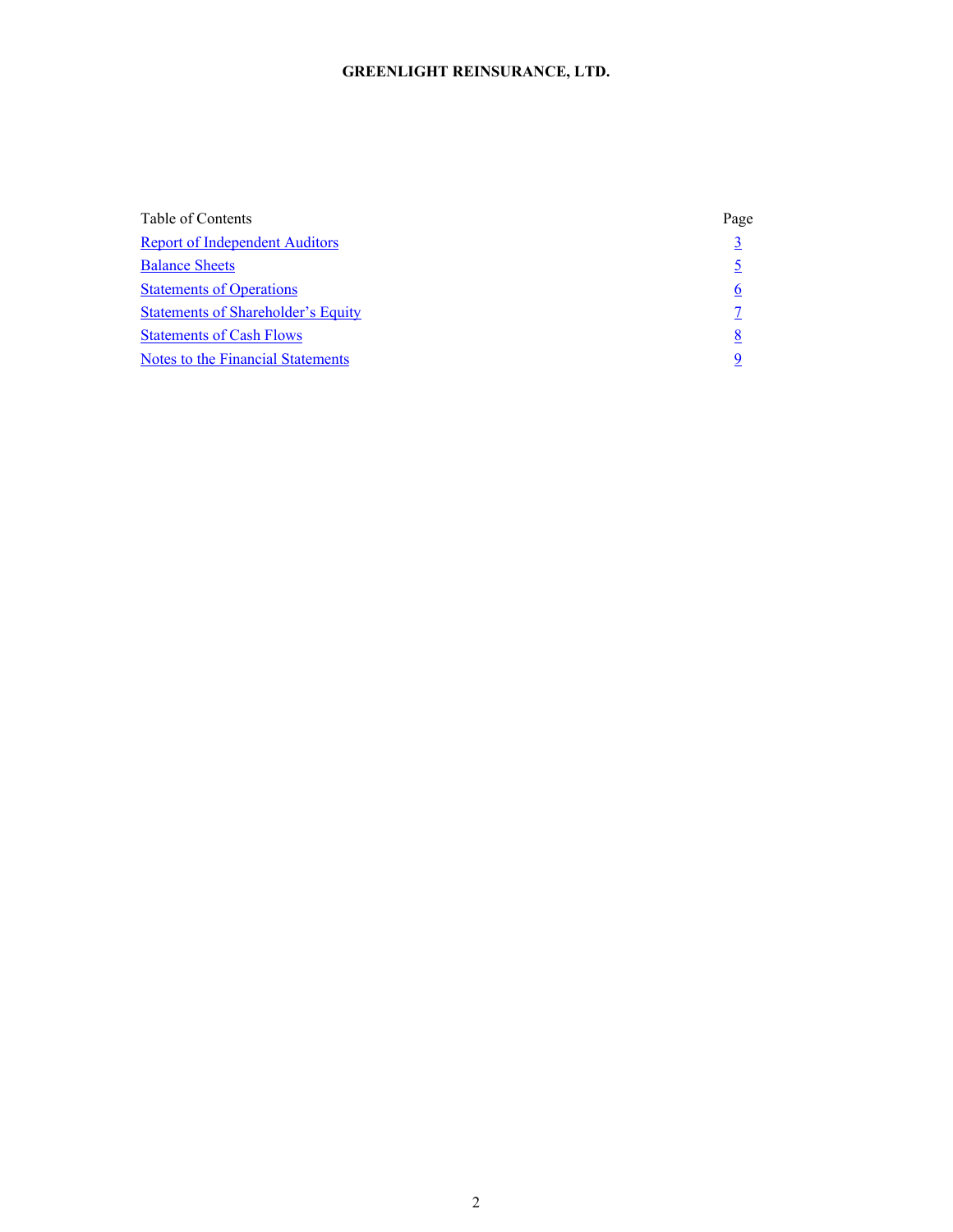

Tel: +1 (345) 943-8800 Fax: +1 (345) 943-8801 Email: mail@bdo.ky www.bdo.ky

PO Box 31118 2<sup>nd</sup> Floor - Building 3 Governors Square 23 Lime Tree Bay Avenue Grand Cayman KY1-1205 Cayman Islands

## **Report of Independent Registered Public Accounting Firm**

The Board of Directors and Shareholder Greenlight Reinsurance, Ltd. Grand Cayman, Cayman Islands

## **Opinion on the Financial Statements**

We have audited the accompanying balance sheets of Greenlight Reinsurance, Ltd., a wholly owned subsidiary of Greenlight Capital Re, Ltd., as of December 31, 2021 and 2020, the related statements of operations, shareholder's equity, and cash flows for each of the three years in the period ended December 31, 2021, and the related notes to the financial statements. In our opinion, the financial statements present fairly, in all material respects, the financial position of the Company at December 31, 2021, and the results of their operations and their cash flows for each of the three years in the period ended December 31, 2021**,** in conformity with accounting principles generally accepted in the United States of America.

We did not audit the financial statements of Solasglas Investments, LP, an equity method investment of the Company, which statements reflect total assets of \$234.7 million at December 31, 2021, (2020-\$220.1 million) and total income of \$26.0 million for the year then ended (2020-\$6.9 million). Those statements were audited by other auditors whose report has been furnished to us, and our opinion, insofar as it relates to the amounts included for Solasglas Investments, LP, is based solely on the report of the other auditors.

### **Basis for Opinion**

These financial statements are the responsibility of the Company's management. Our responsibility is to express an opinion on the Company's financial statements based on our audits. We are a public accounting firm registered with the Public Company Accounting Oversight Board (United States) ("PCAOB") and are required to be independent with respect to the Company in accordance with the U.S. federal securities laws and the applicable rules and regulations of the Securities and Exchange Commission and the PCAOB.

We conducted our audits in accordance with the standards of the PCAOB and in accordance with auditing standards generally accepted in the United States of America. Those standards require that we plan and perform the audit to obtain reasonable assurance about whether the financial statements are free of material misstatement, whether due to error or fraud.

Our audits included performing procedures to assess the risks of material misstatement of the financial statements, whether due to error or fraud, and performing procedures that respond to those risks. Such procedures included examining, on a test basis, evidence regarding the amounts and disclosures in the financial statements. Our audits also included evaluating the accounting principles used and significant estimates made by management, as well as evaluating the overall presentation of the financial statements. We believe that our audits provide a reasonable basis for our opinion.

## **Critical Audit Matters**

The critical audit matter communicated below is a matter arising from the current period audit of the financial statements that was communicated or required to be communicated to the audit committee and that: (1) relates to accounts or disclosures that are material to the financial statements and (2) involved especially challenging, subjective, or complex judgments. The communication of critical audit matters does not alter in any way our opinion on the financial statements, taken as a whole, and we are not, by communicating the critical audit matter below, providing separate opinions on the critical audit matter or on the accounts or disclosures to which it relates.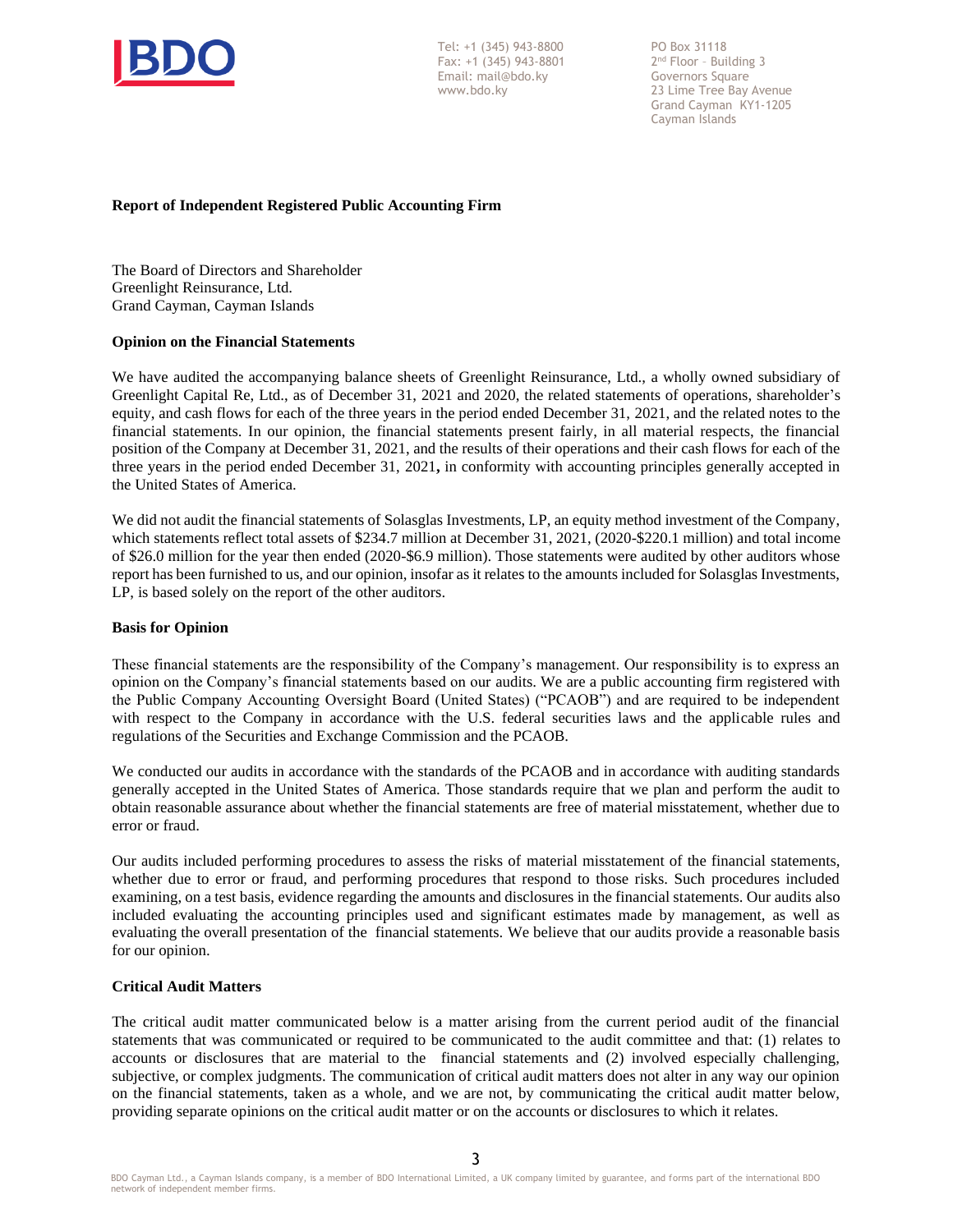## *Incurred But Not Reported (IBNR) Loss Reserves*

As described in Note 1 and Note 7 to the Company's financial statements, the Company's loss and loss adjustment expense reserves were \$491.0 million for the year ended December 31, 2021. The total reserve was made up of \$182.9 million of case reserves and \$308.1 million of IBNR reserves. Case reserves have resulted from claims notified to the Company by its clients. IBNR reserves relate to claims that have been incurred by insureds and reinsureds but have not yet been reported to the insurer or reinsurer, including unknown future developments on amounts already known by the insurer or reinsurer. The calculation of the IBNR reserves requires the Company's reserving actuaries to calculate a best, or "point" estimate of reserves for each contract. To calculate this estimate, a number of different actuarial methodologies and key assumptions are weighted and applied to each individual contract.

We identified the IBNR portion of the Company's loss and loss adjustment expense reserves as a critical audit matter. The Company's actuarial methodologies and key assumptions used to calculate IBNR reserves are highly subjective and can have a significant impact on the loss and loss adjustment expense reserve. Auditing these methodologies and key assumptions used involves a high degree of subjective auditor judgment due to the assessment of risk and nature and extent of specialized skill and knowledge needed to address the risk.

The primary procedures we performed to address this critical audit matter included:

- Testing the design and effectiveness of the controls relating to management's loss reserving process, including:
	- Management's review of the completeness and accuracy of source data provided by cedents.
	- Management's review of internally selected actuarial methodologies and key assumptions used,
	- Management's review of the independent external actuarial report, which includes an independent recommended reserve balance. A comparison is performed between the Company's internal reserves balance and the recommended balance per the independent external actuary.
- Reviewing the development of prior year estimates of IBNR reserves.
- Testing the completeness and accuracy of the source information used by the Company and any additional source information used by BDO's actuarial specialists to calculate the IBNR reserves.
- Utilizing personnel with specialized knowledge and skill in actuarial services to evaluate the reasonableness of the Company's loss and loss adjustment expense reserves by developing an independent estimate and reasonable range of actuarial central estimates based on an alternative combination of methods, assumptions and/or segmentation of the data.

We have served as the Company's auditor since 2006.



Grand Cayman, Cayman Islands March 8, 2022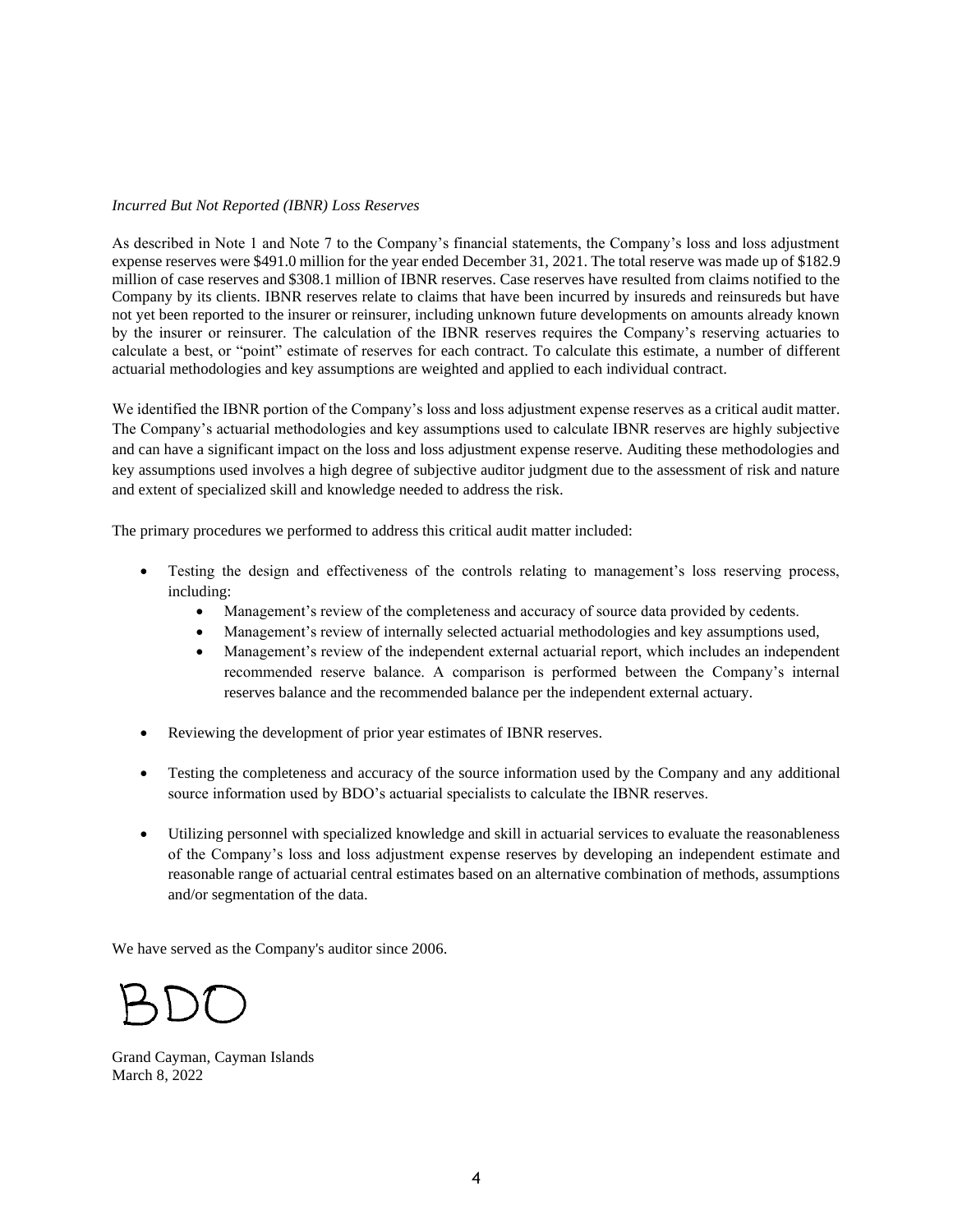# **GREENLIGHT REINSURANCE, LTD. BALANCE SHEETS**

# **December 31, 2021 and 2020**

# **(expressed in thousands of U.S. dollars, except per share and share amounts)**

<span id="page-4-0"></span>

|                                                                                                                                   | December 31,<br>2021 | December 31,<br><b>2020</b> |           |  |
|-----------------------------------------------------------------------------------------------------------------------------------|----------------------|-----------------------------|-----------|--|
| <b>Assets</b>                                                                                                                     |                      |                             |           |  |
| Investments                                                                                                                       |                      |                             |           |  |
| Investment in related party investment fund                                                                                       | \$<br>171,716        | <sup>\$</sup>               | 150,857   |  |
| Other investments                                                                                                                 | 45,520               |                             | 21,373    |  |
| Total investments                                                                                                                 | 217,236              |                             | 172,230   |  |
| Cash and cash equivalents                                                                                                         | 45,361               |                             | 4,318     |  |
| Restricted cash and cash equivalents                                                                                              | 620,240              |                             | 716,672   |  |
| Reinsurance balances receivable (net of allowance for expected credit<br>losses of \$89 and \$89)                                 | 326,328              |                             | 268,354   |  |
| Loss and loss adjustment expenses recoverable (net of allowance for<br>expected credit losses of \$1.3 million and \$0.9 million) | 11,990               |                             | 19,135    |  |
| Deferred acquisition costs                                                                                                        | 60,147               |                             | 47,408    |  |
| Unearned premiums ceded                                                                                                           | 42                   |                             |           |  |
| Due from parent company                                                                                                           | 2,902                |                             | 1,852     |  |
| Due from affiliate                                                                                                                |                      |                             | 2,987     |  |
| Other assets                                                                                                                      | 3,858                |                             | 2,302     |  |
| <b>Total assets</b>                                                                                                               | \$<br>1,288,104      | \$                          | 1,235,258 |  |
| <b>Liabilities and equity</b>                                                                                                     |                      |                             |           |  |
| <b>Liabilities</b>                                                                                                                |                      |                             |           |  |
| Loss and loss adjustment expense reserves                                                                                         | 491,030              |                             | 466,868   |  |
| Unearned premium reserves                                                                                                         | 205,696              |                             | 183,830   |  |
| Reinsurance balances payable                                                                                                      | 76,323               |                             | 80,093    |  |
| Funds withheld                                                                                                                    | 3,821                |                             | 6,780     |  |
| Other liabilities                                                                                                                 | 5,658                |                             | 4,024     |  |
| Due to affiliate                                                                                                                  | 1                    |                             |           |  |
| <b>Total liabilities</b>                                                                                                          | 782,529              |                             | 741,595   |  |
| Shareholder's equity                                                                                                              |                      |                             |           |  |
| Ordinary share capital (par value \$0.10; authorized, 10,000; issued and<br>outstanding, 1,001 (2020: 1,001)                      |                      |                             |           |  |
| Additional paid-in capital                                                                                                        | 507,696              |                             | 511,696   |  |
| Retained earnings (deficit)                                                                                                       | (2,121)              |                             | (18,033)  |  |
| <b>Total shareholder's equity</b>                                                                                                 | 505,575              |                             | 493,663   |  |
| <b>Total liabilities and equity</b>                                                                                               | \$<br>1,288,104      | \$                          | 1,235,258 |  |

The accompanying Notes to the Financial Statements are an integral part of the Financial Statements.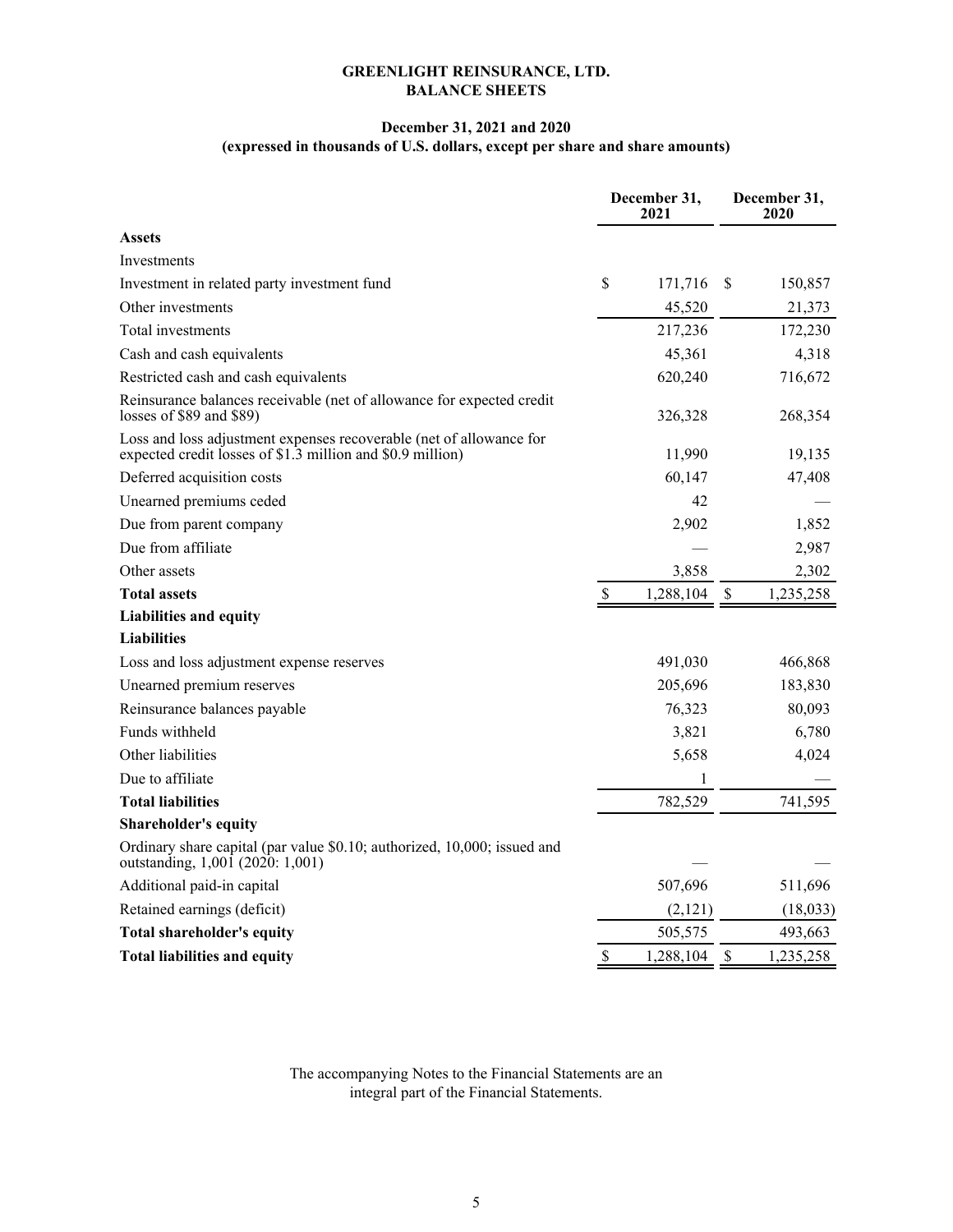# **GREENLIGHT REINSURANCE, LTD. STATEMENTS OF OPERATIONS**

# **For the years ended December 31, 2021, 2020, and 2019 (expressed in thousands of U.S. dollars)**

<span id="page-5-0"></span>

|                                                                                                                                                 | 2021          |   | 2020     |     | 2019      |
|-------------------------------------------------------------------------------------------------------------------------------------------------|---------------|---|----------|-----|-----------|
| <b>Revenues</b>                                                                                                                                 |               |   |          |     |           |
| Gross premiums written                                                                                                                          | \$<br>505,583 | S | 444,882  | \$. | 475,705   |
| Gross premiums ceded                                                                                                                            | (64)          |   | (2,582)  |     | (51, 814) |
| Net premiums written                                                                                                                            | 505,519       |   | 442,300  |     | 423,891   |
| Change in net unearned premium reserves                                                                                                         | (21, 534)     |   | (13,006) |     | (5,216)   |
| Net premiums earned                                                                                                                             | 483,985       |   | 429,294  |     | 418,675   |
| Income (loss) from investment in related party investment fund (net<br>of related party expenses of \$5,079, \$3,033 and \$9,353, respectively) | 16,789        |   | 3,563    |     | 43,945    |
| Net investment income (loss)                                                                                                                    | 17,796        |   | 19,001   |     | 4,179     |
| Other income (expense), net                                                                                                                     | (1,002)       |   | 1,346    |     | 616       |
| Total revenues                                                                                                                                  | 517,568       |   | 453,204  |     | 467,415   |
| <b>Expenses</b>                                                                                                                                 |               |   |          |     |           |
| Net loss and loss adjustment expenses incurred                                                                                                  | 335,945       |   | 316,181  |     | 331,691   |
| Acquisition costs                                                                                                                               | 134,263       |   | 104,596  |     | 106,714   |
| General and administrative expenses                                                                                                             | 19,793        |   | 19,832   |     | 19,836    |
| Deposit interest expense                                                                                                                        | 11,655        |   |          |     |           |
| Total expenses                                                                                                                                  | 501,656       |   | 440,609  |     | 458,241   |
| Net income (loss)                                                                                                                               | \$<br>15,912  | S | 12,595   | S   | 9,174     |

The accompanying Notes to the Financial Statements are an integral part of the Financial Statements.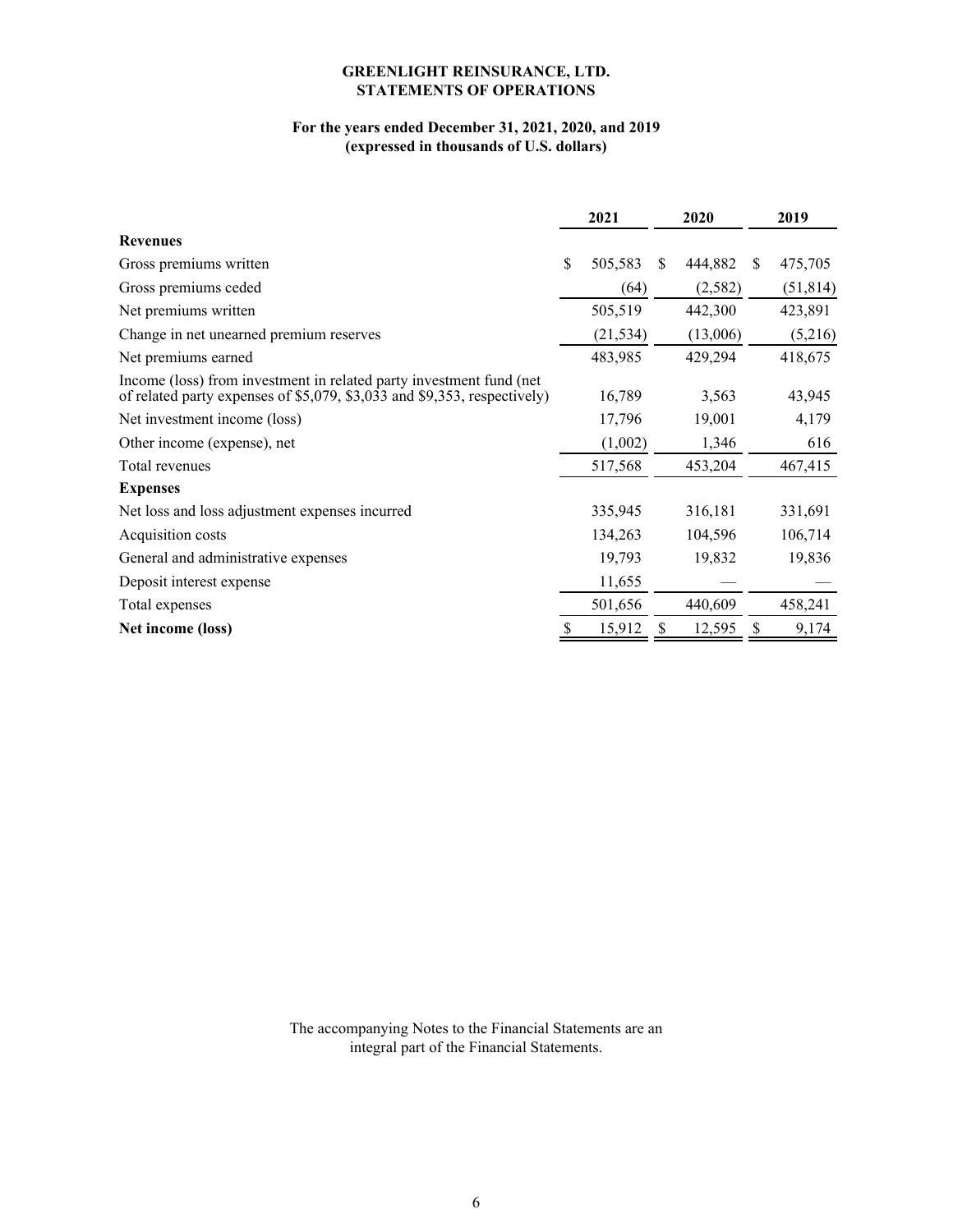# **GREENLIGHT REINSURANCE, LTD. STATEMENTS OF SHAREHOLDER'S EQUITY**

# **For the years ended December 31, 2021, 2020, and 2019 (expressed in thousands of U.S. dollars)**

<span id="page-6-0"></span>

|                                                                                                       |    | 2021     |   | 2020      | 2019 |           |  |
|-------------------------------------------------------------------------------------------------------|----|----------|---|-----------|------|-----------|--|
| <b>Ordinary share capital</b>                                                                         |    |          |   |           |      |           |  |
| Balance - beginning of period                                                                         | \$ |          |   |           |      |           |  |
| Change in share capital                                                                               |    |          |   |           |      |           |  |
| Balance - end of period                                                                               |    |          |   |           |      |           |  |
| Additional paid-in capital                                                                            |    |          |   |           |      |           |  |
| Balance - beginning of period                                                                         |    | 511,696  |   | 551,196   |      | 555,129   |  |
| Additional paid in capital returned                                                                   |    | (4,000)  |   | (39,500)  |      | (3,933)   |  |
| Balance - end of period                                                                               |    | 507,696  |   | 511,696   |      | 551,196   |  |
| <b>Retained earnings (deficit)</b>                                                                    |    |          |   |           |      |           |  |
| Balance - beginning of period                                                                         |    | (18,033) |   | (30, 492) |      | (39,666)  |  |
| Cumulative effect of adoption of accounting guidance for<br>expected credit losses at January 1, 2020 |    |          |   | (136)     |      |           |  |
| Net income (loss)                                                                                     |    | 15,912   |   | 12,595    |      | 9,174     |  |
| Balance - end of period                                                                               |    | (2, 121) |   | (18, 033) |      | (30, 492) |  |
| Non-controlling interest in joint venture                                                             |    |          |   |           |      |           |  |
| Balance - beginning of period                                                                         |    |          |   |           |      | 4,026     |  |
| Change in non-controlling interest in related party joint<br>venture                                  |    |          |   |           |      | (4,026)   |  |
| Balance - end of period                                                                               |    |          |   |           |      |           |  |
| <b>Total shareholder's equity</b>                                                                     | S  | 505,575  | S | 493,663   | S    | 520,704   |  |

The accompanying Notes to the Financial Statements are an integral part of the Financial Statements.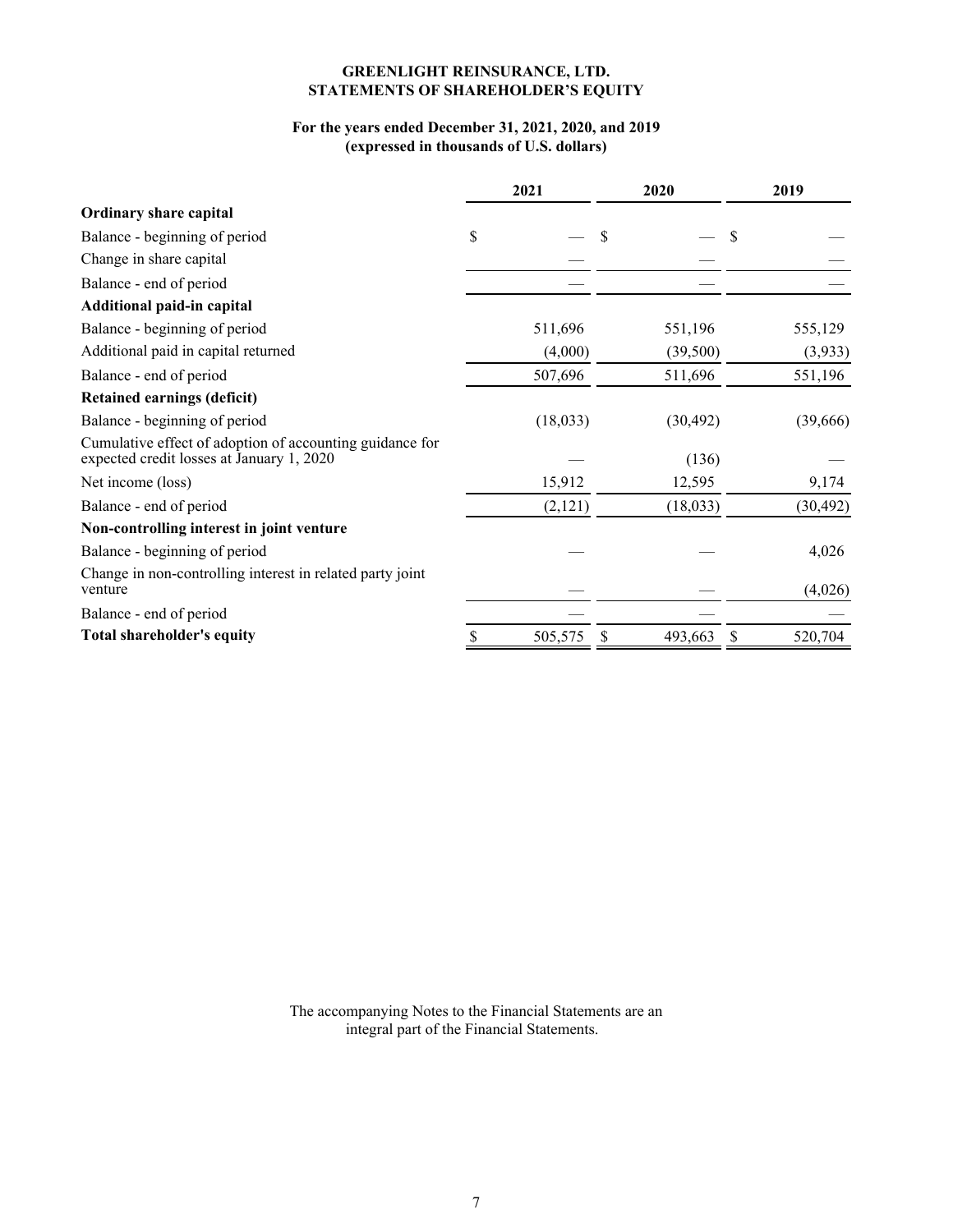# **GREENLIGHT REINSURANCE, LTD. STATEMENTS OF CASH FLOWS For the years ended December 31, 2021, 2020, and 2019 (expressed in thousands of U.S. dollars)**

<span id="page-7-0"></span>

|                                                                                                       | 2021 |              | 2020                      |           | 2019 |           |
|-------------------------------------------------------------------------------------------------------|------|--------------|---------------------------|-----------|------|-----------|
| Cash provided by (used in) operating activities                                                       |      |              |                           |           |      |           |
| Net income (loss)                                                                                     | \$   | 15,912       | $\boldsymbol{\mathsf{S}}$ | 12,595    | \$   | 9,174     |
| Adjustments to reconcile net income or loss to net cash provided by (used<br>in) operating activities |      |              |                           |           |      |           |
| Loss (income) from investments in related party investment fund                                       |      | (16,789)     |                           | (3,563)   |      | (43, 945) |
| Net change in unrealized gains and losses on investments and notes receivable                         |      | (19, 559)    |                           | (25, 158) |      | (7,644)   |
| Net realized (gains) losses on investments and notes receivable                                       |      |              |                           | 9,234     |      | 13,613    |
| Foreign exchange (gains) losses on investments                                                        |      | 38           |                           | 83        |      | 270       |
| Net change in                                                                                         |      |              |                           |           |      |           |
| Reinsurance balances receivable                                                                       |      | (57, 974)    |                           | (74, 920) |      | 63,262    |
| Loss and loss adjustment expenses recoverable                                                         |      | 7,145        |                           | 13,850    |      | 18,033    |
| Deferred acquisition costs                                                                            |      | (12, 739)    |                           | 933       |      | (2,859)   |
| Unearned premiums ceded                                                                               |      | (42)         |                           |           |      | 31,591    |
| Due from parent company                                                                               |      | (1,050)      |                           | (1, 852)  |      | 7,619     |
| Due from affiliate                                                                                    |      | 2,987        |                           | 2,689     |      | 361       |
| Other assets, excluding depreciation                                                                  |      | (1, 556)     |                           | (1, 462)  |      | 107       |
| Loss and loss adjustment expense reserves                                                             |      | 24,162       |                           | 21,426    |      | (5,092)   |
| Unearned premium reserves                                                                             |      | 21,866       |                           | 13,402    |      | (26,360)  |
| Reinsurance balances payable                                                                          |      | (3,770)      |                           | (27,598)  |      | (19, 554) |
| Funds withheld                                                                                        |      | (2,959)      |                           | (5,692)   |      | (21, 112) |
| Other liabilities                                                                                     |      | 1,634        |                           | 34        |      | (177)     |
| Due to parent company                                                                                 |      |              |                           | (8,200)   |      | 8,200     |
| Due to affiliate                                                                                      |      | $\mathbf{1}$ |                           |           |      |           |
| Net cash provided by (used in) operating activities                                                   |      | (42, 693)    |                           | (74, 199) |      | 25,487    |
| <b>Investing activities</b>                                                                           |      |              |                           |           |      |           |
| Proceeds from redemptions from related party investment fund                                          |      | 110,535      |                           | 142,747   |      | 100,060   |
| Contributions to related party investment fund                                                        |      | (114, 605)   |                           | (60,094)  |      | (34,321)  |
| Purchases of investments                                                                              |      | (4,626)      |                           | (2,994)   |      | (4,702)   |
| Change in due to related party investment fund                                                        |      |              |                           |           |      | (9,263)   |
| Change in notes receivable                                                                            |      |              |                           | 20,211    |      | (10,602)  |
| Non-controlling interest withdrawal from related party joint venture, net                             |      |              |                           |           |      | (3,127)   |
| Net cash provided by (used in) investing activities                                                   |      | (8,696)      |                           | 99,870    |      | 38,045    |
| <b>Financing activities</b>                                                                           |      |              |                           |           |      |           |
| Additional paid-in capital (returned) received                                                        |      | (4,000)      |                           | (39,500)  |      | (3,933)   |
| Net cash provided by (used in) financing activities                                                   |      | (4,000)      |                           | (39, 500) |      | (3,933)   |
| Effect of foreign exchange rate changes on cash, cash equivalents and restricted<br>cash              |      |              |                           | (122)     |      | (290)     |
| Net increase (decrease) in cash, cash equivalents and restricted cash                                 |      | (55,389)     |                           | (13,951)  |      | 59,309    |
| Cash, cash equivalents and restricted cash at beginning of the period                                 |      | 720,990      |                           | 734,941   |      | 675,632   |
| Cash, cash equivalents and restricted cash at end of the period                                       |      | 665,601      | \$                        | 720,990   | \$   | 734,941   |
| <b>Supplementary information</b>                                                                      |      |              |                           |           |      |           |
| Non-cash transfer of investments                                                                      | \$   |              | \$                        |           | \$   | 36,673    |

The accompanying Notes to the Financial Statements are an integral part of the Financial Statements.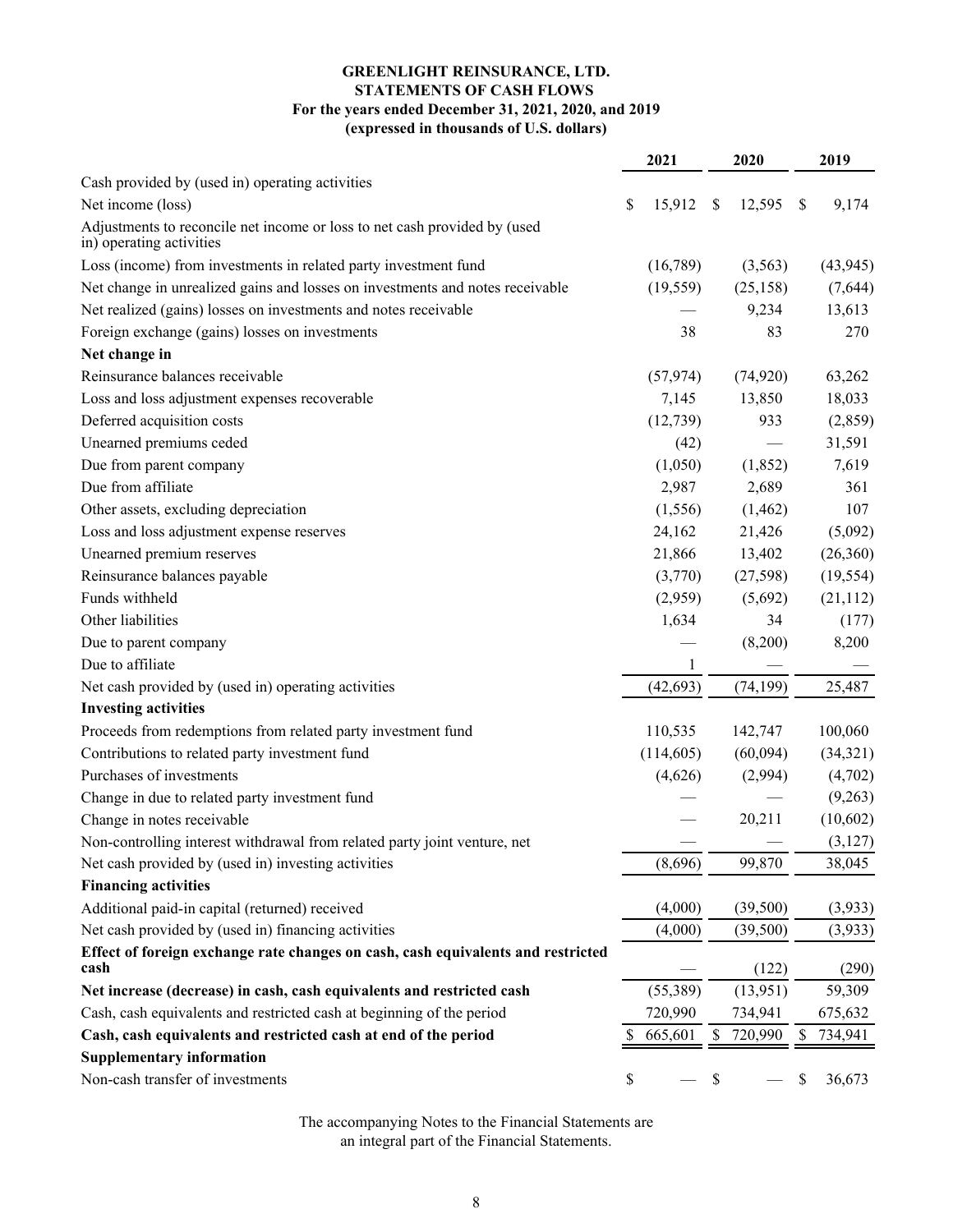## **GREENLIGHT REINSURANCE, LTD. NOTES TO THE FINANCIAL STATEMENTS**

#### **Years ended December 31, 2021, 2020, and 2019**

## <span id="page-8-0"></span>**1. ORGANIZATION AND BASIS OF PRESENTATION**

Greenlight Reinsurance, Ltd. (the "Company") was incorporated as an exempted company under the Companies Act of the Cayman Islands on July 13, 2004 and has a Class "D" insurer license issued in accordance with the terms of The Insurance Act, 2010 (as amended) and underlying regulations thereto (the "Act"), and is subject to regulation by the Cayman Islands Monetary Authority ("CIMA") in terms of the Act. The Company provides global specialty property and casualty reinsurance.

The Company is a wholly-owned subsidiary of Greenlight Capital Re, Ltd. (the "Parent"). The Parent's Class A ordinary shares are listed on the Nasdaq Global Select Market under the symbol "GLRE".

These financial statements have been prepared in accordance with accounting principles generally accepted in the United States of America ("U.S. GAAP").

Significant estimates used in the preparation of the Company's financial statements including those associated with premiums and the estimations of loss and loss adjustment expense reserves, including losses arising from the novel coronavirus (the "COVID-19 pandemic"), may be subject to significant adjustments in future periods. (See Note 7 for the significant assumptions that served as the basis for the Company's reserve estimates for the COVID-19 pandemic).

Management has evaluated subsequent events through March 8, 2022, the date these financial statements were available to be issued.

## **2. SIGNIFICANT ACCOUNTING POLICIES**

## **Use of Estimates**

The preparation of financial statements in conformity with U.S. GAAP requires management to make estimates and assumptions that affect the reported amounts of assets and liabilities and disclosure of contingent assets and liabilities at the date of the financial statements and the reported amounts of revenue and expenses during the period. Actual results could differ from these estimates. The significant estimates reflected in the Company's financial statements include, but are not limited to, loss and loss adjustment expense reserves, premiums written, earned and receivable, variability underlying risk transfer assessments, allowances for credit losses, share-based compensation, valuation allowances associated with deferred tax assets and investment impairments.

### **Cash and Cash Equivalents**

Cash and cash equivalents consist of cash and certain short-term, highly liquid investments with original maturity dates of three months or less.

### **Restricted Cash and Restricted Cash Equivalents**

The Company maintains cash and cash equivalent balances to collateralize regulatory trusts and letters of credit issued to cedents (see Notes 6 and 13).

The following table reconciles the cash, cash equivalents, and restricted cash reported within the balance sheets to the total presented in the statements of cash flows: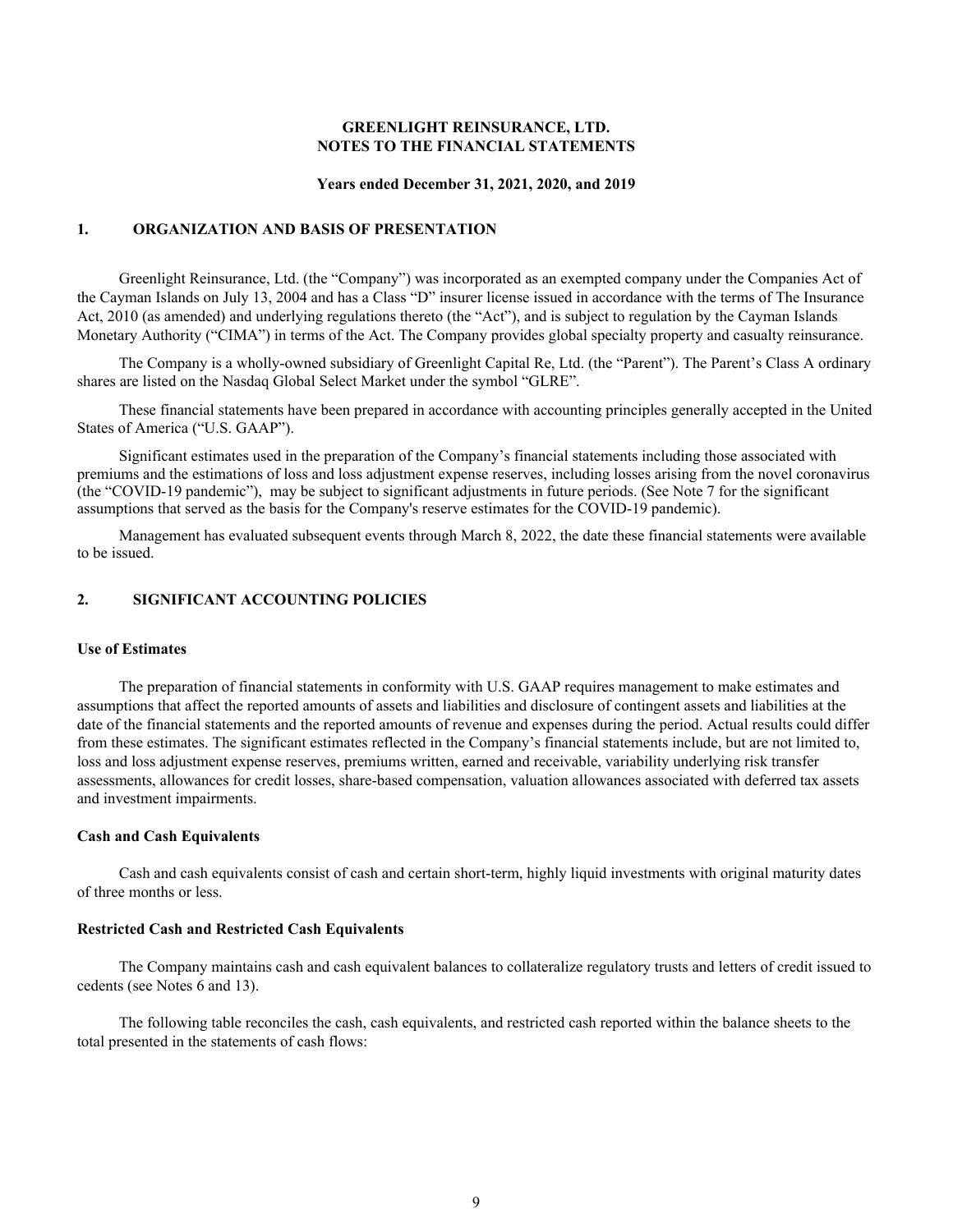|                                                                                                | <b>December 31, 2021</b> | <b>December 31, 2020</b> |         |  |
|------------------------------------------------------------------------------------------------|--------------------------|--------------------------|---------|--|
|                                                                                                |                          | (\\$ in thousands)       |         |  |
| Cash and cash equivalents                                                                      | 45.361                   |                          | 4.318   |  |
| Restricted cash and cash equivalents                                                           | 620,240                  |                          | 716.672 |  |
| Total cash, cash equivalents, and restricted cash presented in the statements<br>of cash flows | 665.601                  |                          | 720.990 |  |

## **Premium Revenue Recognition**

The Company writes excess of loss contracts and quota share contracts, and estimates the ultimate premiums for the contract period. The Company bases these estimates on actuarial pricing models and information received from ceding companies. For excess of loss contracts, the Company writes the total ultimate estimated premiums at the contract's inception. For quota share contracts, the Company writes premiums in the same periods in which the underlying insurance contracts are written, based on cession statements from cedents. The Company typically receives these statements monthly or quarterly, depending on the terms specified in each contract. For any reporting lag, the Company estimates premiums written based on the portion of the estimated ultimate premiums relating to the risks bound during the lag period.

The Company's management reviews premium estimates at least quarterly. Such review includes a comparison of actual reported premiums to expected ultimate premiums along with a review of the aging and collection of premiums. Management evaluates the appropriateness of the premium estimates on the basis of these reviews and records any adjustments to these estimates in the period in which they are determined. Changes in premium estimates, including premium receivable on both excess of loss and quota share contracts, are not unusual and may result in significant adjustments in any period. A portion of amounts included in the caption "Reinsurance balances receivable" in the Company's balance sheets represent estimated premiums written, net of commissions and brokerage, and are not currently due based on the terms of the underlying contracts. Additional premiums due on a contract with no remaining coverage period are earned in full when written.

Certain contracts allow for reinstatement premiums in the event of a loss. Reinstatement premiums are written and earned when a triggering loss event occurs.

Premiums written are generally recognized as earned over the contract period in proportion to the risk covered. Unearned premiums represent the unexpired portion of reinsurance provided.

### **Funds Held by Cedents**

The caption "Reinsurance balances receivable" in the Company's balance sheets includes amounts held by cedents. Such amounts include premiums and funds held at Lloyd's, which is held in trust at Lloyd's as security for members' underwriting activities. At December 31, 2021, funds held by cedents were \$156.1 million (December 31, 2020: \$56.4 million).

### **Reinsurance Premiums Ceded**

The Company reduces the risk of future losses on business assumed by reinsuring certain risks and exposures with other reinsurers (referred to as "retrocessionaires"). The Company remains liable to the extent that any retrocessionaire fails to meet its obligations and to the extent the Company does not hold sufficient security for their unpaid obligations.

Ceded premiums are written during the period in which the risks incept and the associated expense is recognized over the contract period in proportion to the protection provided. Unearned premiums ceded represent the unexpired portion of reinsurance obtained.

## **Acquisition Costs**

Policy acquisition costs vary with, and are directly related to, the successful production of new and renewal business, and consist principally of commissions, taxes and brokerage expenses. The Company presents acquisition costs incurred on reinsurance assumed net of commissions earned on reinsurance ceded. However, if the sum of a contract's expected losses and loss expenses and deferred acquisition costs exceeds associated unearned premiums and expected investment income, a premium deficiency is determined to exist. In this event, the Company writes off deferred acquisition costs to the extent necessary to eliminate the premium deficiency. If the premium deficiency exceeds deferred acquisition costs the Company accrues a liability for the excess deficiency. The Company did not recognize any premium deficiency adjustments during the periods presented.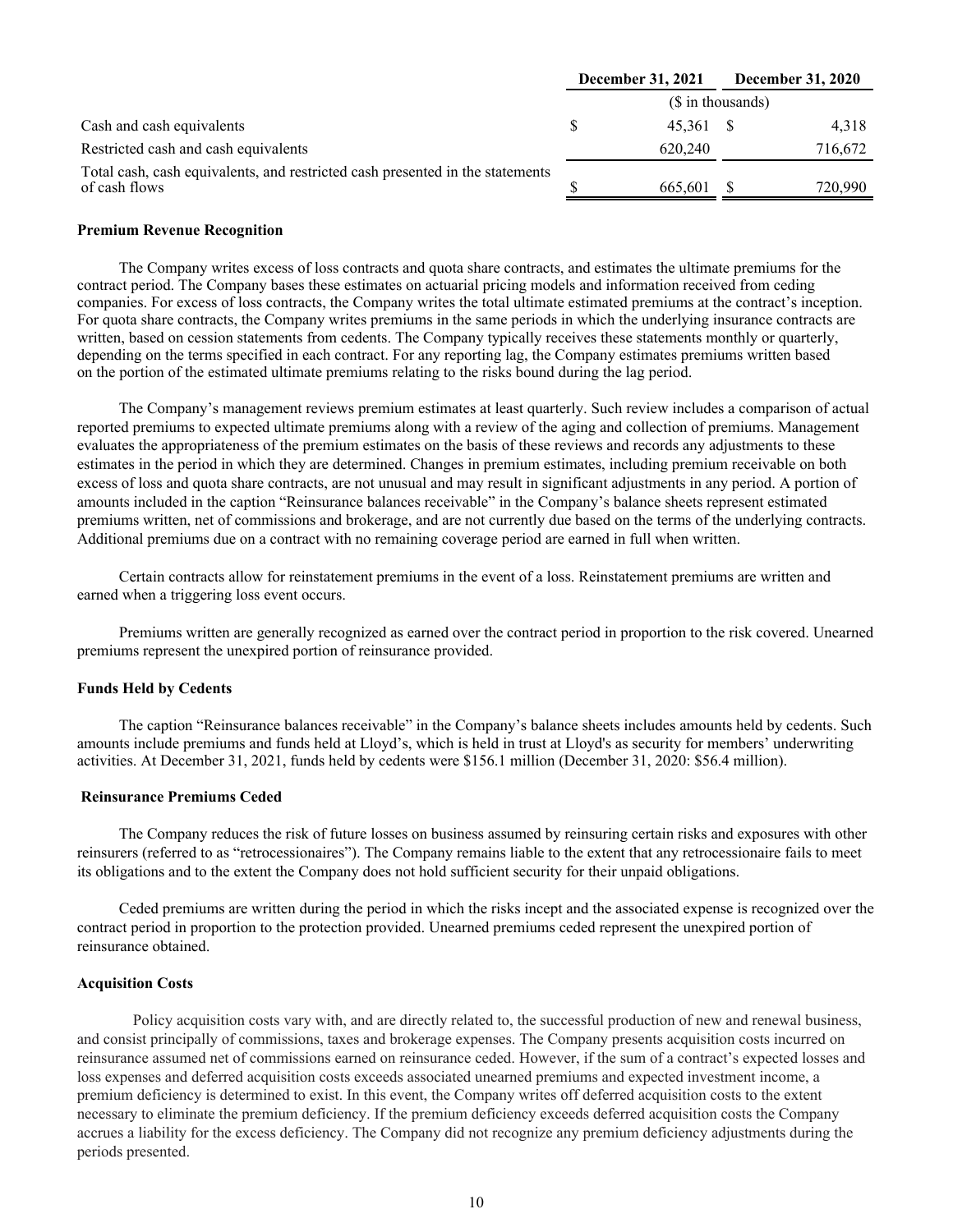Policy acquisition costs also include profit commissions, which the Company recognized on a basis consistent with its estimate of losses and loss expenses. At December 31, 2021, \$3.1 million of profit commission reserves were recoverable, net of profit commissions payable (December 31, 2020: \$10.7 million). For the year ended December 31, 2021, net profit commission expense (income) of \$8.5 million (2020: \$(7.8) million, 2019: \$6.7 million) was included in the caption "Acquisition costs" in the Company's statements of operations.

### **Funds Withheld**

Funds withheld represent reinsurance balances retained as collateral by the Company on retroceded contracts. Any interest expense that the Company incurs while these funds are withheld is included under the caption "Net investment income (loss)" in the statements of operations.

### **Loss and Loss Adjustment Expense Reserves and Recoverable**

The Company's loss and loss adjustment expense reserves are composed of:

- case reserves for loss and loss adjustment expenses resulting from claims notified to the Company by its clients; and
- reserves for estimated loss and loss adjustment expenses that have been incurred by insureds and reinsureds but not yet reported to the insurer or reinsurer ("IBNR"), including unknown future developments on loss and loss adjustment expenses that are known to the insurer or reinsurer.

The Company estimates these reserves based on reports from ceding companies, industry data and historical experience analyzed using standard actuarial and statistical techniques.

The analysis performed includes an assessment of currently available data, predictions of future developments, estimates of future trends and other factors. These estimates are reviewed by the Company's reserving committee at least quarterly and adjusted as necessary.

The final settlement of losses may vary, perhaps materially, from the reserves recorded. The Company recognizes all adjustments to the estimates in the period they are determined. U.S. GAAP does not permit establishing loss reserves, which include case reserves and IBNR loss reserves, until the occurrence of an event that may give rise to a claim. As a result, only loss reserves applicable to losses incurred up to the reporting date are established, with no allowance for the establishment of loss reserves to account for expected future loss events.

Loss and loss adjustment expenses recoverable represent the amounts due from retrocessionaires for unpaid loss and loss adjustment expenses on retrocession agreements. Ceded IBNR recoverable is estimated based on the Company's actuarial estimates. These estimates are reviewed periodically and adjusted when deemed necessary. The Company may be unable to recover the loss and loss adjustment expense recoverable amounts due as a result of the retrocessionaires' inability to pay. The Company regularly evaluates the financial condition of its retrocessionaires and records provisions for uncollectible reinsurance expenses recoverable when recovery is no longer probable.

For natural peril exposed business, loss reserves are generally established based on loss payments and case reserves reported by clients when, and if, received. Estimates for IBNR losses are added to the case reserves as the Company deems appropriate. To establish catastrophe IBNR loss estimates, the Company uses estimates communicated by ceding companies, industry data and information, knowledge of the business written and management's judgment.

For all non-natural peril business, initial reserves for each contract are determined based on a combination of: (i) the pricing analysis of the expected loss ratio performed prior to binding the contract; (ii) the underwriter's detailed knowledge of the cedent, its operations and future business plans; and (iii) the professional judgment and recommendation of the Chief Actuary. In the pricing analysis, the Company utilizes information both from the individual client and from industry data. This information typically includes, but is not limited to, data related to premiums, losses, exposure, business mix, industry performance, and associated trends covering as much history as deemed appropriate. The level of detail within the data obtained varies greatly depending on the underlying contract, line of business, client, and coverage provided. In all cases, the Company requests each client to provide data for each reporting period, which, depending on the contract, could be on a monthly or quarterly basis. The terms and conditions of each contract specify the data reporting requirements.

Generally, the Company obtains regular updates of premium and loss related information for the current and historical periods, and utilizes them to update the initially expected loss ratio. There may be a lag between (i) claims being reported by the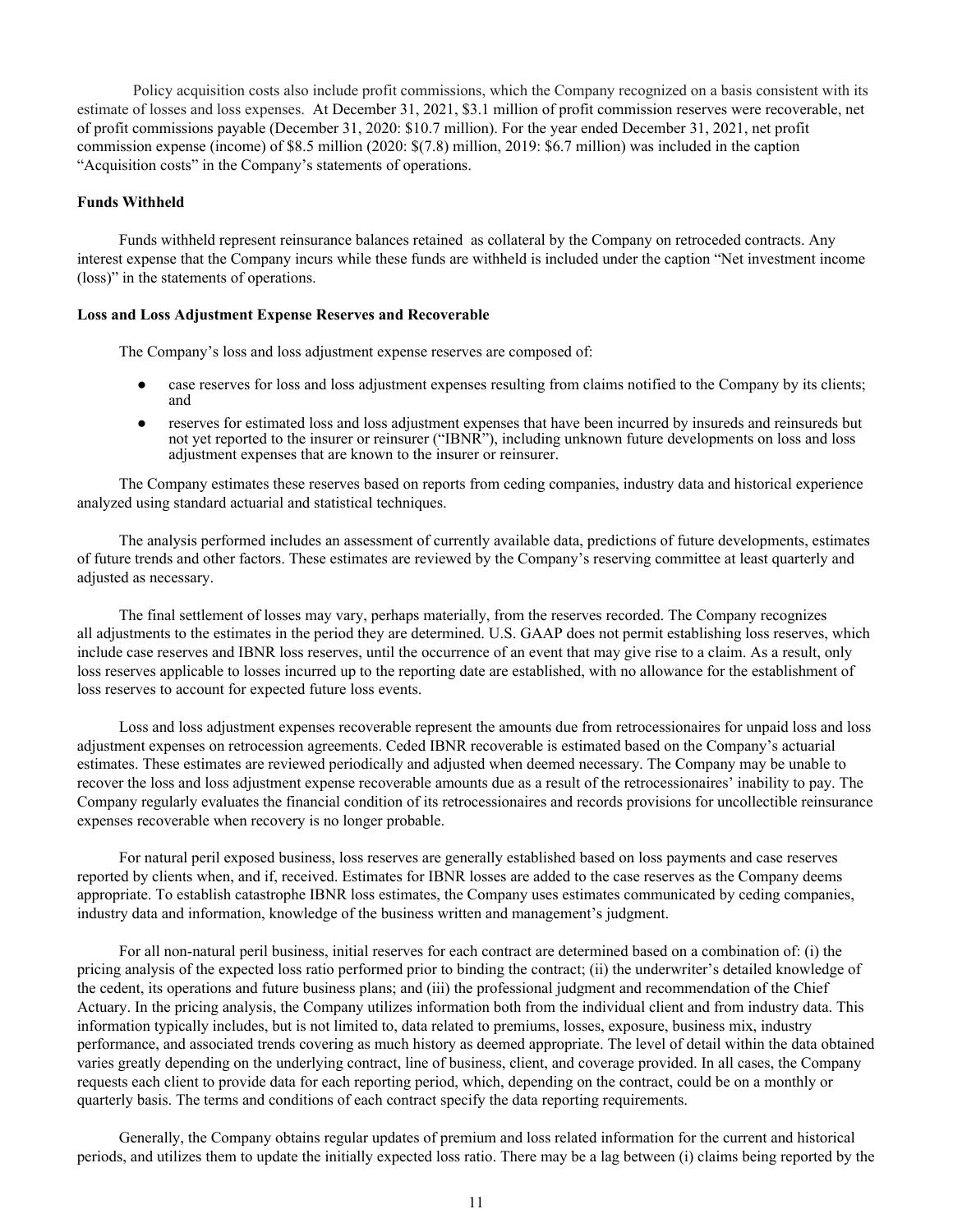underlying insured to the Company's cedent and (ii) claims being reported by the Company's cedent to the Company. This lag may impact the Company's loss reserve estimates. Client reports have pre-determined due dates (for example, fifteen days after each month end). The timing of the reporting requirements is designed so that the Company receives premium and loss information as soon as practicable once the client has closed its books. Accordingly, there should be a short lag in such reporting. Additionally, most of the contracts that have the potential for large single event losses have provisions that such loss notifications are provided to the Company immediately upon the occurrence of an event.

Once the updated information is received, the Company uses various standard actuarial methods for its analysis each quarter. Such methods typically include the following:

- *Paid loss development method:* Ultimate losses are estimated by calculating past paid loss development factors and applying them to exposure periods with further expected paid loss development. This method assumes that losses are paid in a consistent pattern. It provides an objective test of reported loss projections because paid losses contain no reserve estimates.
- *Reported loss development method:* Ultimate losses are estimated by calculating past reported loss development factors and applying them to exposure periods with further expected reported loss development. This method incorporates changes in payments and case reserves.
- **Expected loss ratio method:** Ultimate losses are estimated by multiplying earned premiums by an expected loss ratio. The expected loss ratio is often determined using industry data, historical company data, past pricing or reserving analysis performed, and actuarial judgment. This method is typically used for lines of business and contracts where there are no historical losses or where past loss experience is not considered applicable to the current period.
- *Bornhuetter-Ferguson paid loss method:* Ultimate losses are estimated by modifying expected loss ratios to the extent that paid losses experienced to date differ from what would have been expected to have been paid based upon the selected paid loss development pattern. This method avoids some of the distortions that could result from a large development factor being applied to a small base of paid losses to calculate ultimate losses.
- *Bornhuetter-Ferguson reported loss method:* Ultimate losses are estimated by modifying expected loss ratios to the extent reported losses experienced to date differ from what would have been expected to have been reported based upon the selected reported loss development pattern. This method avoids some of the distortions that could result from a large development factor being applied to a small base of reported losses to calculate ultimate losses.
- *Frequency / Severity method:* Ultimate losses are estimated under this method by multiplying the ultimate number of claims (i.e., the frequency multiplied by the exposure base on which the frequency has been determined) by the estimated ultimate average cost per claim (i.e., the severity). This approach enables trends and patterns in the rates of claims emergence (i.e., reporting) and settlement (i.e., closure) and the average cost of claims to be analyzed separately.

In addition, the Company may supplement its analysis with other reserving methodologies that it deems relevant to specific contracts.

For each contract, the Company utilizes reserving methodologies it considers appropriate to calculate a best estimate of reserves. The decision of whether to use a single methodology or a combination depends upon the portfolio segment being analyzed and the actuaries' judgment. The Company's reserving methodology does not require a fixed weighting of the various methods used. Certain methods are considered more appropriate than others depending on the type, structure, age, maturity and duration of the expected losses on the contract. For example, the ultimate incurred loss for relatively new contracts (and therefore have experienced little paid loss development) may be more appropriately estimated using a Bornhuetter-Ferguson reported loss method than a paid loss development method.

The Company's gross aggregate reserves are the sum of the best estimate reserves of all portfolio exposures. Generally, IBNR loss reserves are calculated by estimating the ultimate incurred losses at any point in time and subtracting cumulative paid claims and case reserves. Each quarter, the Company's Reserving Committee, led by the Chief Actuary, meets to assess the adequacy of our loss reserves based on the reserve analysis and recommendations prepared by the Company's reserving department. The Reserving Committee reviews, discusses and puts forward a loss reserve recommendation for the Audit Committee's approval.

Additionally, an independent third-party actuarial firm performs a quarterly reserve review and annually opines on the reasonableness and adequacy of the aggregate loss reserves. The Company provides the third-party actuarial firm with its pricing models, reserving analysis and other data. Additionally, the actuarial firm may inquire as to the various assumptions and estimates used in the reserving analysis. The actuarial firm independently creates its own reserving models based on industry loss information, augmented by client-specific loss information and independent assumptions and estimates. Based on various reserving methodologies that the actuarial firm considers appropriate, it creates a loss reserve estimate for each segment in the portfolio. It recommends an aggregate loss reserve, including IBNR. In the event of material differences between the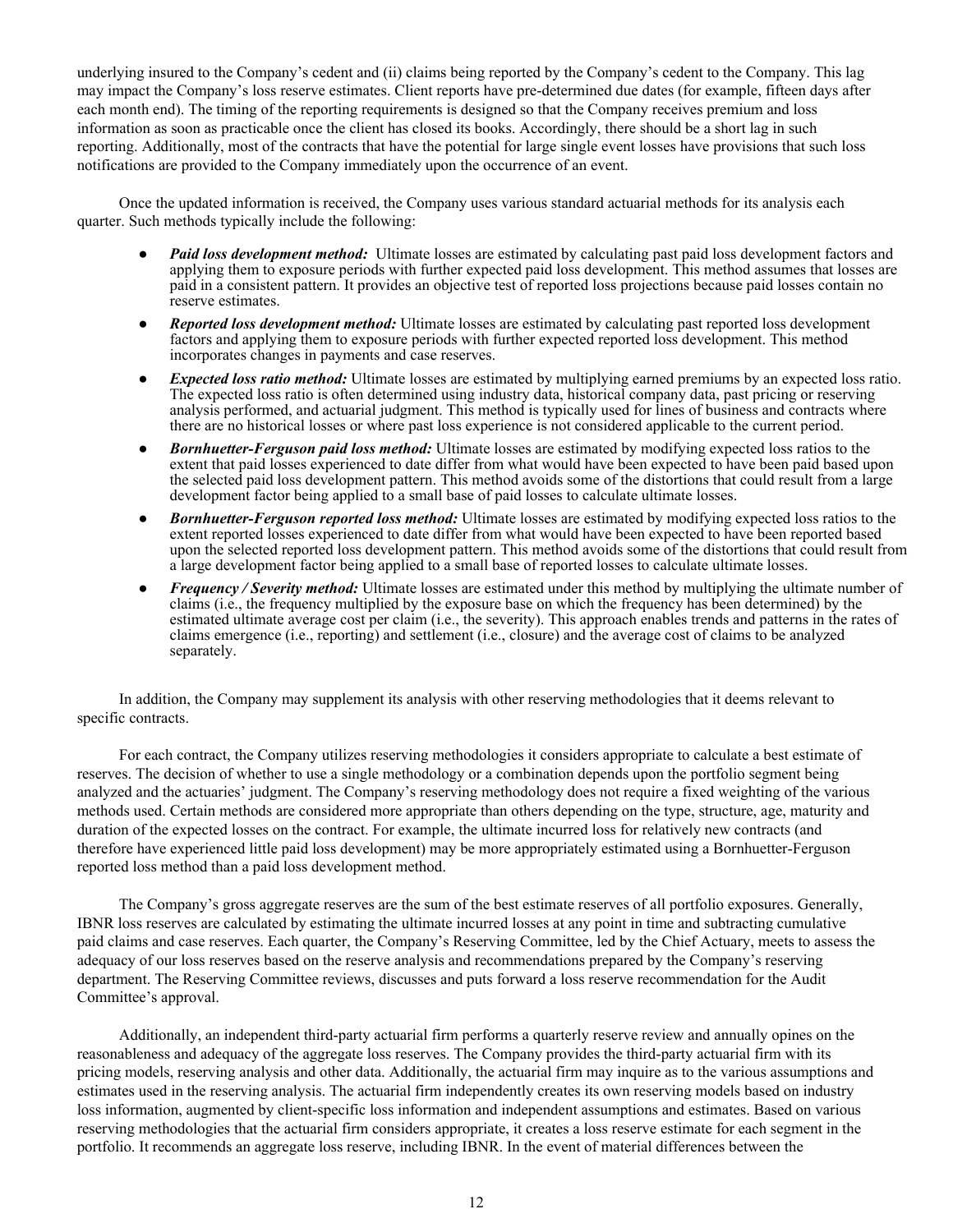Company's aggregated booked reserves and the actuarial firm's recommended reserves, the reserving committee and Audit Committee would be notified, with the reserves adjusted as deemed appropriate. To date, there have been no material differences resulting from the external actuary's reviews requiring adjustments to the Company's booked reserves.

The Company does not typically experience significant claims processing backlogs, although such backlogs may occur following a major catastrophic event. At December 31, 2021 and 2020, the Company did not have a significant backlog in our claims processing.

There were no significant changes in the actuarial methodology or assumptions relating to the Company's loss and loss adjustment expense reserves during the years ended December 31, 2021 and 2020.

### **Reinsurance Assets**

The Company calculates an allowance for expected credit losses for its reinsurance balances receivable and loss and loss adjustment expenses recoverable by applying a Probability of Default ("PD") / Loss Given Default ("LGD") model. The PD / LGD approach considers the Company's collectibility history on its reinsurance assets and representative external loss history. In calculating the probability of default, the Company also considers the estimated duration of its reinsurance assets.

The Company evaluates each counterparty's creditworthiness based on credit ratings that independent agencies assign to the counterparty. The Company manages its credit risk in its reinsurance assets by transacting only with insurers and reinsurers that it considers financially sound. Credit ratings of the counterparties are forward-looking and consider a variety of economic scenarios. The Company's evaluation of the required allowance for reinsurance balances receivable and loss and loss adjustment expenses recoverable considers the current economic environment as well as macroeconomic outcomes.

For its retrocessional counterparties that are unrated, the Company may hold collateral in the form of funds withheld, trust accounts, or irrevocable letters of credit. In evaluating credit risk associated with reinsurance balances receivable, the Company considers its right to offset loss obligations against premiums receivable. The Company regularly evaluates its net credit exposure to assess the ability of cedents and retrocessionaires to honor their respective obligations.

At December 31, 2021, the Company has recorded an allowance for expected credit loss on its Reinsurance Assets of \$1.4 million (December 31, 2020: \$1.0 million).

### **Deposit Assets and Liabilities**

The Company applies deposit accounting to reinsurance contracts that do not transfer sufficient insurance risk to merit reinsurance accounting. Under deposit accounting, the Company recognizes an asset or liability based on its paid or received consideration. The deposit asset or liability balance is subsequently adjusted using the interest method with the corresponding income and expense recorded in the Company's statements of operations under the captions "Other income (expense)" and "Deposit interest expense", respectively. The Company records deposit assets and liabilities in its balance sheets in the caption "Reinsurance balances receivable" and "Reinsurance balances payable," respectively. At December 31, 2021, deposit assets and deposit liabilities were nil and \$18.7 million, respectively (December 31, 2020: nil and \$30.8 million, respectively).

For the years ended December 31, 2021, 2020, and 2019, the interest income and (expense) on deposit accounted contracts were as follows:

|                                        | 2021 |             | 2020 |                   | 2019  |
|----------------------------------------|------|-------------|------|-------------------|-------|
|                                        |      |             |      | (\$ in thousands) |       |
| Deposit interest income                |      | $ \sqrt{ }$ |      | 1.434             | 1,583 |
| Deposit interest expense               |      | (11, 655)   |      |                   |       |
| Deposit interest income (expense), net |      | (11, 655)   |      | L.434             | 1,583 |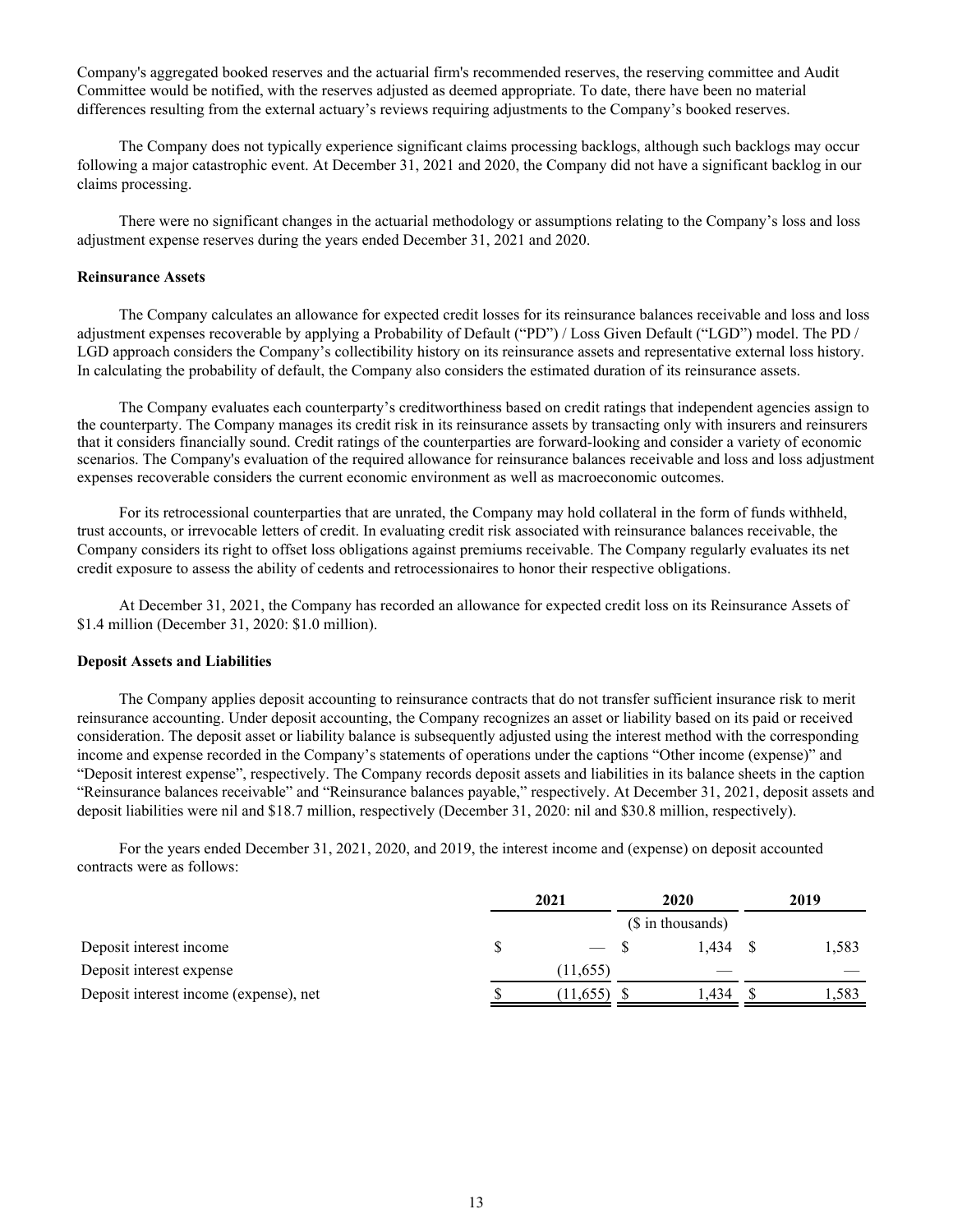### **Equity Method Accounted Investments**

The Company accounts for its investments in investee companies that are not consolidated but over which the Company exercises significant influence under the equity method of accounting. Whether the Company exercises significant influence with respect to an investee depends on an evaluation of several factors including, among others, representation on the investee company's board of directors and ownership level, which is generally a 20% to 50% interest in the voting securities of the investee company. Under the equity method of accounting, an investee company's accounts are not reflected within the Company's balance sheets and statements of operations; however, the Company's share of the earnings or losses of the investee company is reflected in the caption ''Net investment income (loss)'' in the statements of operations. The Company's carrying value in an equity method investee company is reflected in the caption ''Other investments'' in the Company's balance sheets.

When the Company's carrying value in an equity method investee company is reduced to zero, no further losses are recorded in the Company's financial statements unless the Company guaranteed the obligations of the investee company or has committed additional funding.

## **Variable Interest Entities**

The Company accounts for the investments it makes in certain legal entities in which equity investors do not have (1) sufficient equity at risk for the legal entity to finance its activities without additional subordinated financial support, or (2) as a group, the holders of the equity investment at risk do not have either the power, through voting or similar rights, to direct the activities of the legal entity that most significantly impact the entity's economic performance, or (3) the obligation to absorb the expected losses of the legal entity or the right to receive expected residual returns of the legal entity. These legal entities are referred to as "variable interest entities" or "VIEs."

The Company would consolidate the results of any such entity in which it determined that it had a controlling financial interest. The Company would have a "controlling financial interest" in such an entity if the Company had both the power to direct the activities that most significantly affect the VIE's economic performance and the obligation to absorb the losses of, or right to receive benefits from, the VIE that could be potentially significant to the VIE. On a quarterly basis, the Company reassesses whether it has a controlling financial interest in any such entities.

## **Financial Instruments**

The Company purchases "other investments", which may include investments in private and unlisted equity securities, limited partnerships and commodities. Private investments and unlisted equities include securities that do not have readily determinable fair values. The carrying values of these holdings are determined based on their original cost minus impairment, if any, plus or minus changes resulting from observable price changes.

For securities classified as "other investments," any realized and unrealized gains or losses are determined on the basis of the specific identification method (by reference to cost or amortized cost, as appropriate) and included in the caption "Net investment income (loss)" in the Company's statements of operations.

The Company records interest income and interest expense on an accrual basis.

### **Foreign Exchange**

The reporting and functional currency of the Company is the U.S. dollar. The Company records foreign currency transactions at the exchange rates in effect on the transaction date. Monetary assets and liabilities in foreign currencies at the balance sheet date are converted at the exchange rate in effect at the balance sheet date and exchange gains and losses, if any, are included in the caption "Other income (expense), net" in the Company's statements of operations.

### **Derivative instruments**

The Company recognizes derivative financial instruments in the balance sheets at their fair values. It includes any realized gains and losses and changes in unrealized gains and losses in the caption "Net investment income (loss)" in the statements of operations.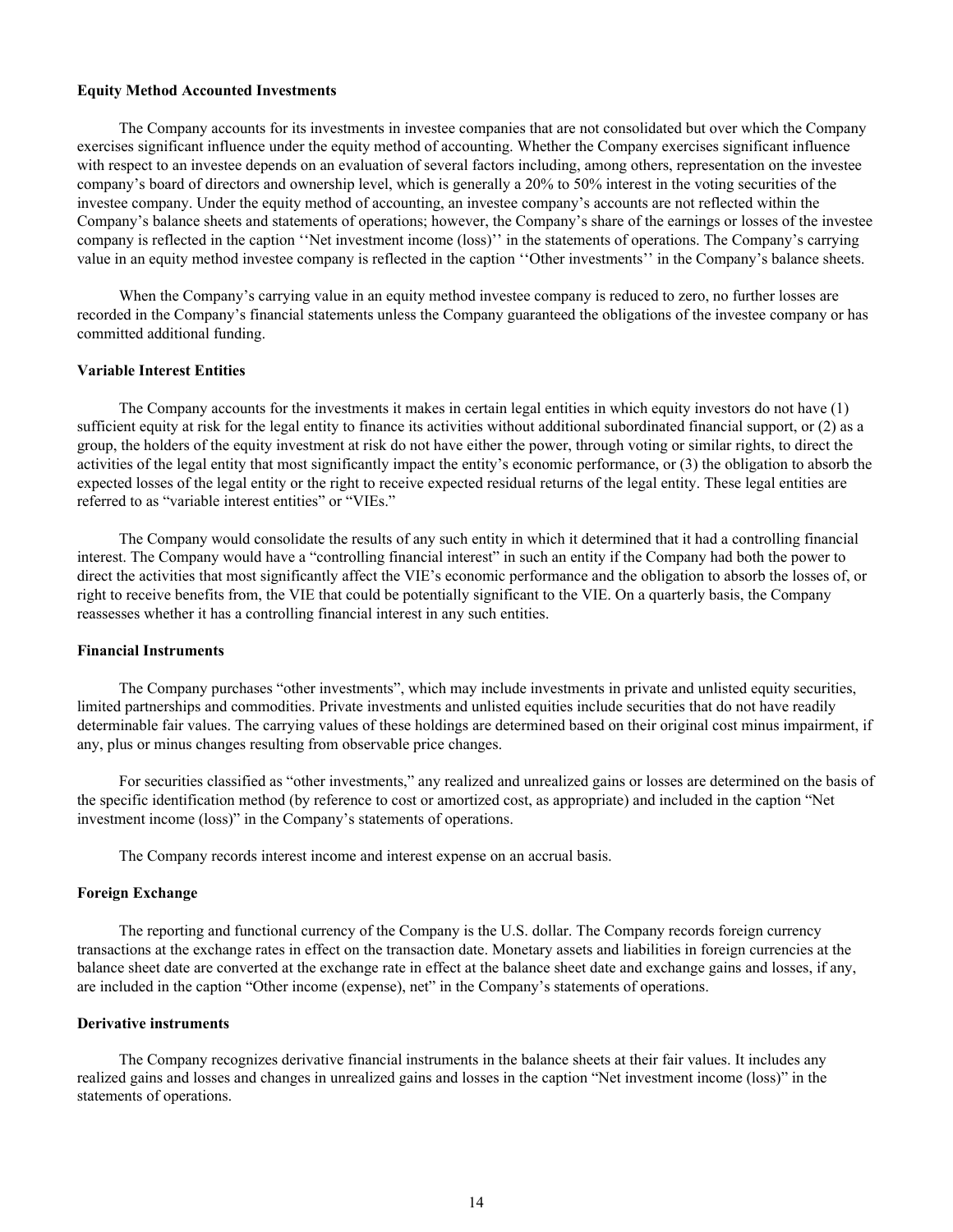The Company's derivatives do not qualify as hedges for financial reporting purposes. The Company records the associated assets and liabilities in its balance sheets on a gross basis. The Company does not offset these balances against collateral pledged or received.

## **Other Assets**

The caption "Other assets" in the Company's balance sheets consists primarily of prepaid expenses, fixed assets, rightof-use lease assets and other receivables.

### **Other Liabilities**

The caption "Other liabilities" in the Company's balance sheets consists primarily of accruals for legal and other professional fees, employee bonuses and lease liabilities.

### **Comprehensive Income (Loss)**

The Company has no comprehensive income or loss other than the net income or loss disclosed in the statements of operations.

### **Taxation**

Under current Cayman Islands law, no corporate entity, including the Company, is obligated to pay taxes in the Cayman Islands on either income or capital gains. The Company has an undertaking from the Governor-in-Cabinet of the Cayman Islands, pursuant to the provisions of the Tax Concessions Act, as amended, that, in the event that the Cayman Islands enacts any legislation that imposes tax on profits, income, gains or appreciations, or any tax in the nature of estate duty or inheritance tax, such tax will not be applicable to the Company before February 1, 2025.

## **Segment Information**

The Company has one operating segment, Property and Casualty Reinsurance.

### **Recent Accounting Pronouncements**

### *Recently Issued Accounting Standards Adopted*

 In January 2020, the FASB issued ASU No. 2020-01, Investments - Equity Securities (Topic 321), Investments - Equity Method and Joint Ventures (Topic 323), and Derivatives and Hedging (Topic 815) - Clarifying the Interactions between Topic 321, Topic 323, and Topic 815 (a consensus of the Emerging Issues Task Force) ("ASU 2020-01"). ASU 2020-01 clarifies interactions between the accounting guidance for (i) certain equity securities under Topic 321, (ii) investments under the equity method of accounting in Topic 323, and (iii) certain derivative instruments in Topic 815. ASU 2020-01 is effective for public business entities for fiscal years beginning after December 15, 2020, and interim periods within those fiscal years. The adoption of ASU 2020-01 during the first quarter of 2021 had no material impact on the Company's financial statements.

## *Recently Issued Accounting Standards Not Yet Adopted*

A number of new standards and amendments to existing standards have been published by the FASB that are not yet effective and have not been early adopted by the Company. The Company does not consider these new standards and amendments to have a material impact on the Company's financial statements.

## **3. INVESTMENT IN RELATED PARTY INVESTMENT FUND**

On September 1, 2018, the Company entered into an amended and restated exempted limited partnership agreement (as amended by the letter agreement dated as of August 5, 2020, the "Previous SILP LPA") of Solasglas Investments, LP ("SILP"), with DME Advisors II, LLC ("DME II"), as General Partner, and GRIL, (together the "GLRE Limited Partners"), and the initial limited partner (each, a "Partner"). On September 1, 2018, SILP also entered into a SILP investment advisory agreement ("IAA") with DME Advisors, LP ("DME Advisors") pursuant to which DME Advisors is the investment manager for SILP. DME II and DME Advisors are related to the Company, and each is an affiliate of David Einhorn, Chairman of the Company's Board of Directors.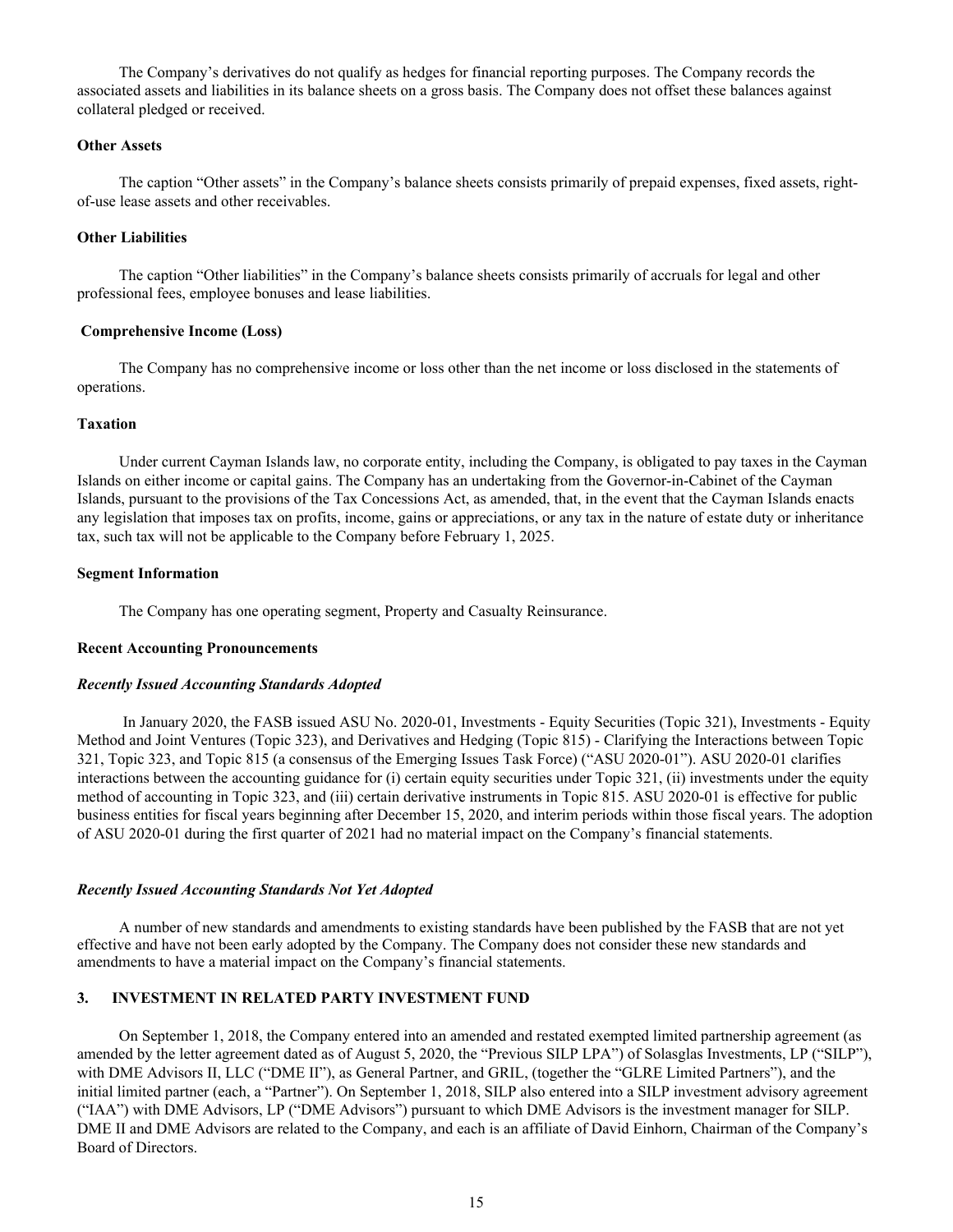On January 7, 2021, the Company and DME II entered into the Second Amended and Restated Exempted Limited Partnership Agreement, effective as of January 1, 2021 (the "SILP LPA"). The SILP LPA amends, restates, supersedes, and incorporates all material terms of the Previous SILP LPA, as amended as of February 26, 2019, and the letter agreements dated June 18, 2019, December 27, 2019, and August 5, 2020 (collectively, the "Amendments"). The SILP LPA also amended the definition of "Additional Investment Ratio" and each of the defined terms "Greenlight Re Surplus" and "GRIL Surplus" to clarify that each of the respectively referenced "financial statements" are "U.S. GAAP financial statements." In addition, the SILP LPA included the following provision: "The Investment Portfolio of each Partner will not exceed the product of (a) such Partner's surplus (Greenlight Re Surplus or GRIL Surplus, as the case may be) multiplied by (b) the Investment Cap (50%), and the General Partner will designate any portion of a Partner's Investment Portfolio as Designated Securities to effectuate such limit". The SILP LPA also amended the investment guidelines to reflect the amended investment guidelines adopted by the Company's Board of Directors effective as of January 1, 2021.

The Company has concluded that SILP qualifies as a variable interest entity ("VIE") under U.S. GAAP. In assessing its interest in SILP, the Company noted the following:

- DME II serves as SILP's general partner and has the power of appointing the investment manager. The Company does not have the power to appoint, change or replace the investment manager or the general partner except "for cause." Neither of the GLRE Limited Partners can participate in the investment decisions of SILP as long as SILP adheres to the investment guidelines provided within the SILP LPA. For these reasons, the GLRE Limited Partners are not considered to have substantive participating rights or kick-out rights.
- DME II holds an interest in excess of 10% of SILP's net assets, which the Company considers to represent an obligation to absorb losses and a right to receive benefits of SILP that are significant to SILP.

Consequently, the Company has concluded that DME II's interests, not the Company's, meet both the "power" and "benefits" criteria associated with VIE accounting guidance, and therefore DME II is SILP's primary beneficiary. The Company presents its investment in SILP in its balance sheets in the caption "Investment in related party investment fund."

The Company's maximum exposure to loss relating to SILP is limited to the net asset value of the Company's investment in SILP. At December 31, 2021, the net asset value of the Company's investment in SILP was \$171.7 million (December 31, 2020: \$150.9 million), representing 73.2% (December 31, 2020: 68.5%) of SILP's total net assets. DME II and GRIL held the remaining 26.8% (December 31, 2020: 31.5%) of SILP's total net assets. The investment in SILP is recorded at the Company's share of the net asset value of SILP as reported by SILP's third-party administrator. The Company can redeem its assets from SILP for operational purposes by providing three business days' notice to DME II. At December 31, 2021, the majority of SILP's long investments were composed of cash and publicly-traded equity securities, which could be readily liquidated to meet the Company's redemption requests.

The Company's share of the change in the net asset value of SILP for the years ended December 31, 2021, 2020, and 2019 was \$16.8 million, \$3.6 million, and \$43.9 million, respectively, and shown in the caption "Income (loss) from investment in related party investment fund" in the Company's statements of operations. The change in the net asset value of SILP for the year ended December 31, 2021, was primarily driven by withdrawals made by the Company for paying claims and posting collateral to reinsurance clients.

At December 31, 2021, the Company's investments in SILP was in excess of 10% of the Company's total shareholder's equity, with a fair value of \$171.7 million (December 31, 2020: \$150.9 million) representing 34.0% (December 31, 2020: 30.6%) of total shareholder's equity.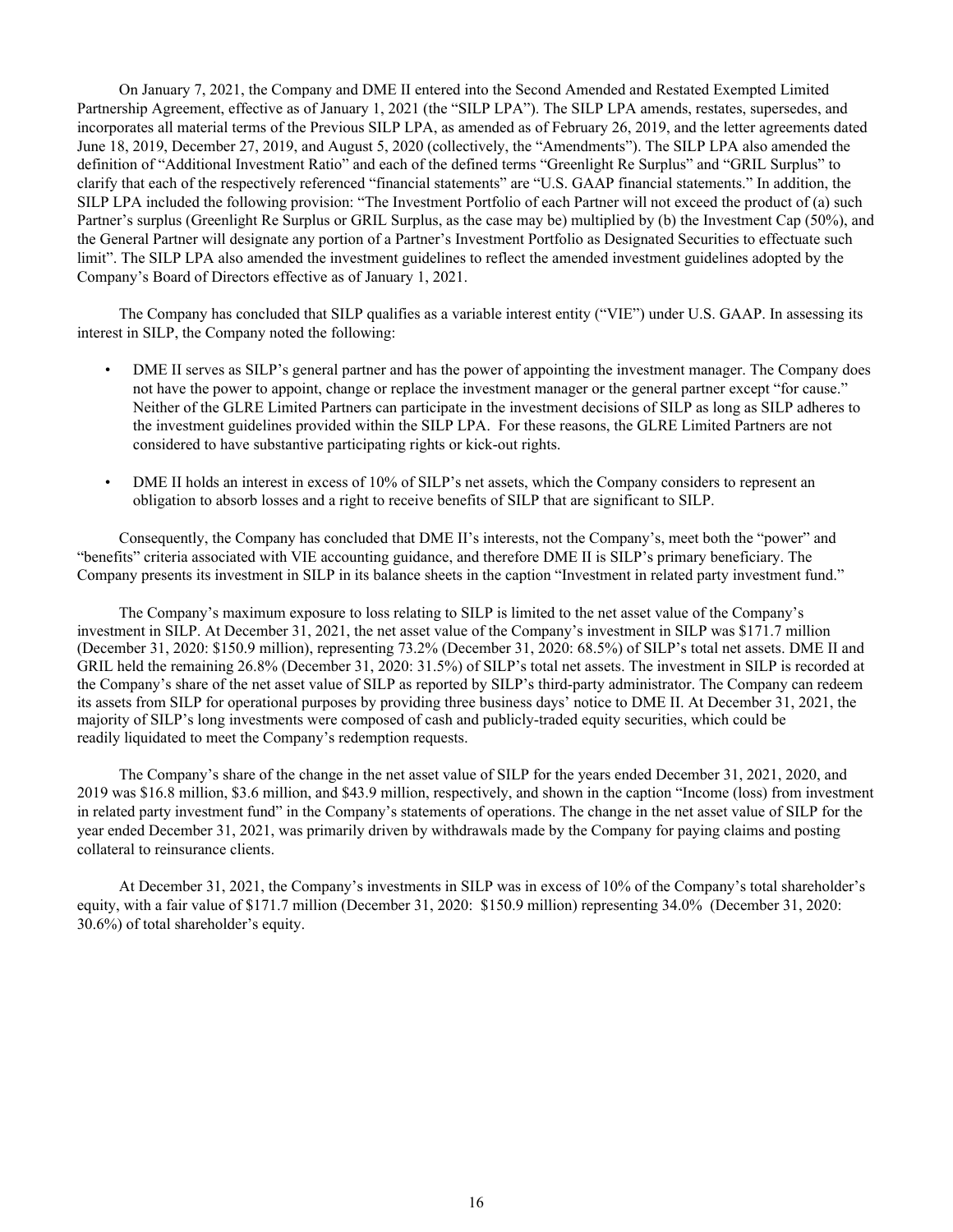# The summarized financial statements of SILP are presented below.

# **Summarized Statement of Assets and Liabilities of Solasglas Investments, LP**

|                                       | <b>December 31, 2021</b> |          | <b>December 31, 2020</b> |
|---------------------------------------|--------------------------|----------|--------------------------|
|                                       | (\$ in thousands)        |          |                          |
| <b>Assets</b>                         |                          |          |                          |
| Investments, at fair value            | \$<br>297,937            | \$       | 272,398                  |
| Derivative contracts, at fair value   | 2,542                    |          | 1,450                    |
| Due from brokers                      | 84,775                   |          | 92,053                   |
| Interest and dividends receivable     | 28                       |          | 59                       |
| Total assets                          | 385,282                  |          | 365,960                  |
| Liabilities and partners' capital     |                          |          |                          |
| <b>Liabilities</b>                    |                          |          |                          |
| Investments sold short, at fair value | (132,360)                |          | (131,902)                |
| Derivative contracts, at fair value   | (7,253)                  |          | (4,156)                  |
| Capital withdrawals payable           | (10,000)                 |          |                          |
| Due to brokers                        |                          |          | (9,179)                  |
| Interest and dividends payable        | (580)                    |          | (429)                    |
| Other liabilities                     | (358)                    |          | (175)                    |
| <b>Total liabilities</b>              | (150, 551)               |          | (145, 841)               |
| <b>Net Assets</b>                     | \$<br>234,731            | <b>S</b> | 220,119                  |
| The Company's share of Net Assets     | \$<br>171,716            | \$       | 150,857                  |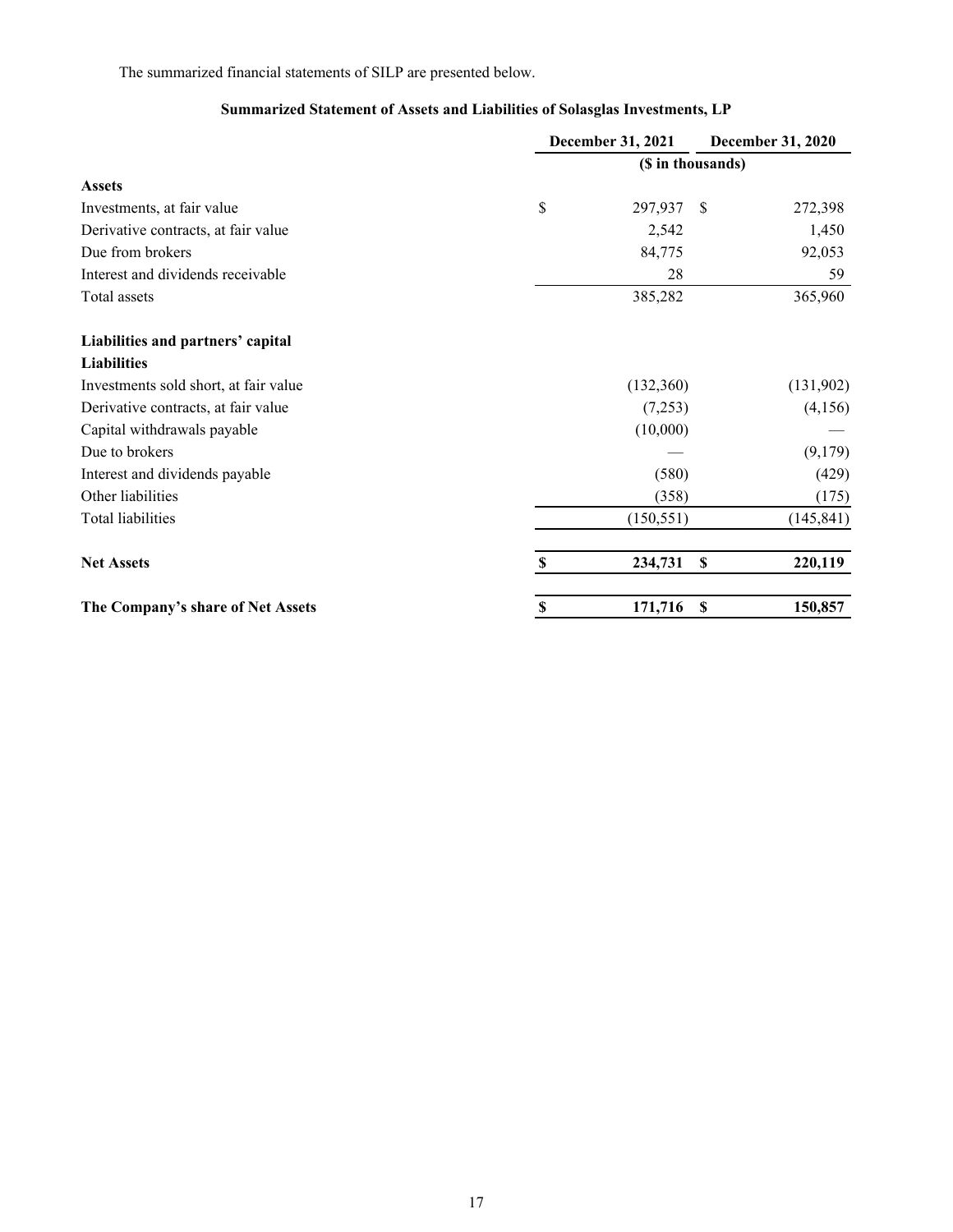## **Summarized Statement of Operations of Solasglas Investments, LP**

|                                                         |    | 2021    |               | 2020              |                           | 2019      |
|---------------------------------------------------------|----|---------|---------------|-------------------|---------------------------|-----------|
|                                                         |    |         |               | (\$ in thousands) |                           |           |
| <b>Investment</b> income                                |    |         |               |                   |                           |           |
| Dividend income (net of withholding taxes)              | \$ | 641     | $\mathcal{S}$ | 1,365             | -S                        | 3,179     |
| Interest income                                         |    | 228     |               | 654               |                           | 3,884     |
| Total Investment income                                 |    | 869     |               | 2,019             |                           | 7,063     |
| <b>Expenses</b>                                         |    |         |               |                   |                           |           |
| Management fee                                          |    | (3,492) |               | (2,808)           |                           | (4,893)   |
| Interest                                                |    | (1,055) |               | (798)             |                           | (2,408)   |
| Dividends                                               |    | (1,147) |               | (861)             |                           | (1,670)   |
| Professional fees and other                             |    | (1,221) |               | (949)             |                           | (1,141)   |
| Total expenses                                          |    | (6,915) |               | (5,416)           |                           | (10, 112) |
| Net investment income (loss)                            |    | (6,046) |               | (3,397)           |                           | (3,049)   |
| Realized and change in unrealized gains (losses)        |    |         |               |                   |                           |           |
| Net realized gain (loss)                                |    | (3,420) |               | (61, 616)         |                           | 34,539    |
| Net change in unrealized appreciation<br>(depreciation) |    | 35,482  |               | 71,948            |                           | 28,515    |
| Net gain (loss) on investment transactions              |    | 32,062  |               | 10,332            |                           | 63,054    |
| Net income (loss)                                       |    | 26,016  | -S            | 6,935             | -S                        | 60,005    |
| The Company's share of net income $(loss)^{(1)}$        | \$ | 16,789  | \$            | 3,563             | $\boldsymbol{\mathsf{S}}$ | 43,945    |

<sup>1</sup>Net income (loss) is net of management fees and performance allocation presented below:

|                        |   | <b>Year ended December 31</b> |     |                   |      |       |  |  |  |  |
|------------------------|---|-------------------------------|-----|-------------------|------|-------|--|--|--|--|
|                        |   | 2021                          |     | 2020              |      | 2019  |  |  |  |  |
|                        |   |                               |     | (\$ in thousands) |      |       |  |  |  |  |
| Management fees        | S | 3,214                         | -SI | 2,684             | - \$ | 4,601 |  |  |  |  |
| Performance allocation |   | 1,865                         |     | 349               |      | 4,752 |  |  |  |  |
| Total                  |   | 5,079                         |     | 3,033             |      | 9,353 |  |  |  |  |

See Note 12 for further details on management fees and performance allocation.

# **4. FINANCIAL INSTRUMENTS**

Purchases and sales of financial instruments are disclosed in the Company's statements of cash flows. The following table summarizes the change in unrealized gains and losses and the realized gains and losses on financial instruments included in the caption "Net investment income (loss)" in the Company's statements of operations for the years ended December 31, 2021, 2020, and 2019: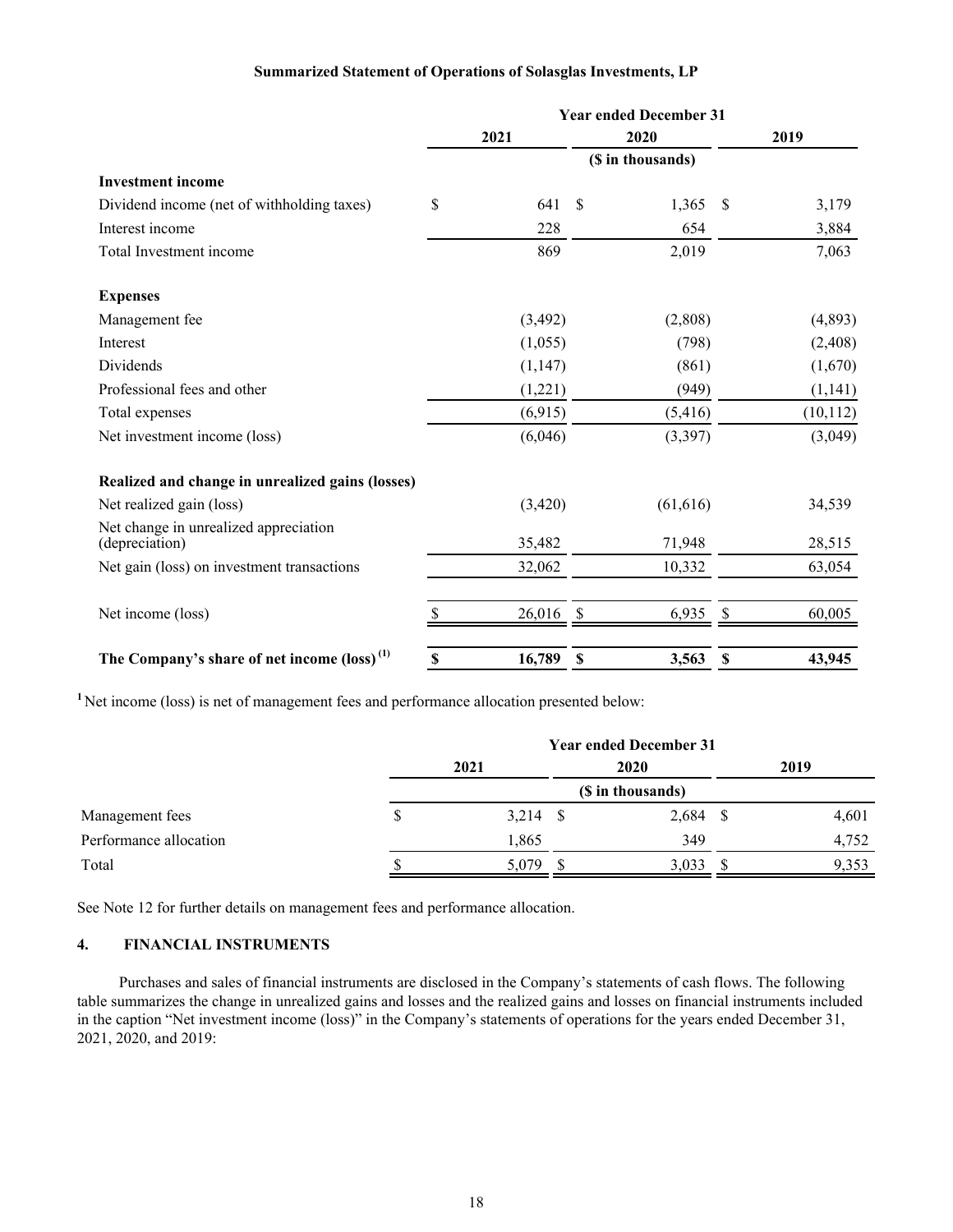|                                       | 2021 |                                 | 2020              |     | 2019      |
|---------------------------------------|------|---------------------------------|-------------------|-----|-----------|
|                                       |      |                                 | (\$ in thousands) |     |           |
| Gross realized gains                  |      | $\overbrace{\hspace{25mm}}^{ }$ | 5,766             | - 8 |           |
| Gross realized losses                 |      |                                 | (15,000)          |     | (13, 613) |
| Net realized gains (losses)           |      | $\hspace{0.05cm}$               | $(9,234)$ \$      |     | (13, 613) |
| Change in unrealized gains and losses |      | 19,559                          | 25,158            |     | 7,644     |

## **Investments**

## *Other Investments*

The Company's "Other investments" are composed of the following:

- Private investments and unlisted equities, which consist primarily of Innovations-related investments supporting technology innovators in the (re)insurance market; and
- Derivative financial instruments associated with the Company's Innovations investments.

At December 31, 2021, the Company included the following securities in the caption "Other investments":

|                                                                             | Cost      | <b>Unrealized</b><br>gains | <b>Unrealized</b><br><b>losses</b> |  | Fair value /<br>carrying value |
|-----------------------------------------------------------------------------|-----------|----------------------------|------------------------------------|--|--------------------------------|
|                                                                             |           | (\$ in thousands)          |                                    |  |                                |
| Private investments and unlisted<br>equities                                | 15.541 \$ | 31.444                     | $(1,800)$ \$                       |  | 45,185                         |
| Derivative financial instruments (not<br>designated as hedging instruments) |           | 335                        |                                    |  | 335                            |
| Total other investments                                                     | 15.541    | 31,779                     | (1,800)                            |  | 45,520                         |

At December 31, 2020, the Company included the following securities in the caption "Other investments":

|                                                                             | Cost        | <b>Unrealized</b><br>gains | <b>Unrealized</b><br>losses | Fair value /<br>carrying value |
|-----------------------------------------------------------------------------|-------------|----------------------------|-----------------------------|--------------------------------|
|                                                                             |             | (\$ in thousands)          |                             |                                |
| Private investments and unlisted<br>equities                                | $10.914$ \$ | 10.679                     | $(1,300)$ \$                | 20,293                         |
| Derivative financial instruments (not<br>designated as hedging instruments) |             | 1.080                      |                             | 1.080                          |
| Total other investments                                                     | 10.914      | 11,759                     | (1,300)                     | 21,373                         |

The Company's derivative financial instruments are composed of warrants granting the Company the right, but not the obligation, to purchase shares at a specified price on or before the maturity date. The Company has not designated any of its derivative financial instruments as hedging instruments. The Company's maximum exposure to loss relating to these warrants is limited to the warrants' carrying amount.

## *Private investments and unlisted equity securities without readily determinable fair values*

The Company measures its private investments and unlisted equity securities without readily determinable fair values at cost less impairment (if any), plus or minus observable price changes from identical or similar investments of the same issuers (the "measurement alternative"), with such changes recognized in the caption "Net investment income (loss)" in the statements of operations. The Company considers the need for impairment on a by-investment basis, based on certain indicators. Under the measurement alternative, the Company makes two types of valuation adjustments: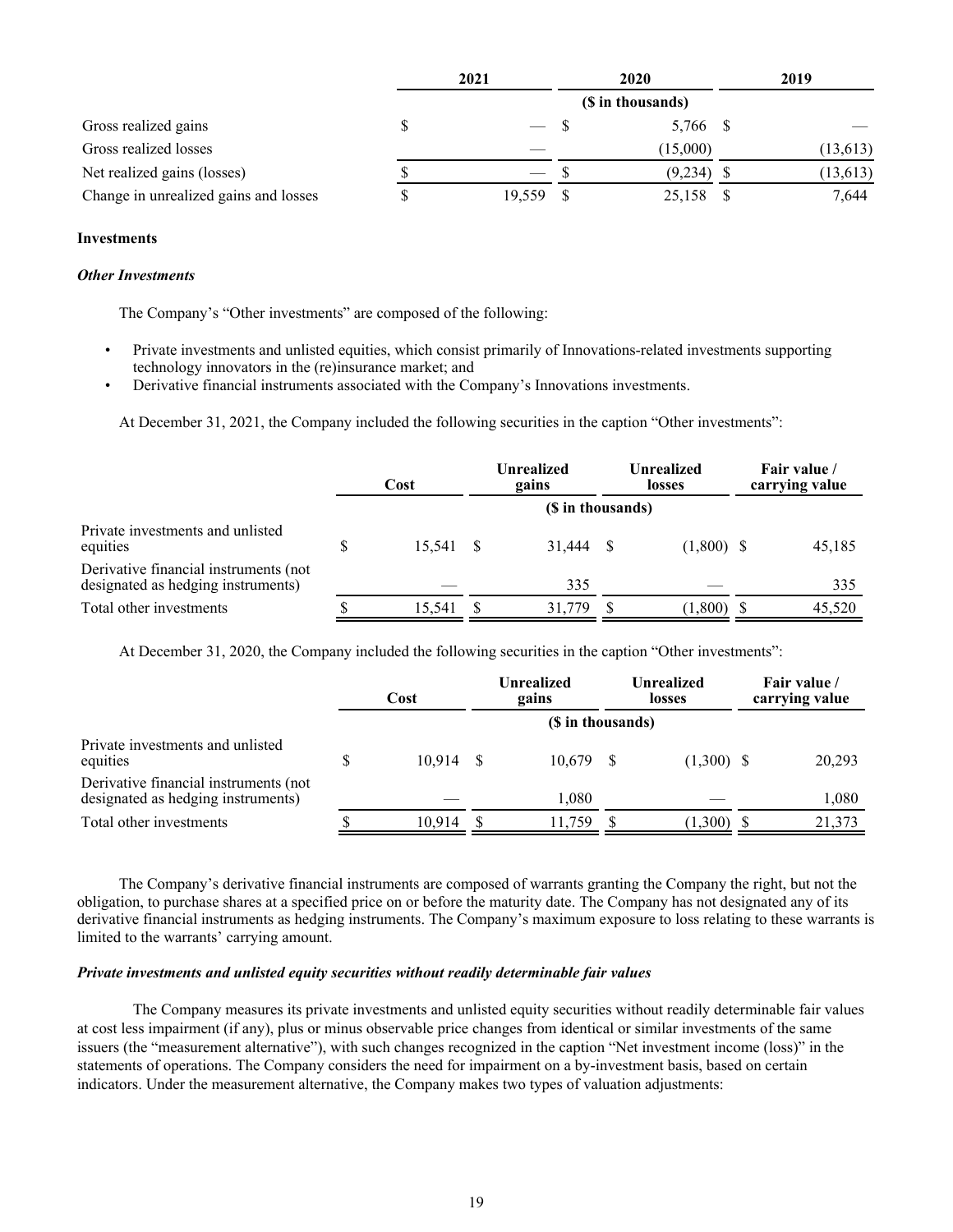When the Company observes an orderly transaction of an investee's identical or similar equity securities, the Company adjusts the carrying value based on the observable price as of the transaction date. Once the Company records such an adjustment, the investment is considered an "asset measured at fair value on a nonrecurring basis."

• If the Company determines that the investment is impaired, and the fair value is less than its carrying value, it writes down the investment to its fair value.

The following table presents the carrying values of the private investments and unlisted equity securities carried under the measurement alternative at December 31, 2021, 2020, and 2019, and the related adjustments recorded during the years then ended.

|                                                               |            | <b>Year ended December 31</b> |       |
|---------------------------------------------------------------|------------|-------------------------------|-------|
|                                                               | 2021       | 2020                          | 2019  |
|                                                               |            | (\$ in thousands)             |       |
| Carrying value $(1)$                                          | 45,185     | 20,293                        | 8,182 |
| Upward carrying value changes $(2)$                           | 20.814     | 10.576                        |       |
| Downward carrying value changes and impairment <sup>(3)</sup> | $(500)$ \$ | $(1,300)$ \$                  |       |

 $<sup>(1)</sup>$  The period-end carrying values reflect cumulative purchases and sales in addition to upward and downward carrying value</sup> changes.

<sup>(2)</sup> The cumulative upward carrying value changes from inception to December 31, 2021, were \$31.4 million.

 $^{(3)}$  The cumulative downward carrying value changes and impairments from inception to December 31, 2021, were \$1.8 million.

### *Fair Value Hierarchy*

The fair value of a financial instrument is the amount that would be received in an asset sale or paid to transfer a liability in an orderly transaction between unaffiliated market participants. Assets and liabilities measured at fair value are categorized based on whether the inputs are observable in the market and the degree that the inputs are observable. The categorization of financial instruments within the valuation hierarchy is based on the lowest level of input that is significant to the fair value measurement. The hierarchy is prioritized into three levels (with Level 3 being the lowest) defined as follows:

- Level 1: Quoted prices in active markets for identical assets or liabilities that the entity has the ability to access.
- Level 2: Observable inputs other than prices included in Level 1, such as quoted prices for similar assets and liabilities in active markets; quoted prices for identical or similar assets and liabilities in markets that are not active; or other inputs that are observable or can be corroborated with observable market data.
- Level 3: Unobservable inputs supported by little or no market activity and significant to the fair value of the assets and liabilities. The term "unobservable inputs" includes certain pricing models, discounted cash flow methodologies, and similar techniques.

## *Assets measured at fair value on a nonrecurring basis*

At December 31, 2021, and 2020, the Company held \$40.5 million and \$16.5 million, respectively, of private investments and unlisted equities measured at fair value on a nonrecurring basis. The Company classifies these assets as Level 3 within the fair value hierarchy due to their illiquidity.

# *Derivative instruments*

The Company values its derivative instruments using the Black-Scholes option pricing model based on Level 3 inputs. The Company uses the carrying value of the underlying stock as an input in the option pricing model. The underlying stock does not have a readily determinable fair value. Its carrying value is determined based on its original cost minus impairment, if any, plus or minus changes resulting from observable price changes. The other assumptions applied to the option pricing model include a risk-free rate of 0.50% and estimated volatility of 50%. The carrying value of the derivative instruments represents the fair value.

For the derivative instruments valued on the basis of Level 3 inputs, the Company includes any change in unrealized gains or losses in the caption "Net investment income (loss)" in the statements of operations.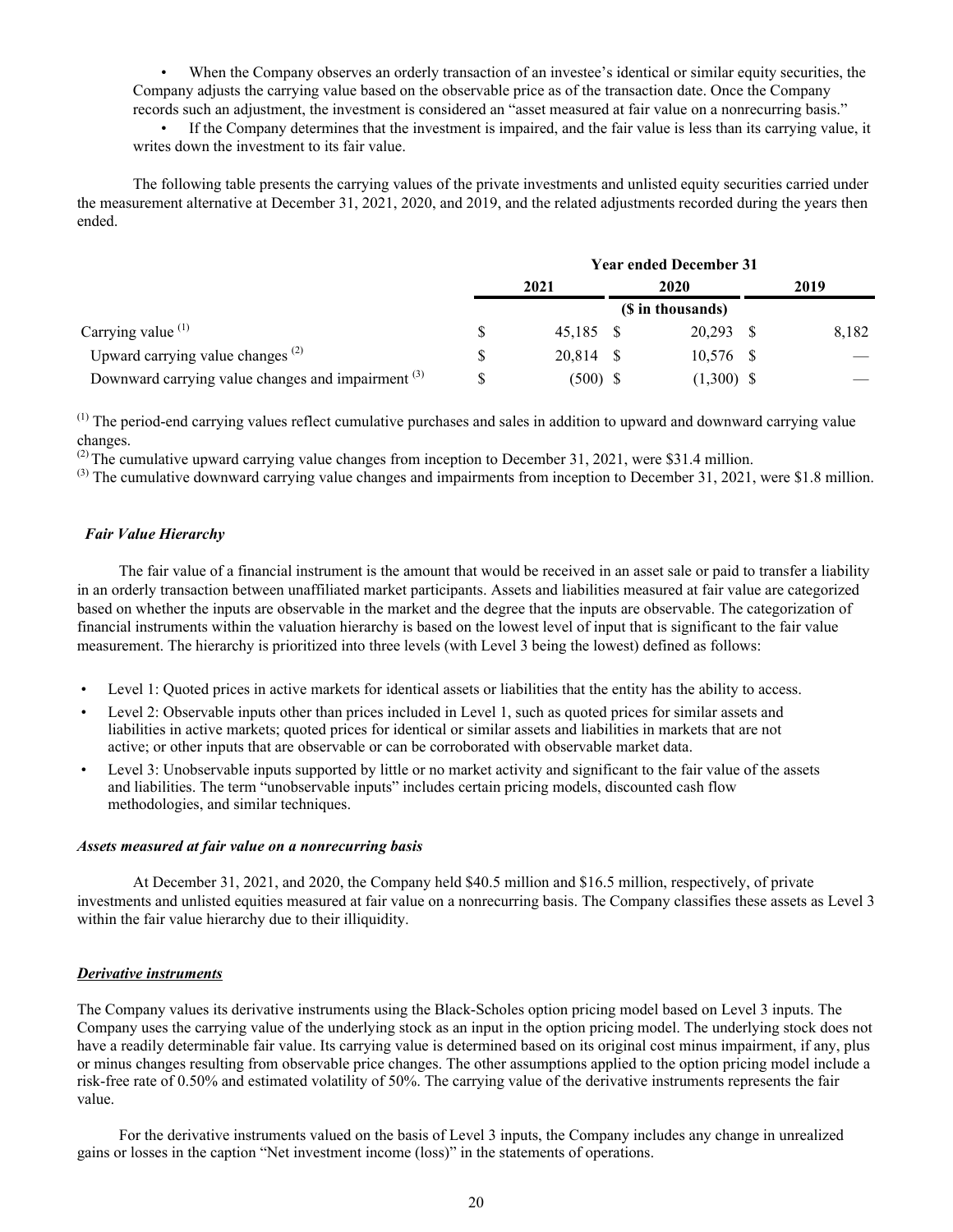At December 31, 2021 and 2020, the Company did not carry any other investments at fair value with an assigned Level within the fair value hierarchy. The Company's investment in the related party investment fund is measured at fair value using the net asset value practical expedient. It is therefore not classified within the fair value hierarchy. (See Note 3 for further details on the related party investment fund.)

# **5. CASH AND CASH EQUIVALENTS**

The Company's cash and cash equivalents at December 31, 2021, and 2020 were composed of cash at banks.

Due to the short-term nature of cash and cash equivalents, the carrying values of cash at banks approximate their fair value. Cash at banks includes cash held at non-U.S. financial institutions which are not insured by the FDIC or other deposit insurance programs.

# **6. RESTRICTED CASH AND RESTRICTED CASH EQUIVALENTS**

Restricted cash and restricted cash equivalents include amounts held by the Company but pledged as security to provide collateral required by the cedents in the form of trust accounts and letters of credit (see Note 13). At December 31, 2021, and 2020, the restricted cash and cash equivalents were composed of the following:

|                                                       | <b>December 31, 2021</b> | <b>December 31, 2020</b> |
|-------------------------------------------------------|--------------------------|--------------------------|
|                                                       | (\$ in thousands)        |                          |
| Cash held as collateral in trust accounts             | 482.595 \$               | 579,052                  |
| Cash collateral relating to letters of credit issued  | 137.645                  | 137,620                  |
| Total restricted cash and restricted cash equivalents | 620.240                  | 716,672                  |

# **7. LOSS AND LOSS ADJUSTMENT EXPENSE RESERVES**

At December 31, 2021, the Company's loss and loss adjustment expense reserves included estimated amounts for several catastrophe events. For significant catastrophe events including, but not limited to, hurricanes, tornados, typhoons, floods, earthquakes, wildfires, and pandemics, loss reserves are generally established based on loss payments and case reserves reported by clients when, and if, received. To establish IBNR loss estimates, the Company makes use of, among other things, the following:

- estimates communicated by ceding companies;
- information received from clients, brokers and loss adjusters;
- an understanding of the underlying business written and its exposures to catastrophe event-related losses;
- industry data:
- catastrophe scenario modeling software; and
- management's judgment.

The COVID-19 pandemic is unprecedented, and the Company does not have previous loss experience on which to base the associated estimate for loss and loss adjustment expenses. The Company based its estimate on the following:

- a review of in-force treaties that may provide coverage and incur losses;
- catastrophe and scenario modeling analyses and results shared by cedents;
- preliminary loss estimates received from clients and their analysts and loss adjusters;
- reviews of industry insured loss estimates and market share analyses; and
- management's judgment.

Significant assumptions which served as the basis for the Company's estimates of reserves for the COVID-19 pandemic losses and loss adjustment expenses include:

- the scope of coverage provided by the underlying policies, particularly those that provide for business interruption coverage;
- the regulatory, legislative, and judicial actions that could influence contract interpretations across the insurance industry;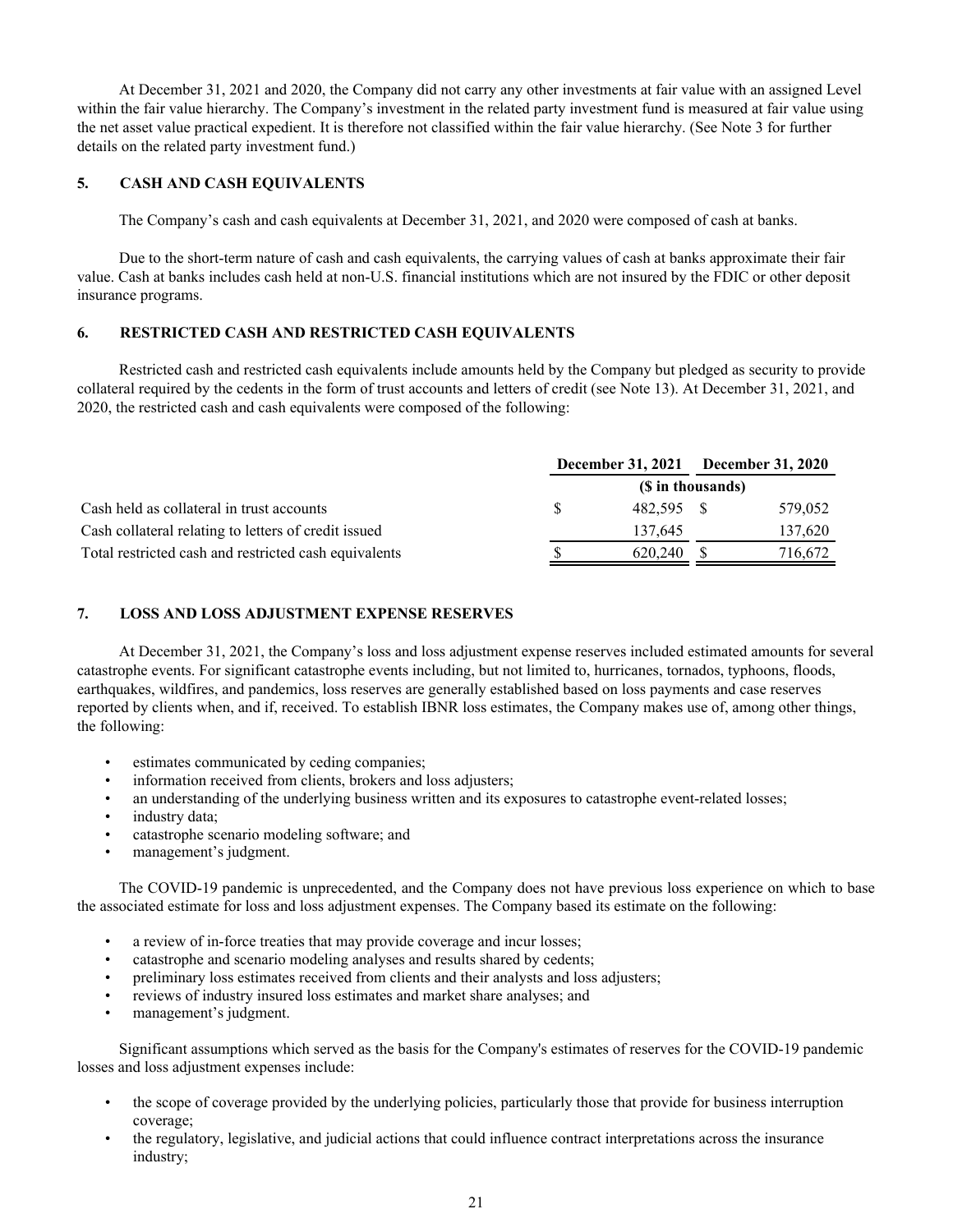- the extent of economic contraction caused by the COVID-19 pandemic and associated measures, particularly in the United States; and
- the ability of the cedents and insured to mitigate some or all of their losses.

While the Company believes its estimate of loss and loss adjustment expense reserves for the COVID-19 pandemic is adequate as of December 31, 2021, based on available information, actual losses may ultimately differ materially from the Company's current estimates. The Company will continue to monitor the appropriateness of its assumptions as new information becomes available and will adjust its estimates accordingly. Such adjustments may be material to the Company's results of operations and financial condition.

The Company made no significant changes in the actuarial methodology or reserving process related to its loss and loss adjustment expense reserves for the years ended December 31, 2021 and 2020.

At December 31, 2021 and 2020, loss and loss adjustment expense reserves were composed of the following:

|               |  | <b>December 31, 2021</b> | <b>December 31, 2020</b> |
|---------------|--|--------------------------|--------------------------|
|               |  | (\$ in thousands)        |                          |
| Case reserves |  | 182.886 \$               | 166,934                  |
| <b>IBNR</b>   |  | 308.144                  | 299.934                  |
| Total         |  | 491.030                  | 466,868                  |

A summary of changes in outstanding loss and loss adjustment expense reserves for all lines of business for the years ended December 31, 2021, 2020, and 2019 is as follows:

|                              | 2021          | 2020              | 2019                    |
|------------------------------|---------------|-------------------|-------------------------|
|                              |               | (\$ in thousands) |                         |
| Gross balance at January 1   | \$<br>466,868 | 445,442<br>\$.    | 450,534<br><sup>S</sup> |
| Less: Losses recoverable     | (19, 135)     | (33,032)          | (51,065)                |
| Net balance at January 1     | 447,733       | 412,410           | 399,469                 |
| Incurred losses related to:  |               |                   |                         |
| Current year                 | 343,418       | 313,694           | 303,494                 |
| Prior years                  | (7, 473)      | 2,487             | 28,197                  |
| Total incurred               | 335,945       | 316,181           | 331,691                 |
| Paid losses related to:      |               |                   |                         |
| Current year                 | (127, 155)    | (97,796)          | (114,096)               |
| Prior years                  | (176, 475)    | (185, 384)        | (205, 914)              |
| Total paid                   | (303, 630)    | (283, 180)        | (320, 010)              |
| Foreign currency revaluation | (1,008)       | 2,322             | 1,260                   |
| Net balance at December 31   | 479,040       | 447,733           | 412,410                 |
| Add: Losses recoverable      | 11,990        | 19,135            | 33,032                  |
| Gross balance at December 31 | 491,030       | 466,868           | 445,442                 |

## **Loss development**

# *Year ended December 31, 2021*

During the year ended December 31, 2021, the Company experienced \$7.5 million in net favorable development on prior year loss and LAE reserves. This net favorable development resulted primarily from the following: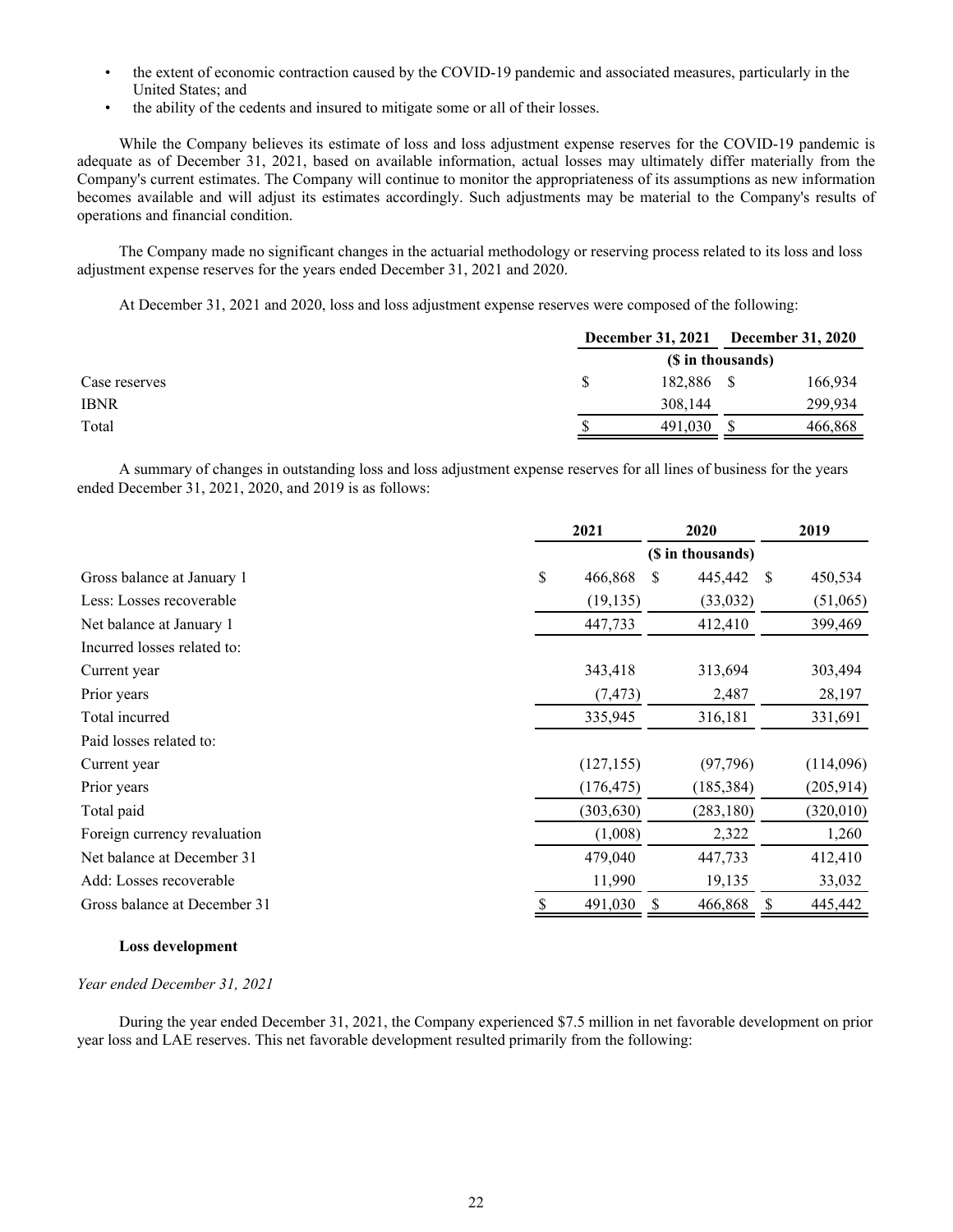Favorable developments:

- \$11.7 million of favorable loss development on motor contracts, primarily relating to contracts that incepted in 2015 and 2016 resulting from better than expected reported claims.
- \$3.8 million favorable loss development on various specialty lines of business as actual losses reported were better than expected.
- \$5.0 million of favorable loss development on mortgage contracts resulting from lower delinquencies and fewer reported claims than initially anticipated. On a financial-impact basis, the favorable loss development on these contracts was offset by increased profit commissions, which are included in the caption "Acquisition costs" in the Company's statements of operations.
- \$3.5 million favorable loss development on a multi-line contract that incepted in 2019.

Adverse developments:

- \$14.4 million of adverse development on multi-line casualty contracts primarily relating to contracts that incepted in 2014 to 2015 resulting from unfavorable development in reported claims.
- *•* \$2.9 million of adverse development on a general liability contract resulting from unfavorable development in reported claims.
- \$1.2 million of adverse development on workers' compensation contracts resulting from higher than anticipated losses.

The remaining development on prior year loss and LAE reserves recognized in 2021 related to several smaller adjustments made across various lines of business.

## *Year ended December 31, 2020*

During the year ended December 31, 2020, the Company experienced \$2.5 million in net adverse development on prior year loss and LAE reserves. This net adverse development resulted primarily from the following:

Adverse developments:

- \$6.5 million of adverse loss development on multi-line contracts that incepted from 2015 to 2018, resulting from unfavorable development in reported claims.
- \$1.9 million of adverse loss development on general liability contracts, primarily relating to a contract that incepted in 2017 resulting from unfavorable development in reported claims.
- *•* \$9.9 million of adverse loss development on motor contracts relating to the 2018 and 2019 treaty years, partially offset by favorable loss development on contracts that incepted from 2015 to 2017.

Favorable developments:

- *•* \$8.4 million of favorable development on prior year property contracts primarily resulting from lower than anticipated losses relating to the 2017 and 2018 catastrophe events, partially offset by \$4.3 million of adverse loss development on 2019 contracts.
- \$1.9 million of favorable loss development on a professional liability contract relating to a contract that incepted in 2008 where the reported claims have been lower than those previously anticipated.
- \$2.2 million of favorable loss development on solicitors' professional indemnity contracts resulting primarily from lower than expected claims on prior accident years.

The remaining development on prior year loss and LAE reserves recognized in 2020 related to several smaller adjustments made across various lines of business.

## *Year ended December 31, 2019*

During the year ended December 31, 2019, the Company experienced \$28.2 million in net adverse development on prior year loss and LAE reserves. This net adverse development resulted primarily from the following: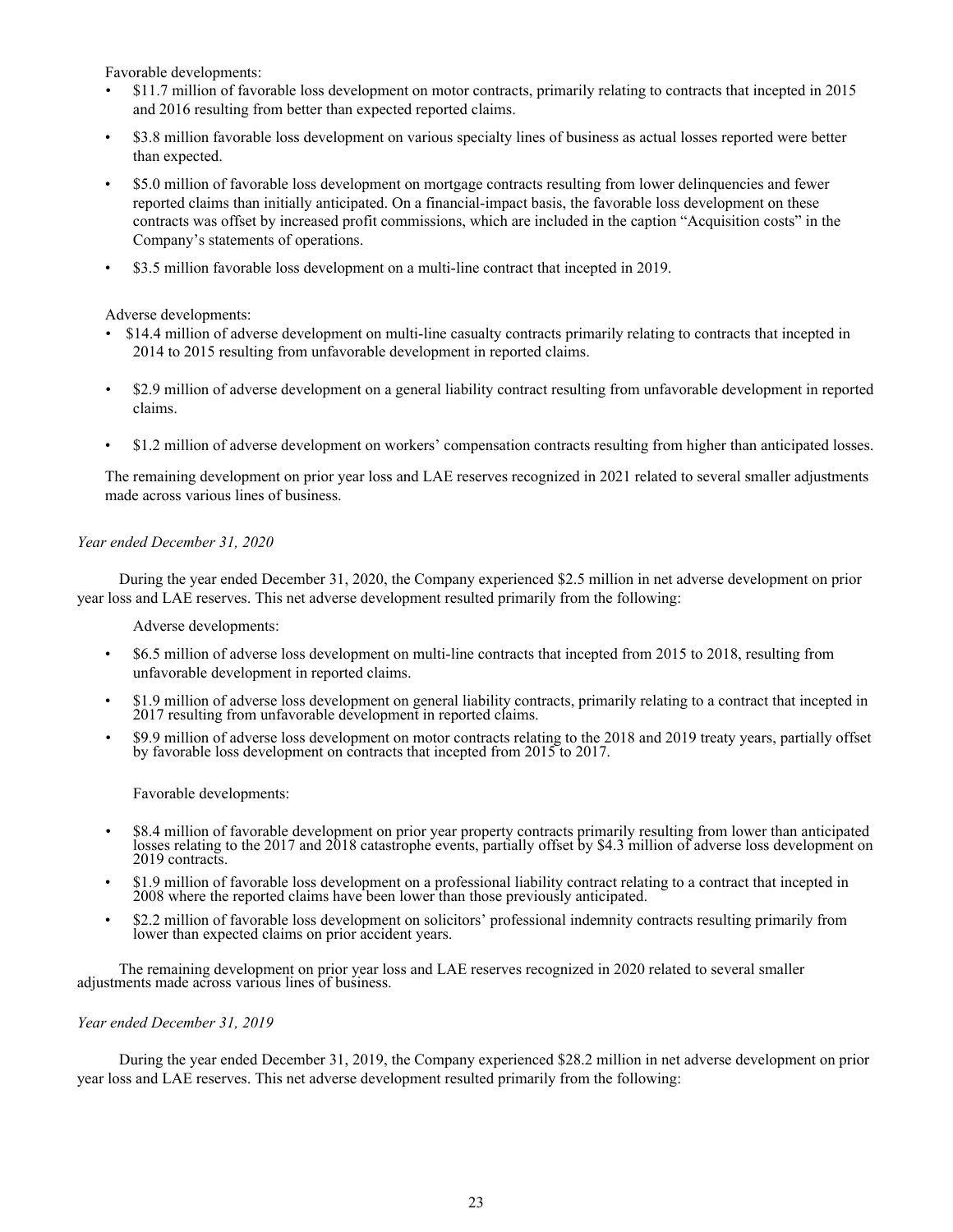Adverse developments:

- \$33.4 million of adverse loss development on non-standard automobile contracts. These unanticipated automobile losses were the result of adverse rulings that affected a significant number of loss events that occurred in Florida between 2015 and early 2018, including many claims that had previously been considered closed; and
- \$3.7 million of adverse loss development on specialty health contracts arising from an unexpectedly high frequency of medical claims reported.

Favorable developments:

• \$7.3 million of favorable development on prior year property and multi-line contracts primarily resulting from lower than anticipated losses relating to California wildfires.

The remaining net favorable development on prior year loss and LAE reserves recognized in 2019 related to several smaller adjustments made across various lines of business.

The changes in the outstanding loss and loss adjustment expense reserves for health claims for the years ended December 31, 2021, 2020, and 2019 are as follows:

| Health                       | 2021         | 2020              | 2019         |
|------------------------------|--------------|-------------------|--------------|
|                              |              | (\$ in thousands) |              |
| Gross balance at January 1   | \$<br>14,905 | 16,555<br>\$.     | 24,341<br>S  |
| Less: Losses recoverable     |              |                   |              |
| Net balance at January 1     | 14,905       | 16,555            | 24,341       |
| Incurred losses related to:  |              |                   |              |
| Current year                 | 19,790       | 27,019            | 31,680       |
| Prior years                  | (1,517)      | 308               | 3,694        |
| Total incurred               | 18,273       | 27,327            | 35,374       |
| Paid losses related to:      |              |                   |              |
| Current year                 | (13, 186)    | (14, 536)         | (16,800)     |
| Prior years                  | (12,214)     | (14, 441)         | (26,360)     |
| Total paid                   | (25, 400)    | (28, 977)         | (43,160)     |
| Foreign currency revaluation |              |                   |              |
| Net balance at December 31   | 7,778        | 14,905            | 16,555       |
| Add: Losses recoverable      |              |                   |              |
| Gross balance at December 31 | 7,778        | 14,905            | 16,555<br>S. |

### **Disclosures about Short-Duration Contracts**

The Company has one operating segment, Property & Casualty Reinsurance and categorizes its business as Property, Casualty and Other. The Company's loss development tables presented below have been disaggregated by lines of business for the years ended from December 31, 2012 through 2021.

For purposes of the loss development tables, the property business has been further disaggregated into "Property" and "Motor - Physical Damage". The casualty category has been disaggregated into "General Liability", "Motor Liability", "Professional Liability" and "Workers' Compensation". In addition, the incurred and paid claims relating to accident and health business have been presented separately as "Health". Other specialty business including financial, aviation, crop, cyber, energy, and marine, which are individually insignificant to our overall business, have been grouped as "Other". Contracts that cover more than one line of business, including Lloyd's business, are grouped as "Multi-line".

For each category, the following tables present the incurred and paid claims development at December 31, 2021, net of retrocession, and the total of incurred but not reported liabilities plus expected development on reported claims included within the net incurred claims amount. Health claims have been disaggregated and presented separately.

The tables below present incurred and paid claims development for the years ended December 31, 2012 to 2020. They are presented as unaudited supplementary information. Totals may not sum due to rounding.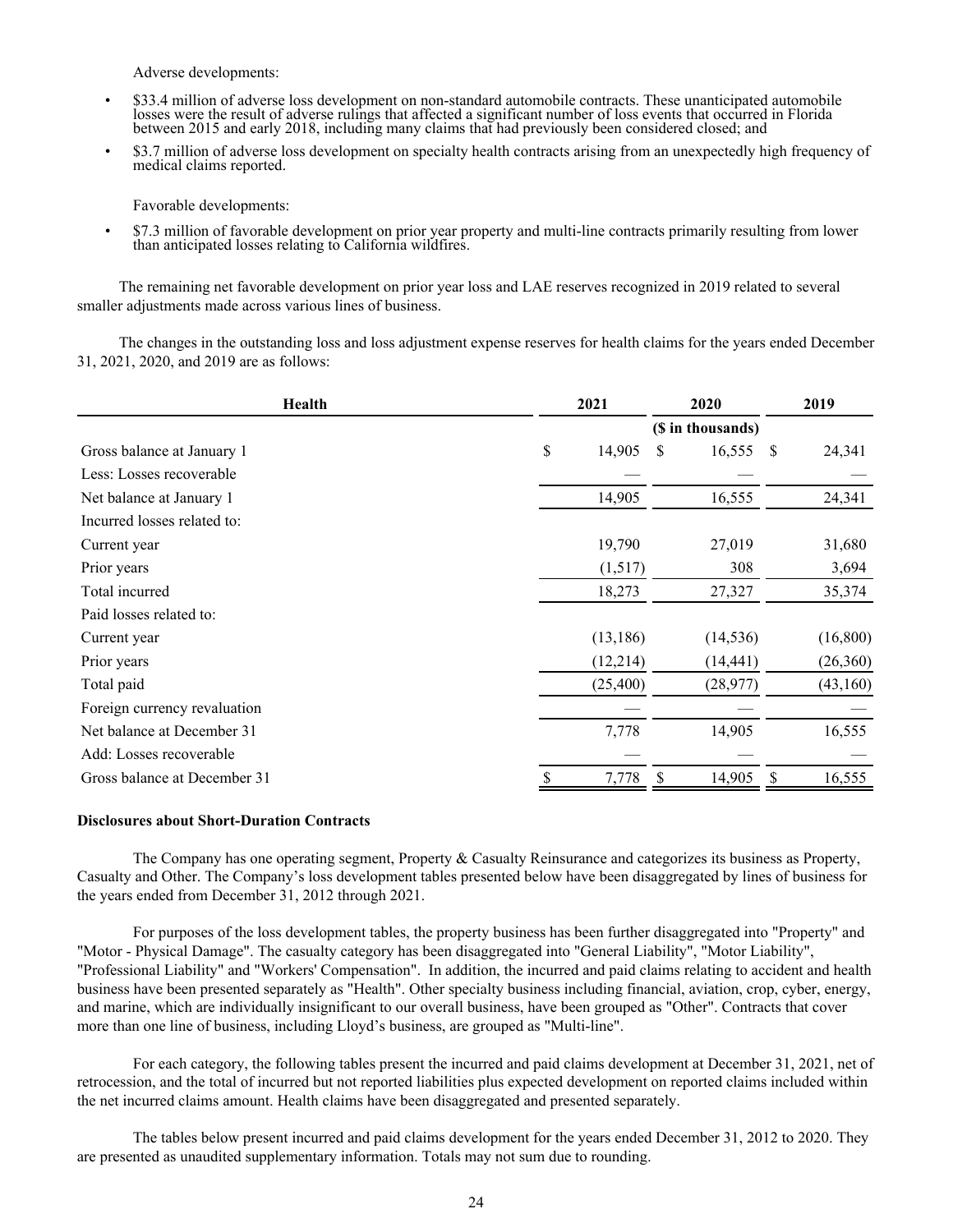|                      |      |                                  |            |  |          |  |                                                                                     |  |                   | Health |                   |                  |        |                                         |    |                                                                  |               |                  |                   |        |               |
|----------------------|------|----------------------------------|------------|--|----------|--|-------------------------------------------------------------------------------------|--|-------------------|--------|-------------------|------------------|--------|-----------------------------------------|----|------------------------------------------------------------------|---------------|------------------|-------------------|--------|---------------|
|                      |      |                                  |            |  |          |  | Incurred claims and allocated claim adjustment expenses, net of reinsurance         |  |                   |        |                   |                  |        |                                         |    |                                                                  |               |                  | December 31,      | 2021   |               |
| Acciden              |      | For the years ended December 31, |            |  |          |  |                                                                                     |  |                   |        |                   |                  |        |                                         |    | <b>Total IBNR</b><br>plus expected<br>development<br>on reported |               |                  |                   |        |               |
| t year               | 2012 |                                  | 2013       |  | 2014     |  | 2015<br>(Unaudited - Supplementary Information)                                     |  | 2016              | 2017   |                   | 2018             |        | 2019                                    |    | 2020                                                             | 2021          |                  |                   | claims |               |
|                      |      |                                  |            |  |          |  |                                                                                     |  | (\$ in thousands) |        |                   |                  |        |                                         |    |                                                                  |               |                  |                   |        |               |
| 2012                 |      |                                  |            |  |          |  | \$ 2,400 \$ 2,352 \$ 2,340 \$ 2,294 \$ 2,285 \$ 2,285 \$ 2,285 \$ 2,285 \$ 2,285 \$ |  |                   |        |                   |                  |        |                                         |    |                                                                  |               | 2,285 \$         |                   |        |               |
| 2013                 |      |                                  |            |  |          |  |                                                                                     |  |                   |        |                   |                  |        |                                         |    |                                                                  |               |                  |                   |        |               |
| 2014                 |      |                                  |            |  | (8)      |  | (9)                                                                                 |  |                   |        | 33                |                  |        |                                         | 42 | 42                                                               |               | 42               |                   |        | 65            |
| 2015                 |      |                                  |            |  |          |  | 6,937                                                                               |  | 6,937             |        | 7,931             | 7,793            |        | 7,832                                   |    | 7,829                                                            |               | 7,829            |                   |        | 36            |
| 2016<br>2017         |      |                                  |            |  |          |  |                                                                                     |  | 30,546            |        | 33,566<br>45,007  | 34,360           |        | 34,260<br>46,687                        |    | 34,210<br>46,535                                                 |               | 34,180           |                   |        | 38            |
| 2018                 |      |                                  |            |  |          |  |                                                                                     |  |                   |        |                   | 46,255<br>56,804 |        | 60,084                                  |    | 59,644                                                           |               | 46,208<br>58,853 |                   |        | 13<br>86      |
| 2019                 |      |                                  |            |  |          |  |                                                                                     |  |                   |        |                   |                  |        | 31,680                                  |    | 32,634                                                           |               | 32,065           |                   |        | 302           |
| 2020                 |      |                                  |            |  |          |  |                                                                                     |  |                   |        |                   |                  |        |                                         |    | 27,019                                                           |               | 27,220           |                   |        | 635           |
| 2021                 |      |                                  |            |  |          |  |                                                                                     |  |                   |        |                   |                  |        |                                         |    |                                                                  |               | 19,790           |                   |        | 6,603         |
|                      |      |                                  |            |  |          |  |                                                                                     |  |                   |        |                   |                  |        |                                         |    | Total                                                            | $$228,471$ \$ |                  |                   |        | 7,778         |
|                      |      |                                  |            |  |          |  |                                                                                     |  |                   | Health |                   |                  |        |                                         |    |                                                                  |               |                  |                   |        |               |
|                      |      |                                  |            |  |          |  | Cumulative paid claims and allocated claim adjustment expenses, net of reinsurance  |  |                   |        |                   |                  |        |                                         |    |                                                                  |               |                  |                   |        |               |
|                      |      |                                  |            |  |          |  |                                                                                     |  |                   |        |                   |                  |        | For the years ended December 31,        |    |                                                                  |               |                  |                   |        |               |
| <b>Accident year</b> |      |                                  | 2012       |  | 2013     |  | 2014                                                                                |  | 2015              |        | 2016              |                  | 2017   |                                         |    | 2018                                                             | 2019          |                  | 2020              |        | 2021          |
|                      |      |                                  |            |  |          |  |                                                                                     |  |                   |        |                   |                  |        | (Unaudited - Supplementary Information) |    |                                                                  |               |                  |                   |        |               |
|                      |      |                                  |            |  |          |  |                                                                                     |  |                   |        | (\$ in thousands) |                  |        |                                         |    |                                                                  |               |                  |                   |        |               |
| 2012                 |      | \$                               | $2,244$ \$ |  | 2,352 \$ |  |                                                                                     |  |                   |        |                   |                  |        |                                         |    | 2,340 \$ 2,294 \$ 2,286 \$ 2,286 \$ 2,286 \$                     |               |                  | 2,286 \$ 2,286 \$ |        | 2,285         |
| 2013<br>2014         |      |                                  |            |  |          |  | 16                                                                                  |  |                   |        |                   | (60)             |        | (60)                                    |    |                                                                  |               |                  |                   |        |               |
| 2015                 |      |                                  |            |  |          |  |                                                                                     |  | 1,276             | (26)   | 5,857             |                  |        | 7,931                                   |    | 7,793                                                            | (23)<br>7,794 |                  | (23)<br>7,793     |        | (23)<br>7,793 |
| 2016                 |      |                                  |            |  |          |  |                                                                                     |  |                   |        | 15,339            |                  | 32,979 |                                         |    | 34,256                                                           | 34,162        |                  | 34,142            |        | 34,142        |
| 2017                 |      |                                  |            |  |          |  |                                                                                     |  |                   |        |                   |                  | 23,834 |                                         |    | 44,125                                                           | 46,615        |                  | 46,520            |        | 46,194        |
| 2018                 |      |                                  |            |  |          |  |                                                                                     |  |                   |        |                   |                  |        |                                         |    | 34,696                                                           | 58,681        |                  | 59,503            |        | 58,767        |
| 2019                 |      |                                  |            |  |          |  |                                                                                     |  |                   |        |                   |                  |        |                                         |    |                                                                  | 16,800        |                  | 30,535            |        | 31,763        |
| 2020                 |      |                                  |            |  |          |  |                                                                                     |  |                   |        |                   |                  |        |                                         |    |                                                                  |               |                  | 14,536            |        | 26,585        |
| 2021                 |      |                                  |            |  |          |  |                                                                                     |  |                   |        |                   |                  |        |                                         |    |                                                                  |               |                  |                   |        | 13,186        |
|                      |      |                                  |            |  |          |  |                                                                                     |  |                   |        |                   |                  |        |                                         |    |                                                                  |               |                  |                   |        | Total 220,694 |

All outstanding liabilities before 2012, net of reinsurance \_\_\_\_\_\_

Liabilities for claims and claims adjustment expenses, net of reinsurance (Health)  $\frac{\$}{\$}$  7,778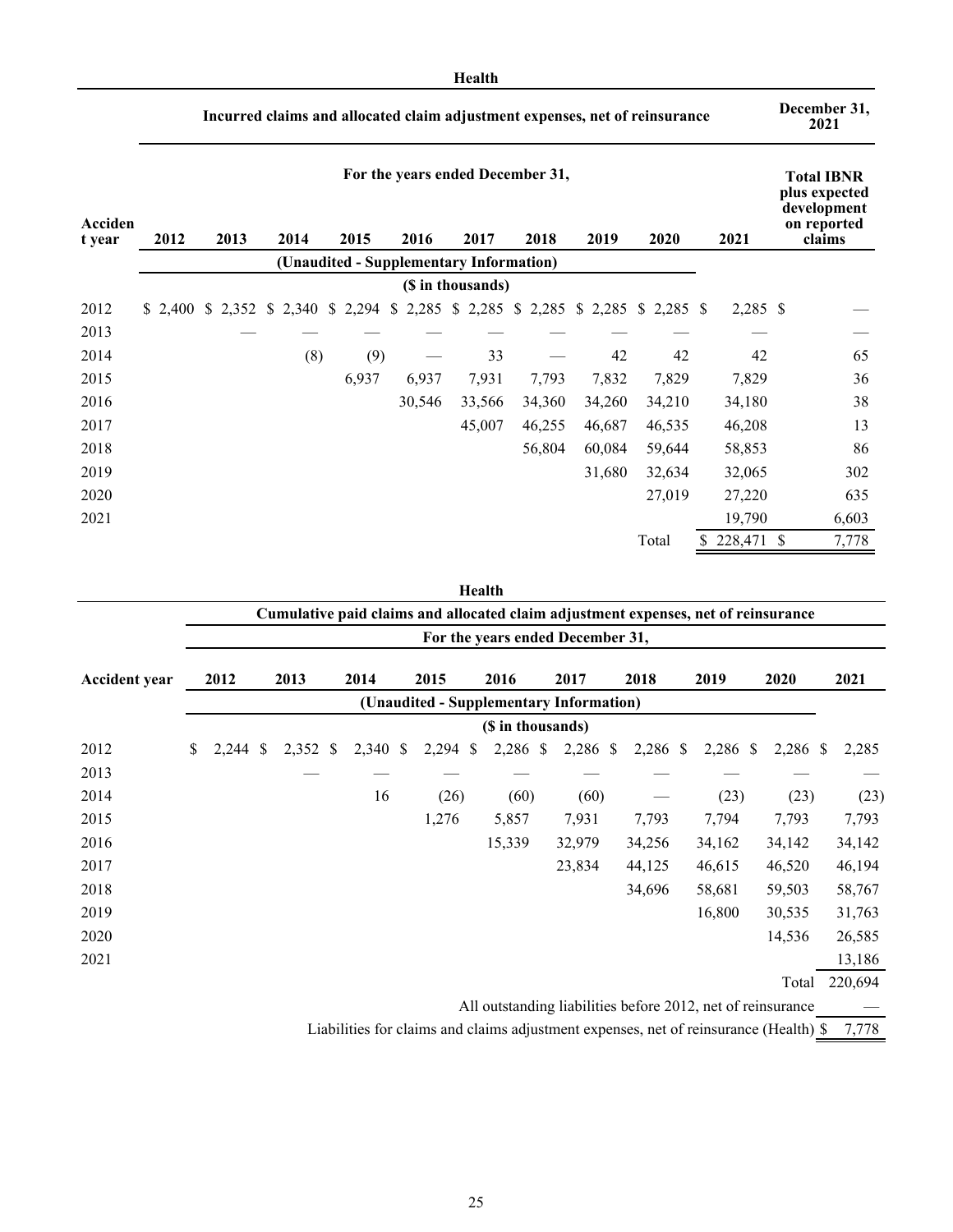|         |               |        |              |              |                                                                             |                                          | <b>Multiline</b>        |        |        |                      |              |                                                                            |
|---------|---------------|--------|--------------|--------------|-----------------------------------------------------------------------------|------------------------------------------|-------------------------|--------|--------|----------------------|--------------|----------------------------------------------------------------------------|
|         |               |        |              |              | Incurred claims and allocated claim adjustment expenses, net of reinsurance |                                          |                         |        |        |                      |              | December 31,<br>2021                                                       |
| Acciden |               | 2012   | 2013         | 2014         | 2015                                                                        | For the years ended December 31,<br>2016 | 2017                    | 2018   | 2019   | 2020                 | 2021         | <b>Total IBNR</b><br>plus expected<br>development<br>on reported<br>claims |
| t year  |               |        |              |              | (Unaudited - Supplementary Information)                                     |                                          |                         |        |        |                      |              |                                                                            |
|         |               |        |              |              |                                                                             |                                          | (\$ in thousands)       |        |        |                      |              |                                                                            |
| 2012    | $\mathsf{\$}$ | 318 \$ | $\mathbf{1}$ | $\mathbb{S}$ | <sup>\$</sup>                                                               | $\mathbb{S}$                             | $\mathcal{S}$<br>$-$ \$ |        | S      | -S<br>$\overline{4}$ | <sup>S</sup> | 4S                                                                         |
| 2013    |               |        | 2,465        | 2,478        | 2,535                                                                       | 2,396                                    | 2,396                   | 2,396  | 2,120  | 2,122                | 2,122        |                                                                            |
| 2014    |               |        |              | 5,658        | 4,930                                                                       | 4,527                                    | 5,660                   | 5,824  | 5,141  | 6,132                | 8,084        | 3,246                                                                      |
| 2015    |               |        |              |              | 28,495                                                                      | 29,026                                   | 32,687                  | 32,109 | 30,348 | 31,455               | 37,044       | 10,350                                                                     |
| 2016    |               |        |              |              |                                                                             | 55,947                                   | 61,886                  | 59,896 | 60,403 | 62,375               | 67,695       | 18,587                                                                     |
| 2017    |               |        |              |              |                                                                             |                                          | 75,815                  | 75,534 | 81,166 | 81,888               | 83,586       | 21,933                                                                     |
| 2018    |               |        |              |              |                                                                             |                                          |                         | 56,705 | 51,245 | 54,822               | 55,034       | 14,573                                                                     |
| 2019    |               |        |              |              |                                                                             |                                          |                         |        | 50,345 | 48,831               | 48,468       | 14,714                                                                     |
| 2020    |               |        |              |              |                                                                             |                                          |                         |        |        | 68,287               | 65,966       | 34,567                                                                     |
| 2021    |               |        |              |              |                                                                             |                                          |                         |        |        |                      | 80,728       | 66,864                                                                     |
|         |               |        |              |              |                                                                             |                                          |                         |        |        | Total                | 448,731      | 184,835<br><sup>S</sup>                                                    |

|--|

|                  |      |                    |       | Cumulative paid claims and allocated claim adjustment expenses, net of reinsurance |                   |                                  |        |        |                |                                 |
|------------------|------|--------------------|-------|------------------------------------------------------------------------------------|-------------------|----------------------------------|--------|--------|----------------|---------------------------------|
|                  |      |                    |       |                                                                                    |                   | For the years ended December 31, |        |        |                |                                 |
| Accident<br>year | 2012 | 2013               | 2014  | 2015                                                                               | 2016              | 2017                             | 2018   | 2019   | 2020           | 2021                            |
|                  |      |                    |       | (Unaudited - Supplementary Information)                                            |                   |                                  |        |        |                |                                 |
|                  |      |                    |       |                                                                                    | (\$ in thousands) |                                  |        |        |                |                                 |
| 2012             | \$   | \$<br>$1 \text{ }$ | \$    | $\mathcal{S}$<br>$\frac{1}{1}$                                                     | $-$ \$            | $-$ \$                           | $-$ \$ | $-$ \$ | $\overline{4}$ | $\mathcal{S}$<br>$\overline{4}$ |
| 2013             |      | 70                 | 1,055 | 1,856                                                                              | 2,215             | 2,341                            | 2,364  | 2,119  | 2,122          | 2,122                           |
| 2014             |      |                    | 82    | 687                                                                                | 1,069             | 2,812                            | 3,436  | 3,700  | 4,615          | 4,838                           |
| 2015             |      |                    |       | 53                                                                                 | 2,992             | 9,607                            | 15,257 | 18,237 | 23,976         | 26,693                          |
| 2016             |      |                    |       |                                                                                    | 5,758             | 14,722                           | 25,887 | 32,265 | 42,527         | 49,108                          |
| 2017             |      |                    |       |                                                                                    |                   | 9,606                            | 26,815 | 38,455 | 51,939         | 61,653                          |
| 2018             |      |                    |       |                                                                                    |                   |                                  | 7,503  | 23,573 | 33,778         | 40,461                          |
| 2019             |      |                    |       |                                                                                    |                   |                                  |        | 11,615 | 26,966         | 33,753                          |
| 2020             |      |                    |       |                                                                                    |                   |                                  |        |        | 17,791         | 31,399                          |
| 2021             |      |                    |       |                                                                                    |                   |                                  |        |        |                | 13,865                          |
|                  |      |                    |       |                                                                                    |                   |                                  |        |        | Total          | 263,896                         |

All outstanding liabilities before 2012, net of reinsurance

Liabilities for claims and claims adjustment expenses, net of reinsurance (Multiline)  $\frac{\$184,835}{\$184,835}$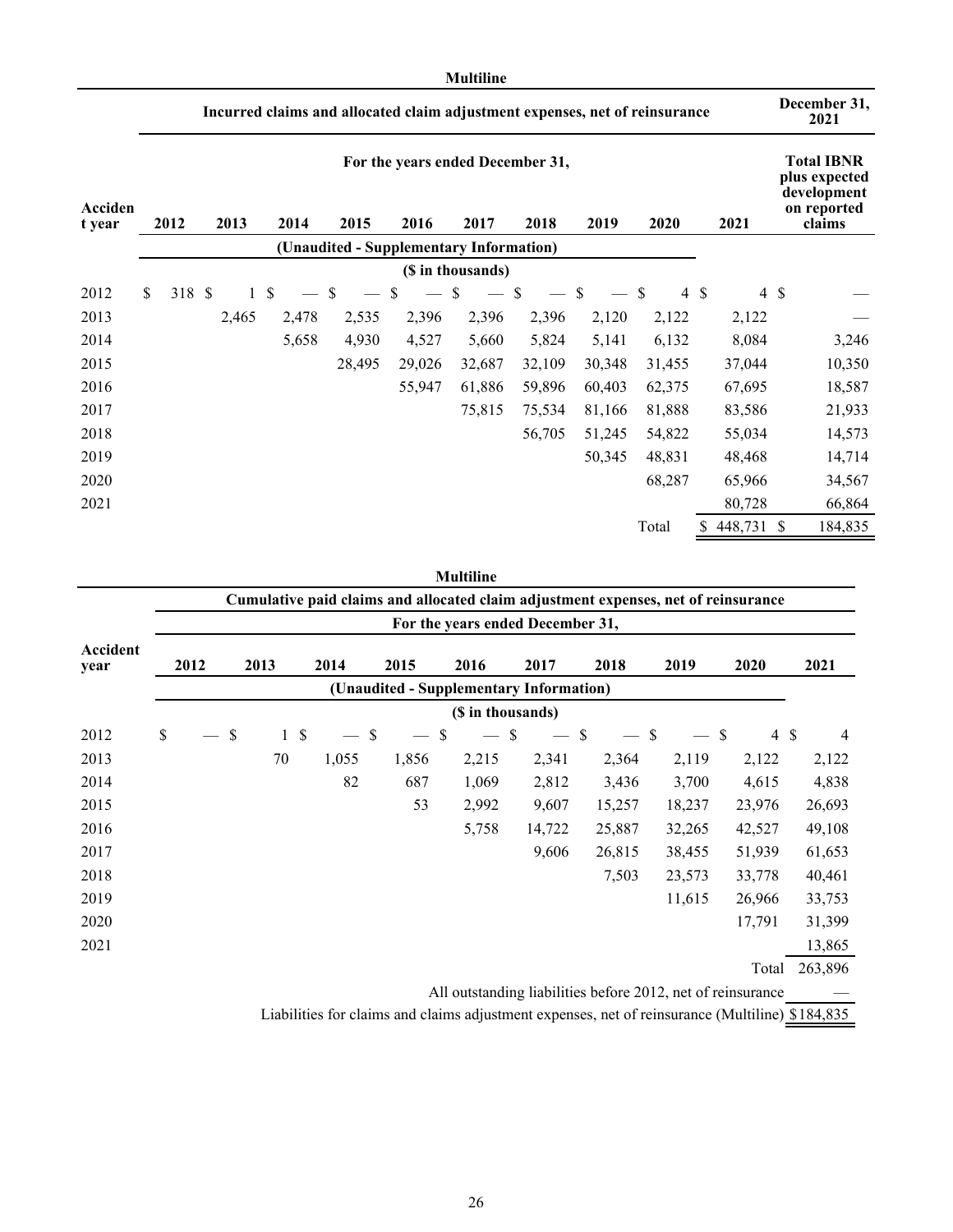|                   |          |          |          |          |       | <b>General Liability</b>                |                                                                             |          |              |   |           |                                                                            |
|-------------------|----------|----------|----------|----------|-------|-----------------------------------------|-----------------------------------------------------------------------------|----------|--------------|---|-----------|----------------------------------------------------------------------------|
|                   |          |          |          |          |       |                                         | Incurred claims and allocated claim adjustment expenses, net of reinsurance |          |              |   |           | December 31,<br>2021                                                       |
| Acciden<br>t year | 2012     | 2013     | 2014     | 2015     | 2016  | 2017                                    | For the years ended December 31,<br>2018                                    | 2019     | 2020         |   | 2021      | <b>Total IBNR</b><br>plus expected<br>development<br>on reported<br>claims |
|                   |          |          |          |          |       | (Unaudited - Supplementary Information) |                                                                             |          |              |   |           |                                                                            |
|                   |          |          |          |          |       | (\$ in thousands)                       |                                                                             |          |              |   |           |                                                                            |
| 2012              | \$12,626 | \$18,133 | \$16,921 | \$29,554 |       |                                         | \$31,145 \$31,161 \$31,274                                                  | \$30,902 | $$30,924$ \$ |   | 30,833 \$ |                                                                            |
| 2013              |          | 3,018    | 2,689    | 4,666    | 4,511 | 4,510                                   | 4,916                                                                       | 4,770    | 4,648        |   | 4,465     |                                                                            |
| 2014              |          |          | 1,238    | 1,229    | 1,174 | 1,033                                   | 1,355                                                                       | 1,000    | 1,043        |   | 1,130     | 116                                                                        |
| 2015              |          |          |          | 1,699    | 1,690 | 1,756                                   | 1,979                                                                       | 2,152    | 2,190        |   | 2,608     | 1,174                                                                      |
| 2016              |          |          |          |          | 6,203 | 6,514                                   | 7,124                                                                       | 7,867    | 8,095        |   | 8,923     | 1,730                                                                      |
| 2017              |          |          |          |          |       | 5,313                                   | 6,403                                                                       | 7,257    | 8,327        |   | 9,510     | 3,867                                                                      |
| 2018              |          |          |          |          |       |                                         | 2,322                                                                       | 2,859    | 3,366        |   | 4,029     | 1,554                                                                      |
| 2019              |          |          |          |          |       |                                         |                                                                             | 957      | 1,110        |   | 1,178     | 892                                                                        |
| 2020              |          |          |          |          |       |                                         |                                                                             |          | 1,629        |   | 1,629     | 1,561                                                                      |
| 2021              |          |          |          |          |       |                                         |                                                                             |          |              |   | 6,427     | 6,411                                                                      |
|                   |          |          |          |          |       |                                         |                                                                             |          | Total        | S | 70,732 \$ | 17,306                                                                     |

|                  |                  |       |              | Cumulative paid claims and allocated claim adjustment expenses, net of reinsurance |              |           |                   |                                         |              |        |               |        |              |        |    |        |
|------------------|------------------|-------|--------------|------------------------------------------------------------------------------------|--------------|-----------|-------------------|-----------------------------------------|--------------|--------|---------------|--------|--------------|--------|----|--------|
|                  |                  |       |              |                                                                                    |              |           |                   | For the years ended December 31,        |              |        |               |        |              |        |    |        |
| Accident<br>year | 2012             | 2013  |              | 2014                                                                               |              | 2015      | 2016              | 2017                                    |              | 2018   |               | 2019   |              | 2020   |    | 2021   |
|                  |                  |       |              |                                                                                    |              |           |                   | (Unaudited - Supplementary Information) |              |        |               |        |              |        |    |        |
|                  |                  |       |              |                                                                                    |              |           | (\$ in thousands) |                                         |              |        |               |        |              |        |    |        |
| 2012             | \$<br>$1,750$ \$ | 9,926 | <sup>S</sup> | 13,142                                                                             | <sup>S</sup> | 15,836 \$ |                   | 30,667 \$ 30,687                        | <sup>S</sup> | 30,891 | <sup>\$</sup> | 30,902 | <sup>S</sup> | 30,924 | -S | 30,833 |
| 2013             |                  | 1,371 |              | 1,917                                                                              |              | 2,298     | 4,191             | 4,274                                   |              | 4,652  |               | 4,770  |              | 4,648  |    | 4,465  |
| 2014             |                  |       |              | 18                                                                                 |              | 146       | 413               | 548                                     |              | 492    |               | 762    |              | 473    |    | 1,014  |
| 2015             |                  |       |              |                                                                                    |              | 69        | 293               | 532                                     |              | 551    |               | 929    |              | 949    |    | 1,434  |
| 2016             |                  |       |              |                                                                                    |              |           | 122               | 1,589                                   |              | 3,273  |               | 4,673  |              | 6,111  |    | 7,193  |
| 2017             |                  |       |              |                                                                                    |              |           |                   | 136                                     |              | 1,412  |               | 2,817  |              | 4,321  |    | 5,643  |
| 2018             |                  |       |              |                                                                                    |              |           |                   |                                         |              | 165    |               | 1,286  |              | 1,960  |    | 2,475  |
| 2019             |                  |       |              |                                                                                    |              |           |                   |                                         |              |        |               | 26     |              | 206    |    | 286    |
| 2020             |                  |       |              |                                                                                    |              |           |                   |                                         |              |        |               |        |              | 67     |    | 67     |
| 2021             |                  |       |              |                                                                                    |              |           |                   |                                         |              |        |               |        |              |        |    | 16     |
|                  |                  |       |              |                                                                                    |              |           |                   |                                         |              |        |               |        |              | Total  |    | 53,426 |

All outstanding liabilities before 2012, net of reinsurance —

Liabilities for claims and claims adjustment expenses, net of reinsurance (General

Liability) \$ 17,306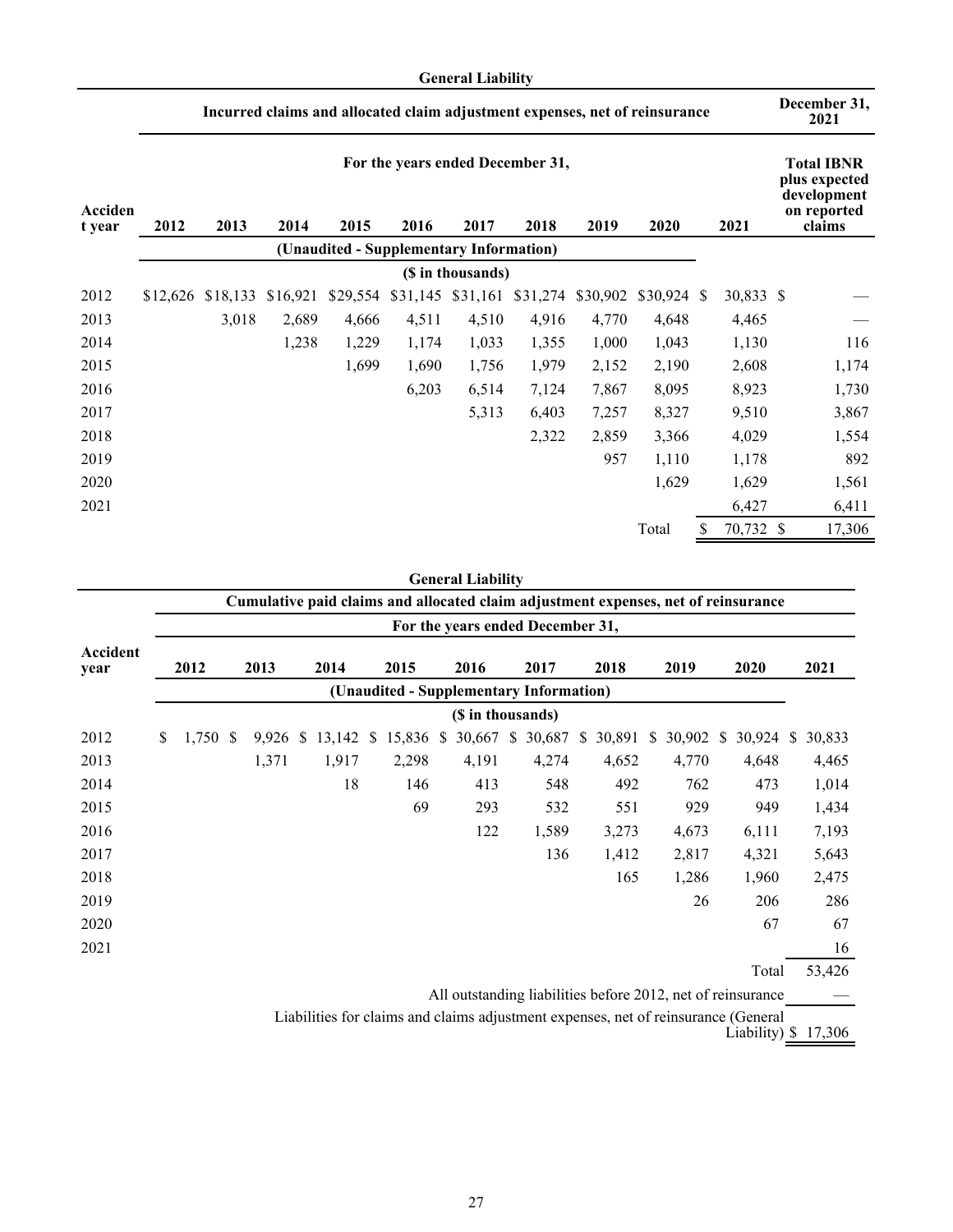|         |      |                                                                                              |         |         |         | <b>Motor Casualty</b>                   |         |         |                                                                             |                 |                                                                  |
|---------|------|----------------------------------------------------------------------------------------------|---------|---------|---------|-----------------------------------------|---------|---------|-----------------------------------------------------------------------------|-----------------|------------------------------------------------------------------|
|         |      |                                                                                              |         |         |         |                                         |         |         | Incurred claims and allocated claim adjustment expenses, net of reinsurance |                 | December 31,<br>2021                                             |
| Acciden |      |                                                                                              |         |         |         | For the years ended December 31,        |         |         |                                                                             |                 | <b>Total IBNR</b><br>plus expected<br>development<br>on reported |
| t year  | 2012 | 2013                                                                                         | 2014    | 2015    | 2016    | 2017                                    | 2018    | 2019    | 2020                                                                        | 2021            | claims                                                           |
|         |      |                                                                                              |         |         |         | (Unaudited - Supplementary Information) |         |         |                                                                             |                 |                                                                  |
|         |      |                                                                                              |         |         |         | (\$ in thousands)                       |         |         |                                                                             |                 |                                                                  |
| 2012    |      | \$131,071 \$129,686 \$130,434 \$129,821 \$129,923 \$129,922 \$129,922 \$129,922 \$129,922 \$ |         |         |         |                                         |         |         |                                                                             | 129,922 \$      |                                                                  |
| 2013    |      | 161.076                                                                                      | 158.852 | 154,840 | 154,811 | 154,900                                 | 154.977 | 154.983 | 154.983                                                                     | 154,983         |                                                                  |
| 2014    |      |                                                                                              | 77,813  | 77,175  | 78,578  | 78,407                                  | 78,169  | 78,278  | 78,272                                                                      | 78,272          |                                                                  |
| 2015    |      |                                                                                              |         | 99.681  | 101,424 | 101,135                                 | 103,404 | 104,914 | 103,920                                                                     | 103,356         | 335                                                              |
| 2016    |      |                                                                                              |         |         |         | 127,326 129,619                         | 132,997 | 137,186 | 133.456                                                                     | 130,562         | 113                                                              |
| 2017    |      |                                                                                              |         |         |         | 144,946                                 | 146,562 | 151,883 | 150,318                                                                     | 146,049         | 50                                                               |
| 2018    |      |                                                                                              |         |         |         |                                         | 108,274 | 125,827 | 128,409                                                                     | 126,173         | 1,642                                                            |
| 2019    |      |                                                                                              |         |         |         |                                         |         | 125,240 | 129,699                                                                     | 129,171         | 4,949                                                            |
| 2020    |      |                                                                                              |         |         |         |                                         |         |         | 89,470                                                                      | 89,078          | 8,352                                                            |
| 2021    |      |                                                                                              |         |         |         |                                         |         |         |                                                                             | 96,339          | 46,482                                                           |
|         |      |                                                                                              |         |         |         |                                         |         |         | Total                                                                       | $$1,183,905$ \$ | 61,924                                                           |

|                  |          |           |         |                     |         |                                         |           |           | Cumulative paid claims and allocated claim adjustment expenses, net of reinsurance |                 |
|------------------|----------|-----------|---------|---------------------|---------|-----------------------------------------|-----------|-----------|------------------------------------------------------------------------------------|-----------------|
|                  |          |           |         |                     |         | For the years ended December 31,        |           |           |                                                                                    |                 |
| Accident<br>year | 2012     | 2013      | 2014    | 2015                | 2016    | 2017                                    | 2018      | 2019      | 2020                                                                               | 2021            |
|                  |          |           |         |                     |         | (Unaudited - Supplementary Information) |           |           |                                                                                    |                 |
|                  |          |           |         |                     |         | (\$ in thousands)                       |           |           |                                                                                    |                 |
| 2012             | \$58,411 | \$117,143 |         | \$125,242 \$127,533 |         | \$129,922 \$129,922                     | \$129,922 | \$129,922 | \$129,922                                                                          | \$129,922       |
| 2013             |          | 75,168    | 140,816 | 152,408             | 154,794 | 154,900                                 | 154,977   | 154,983   | 154,983                                                                            | 154,983         |
| 2014             |          |           | 42,042  | 71,668              | 74,785  | 78,407                                  | 78,169    | 78,272    | 78,272                                                                             | 78,272          |
| 2015             |          |           |         | 63,113              | 97,136  | 99,866                                  | 100,231   | 104,315   | 103,293                                                                            | 103,021         |
| 2016             |          |           |         |                     | 74,973  | 121,205                                 | 131,049   | 136,348   | 133,456                                                                            | 130,449         |
| 2017             |          |           |         |                     |         | 91,036                                  | 137,506   | 151,883   | 150,318                                                                            | 145,998         |
| 2018             |          |           |         |                     |         |                                         | 56,189    | 109,860   | 108,687                                                                            | 124,531         |
| 2019             |          |           |         |                     |         |                                         |           | 57,300    | 122,382                                                                            | 124,222         |
| 2020             |          |           |         |                     |         |                                         |           |           | 34,508                                                                             | 80,726          |
| 2021             |          |           |         |                     |         |                                         |           |           |                                                                                    | 49,857          |
|                  |          |           |         |                     |         |                                         |           |           |                                                                                    | Total 1,121,981 |

All outstanding liabilities before 2012, net of reinsurance \_\_\_\_\_\_

Liabilities for claims and claims adjustment expenses, net of reinsurance (Motor

Casualty) \$ 61,924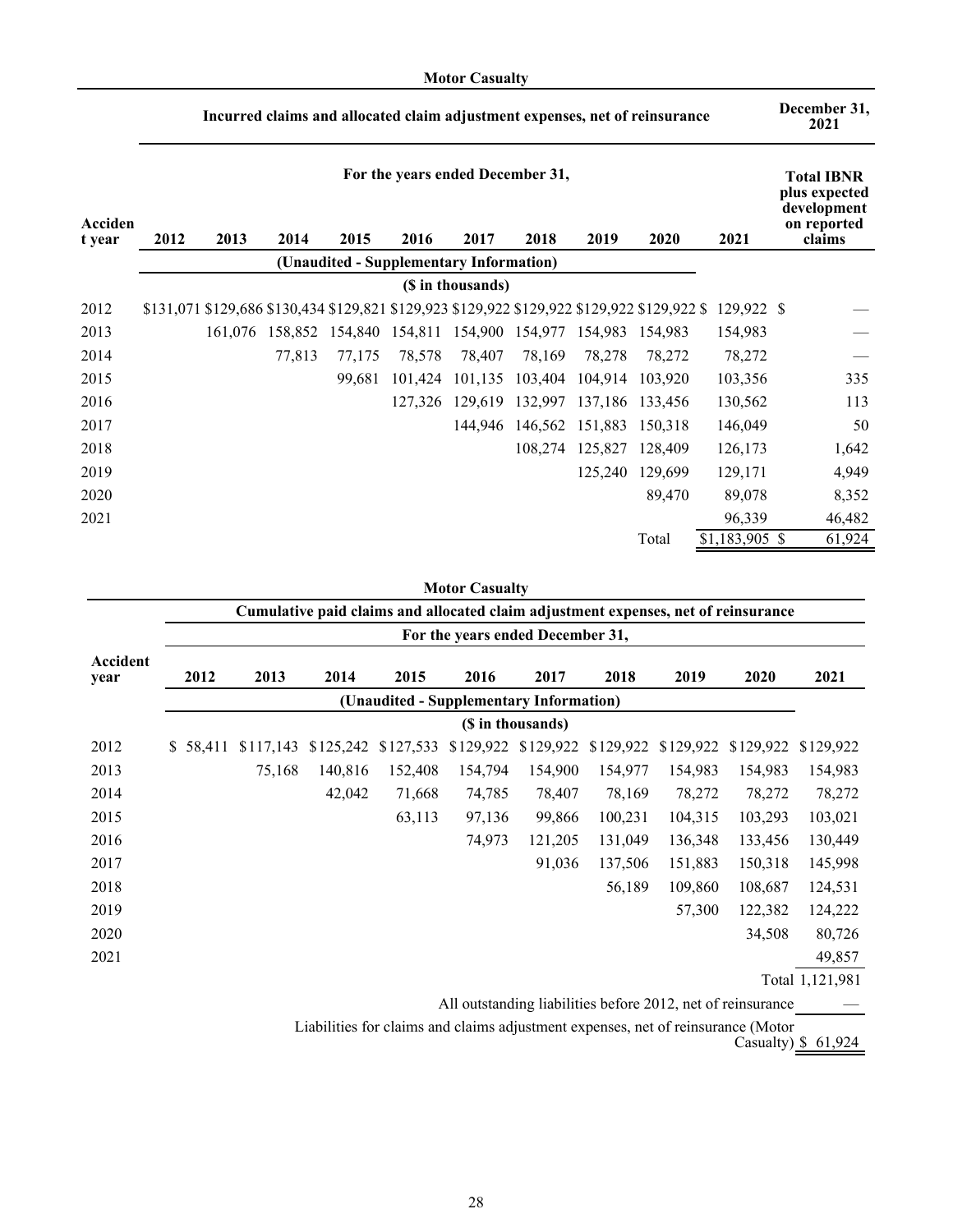| <b>Motor Property</b> |  |  |
|-----------------------|--|--|
|-----------------------|--|--|

|                   |          |          |          | Incurred claims and allocated claim adjustment expenses, net of reinsurance                                   |                                          |                                  |                   |          |             |        |            | December 31,<br>2021                                                       |
|-------------------|----------|----------|----------|---------------------------------------------------------------------------------------------------------------|------------------------------------------|----------------------------------|-------------------|----------|-------------|--------|------------|----------------------------------------------------------------------------|
| Acciden<br>t year | 2012     | 2013     | 2014     | 2015                                                                                                          | For the years ended December 31,<br>2016 | 2017                             | 2018              | 2019     | 2020        |        | 2021       | <b>Total IBNR</b><br>plus expected<br>development<br>on reported<br>claims |
|                   |          |          |          | (Unaudited - Supplementary Information)                                                                       |                                          |                                  |                   |          |             |        |            |                                                                            |
|                   |          |          |          |                                                                                                               |                                          | (\$ in thousands)                |                   |          |             |        |            |                                                                            |
| 2012              | \$36,985 | \$36,129 | \$36,008 | \$35,998                                                                                                      | \$35,922                                 | \$35,922                         | \$35,922          | \$35,922 | \$35,922 \$ |        | 35,922 \$  |                                                                            |
| 2013              |          | 43,603   | 43,117   | 42,356                                                                                                        | 42,276                                   | 42,318                           | 42,342            | 42,101   | 42,101      |        | 42,101     |                                                                            |
| 2014              |          |          | 16,203   | 16,145                                                                                                        | 16,343                                   | 16,302                           | 16,308            | 16,350   | 16,348      |        | 16,348     |                                                                            |
| 2015              |          |          |          | 17,448                                                                                                        | 17,840                                   | 17,821                           | 18,460            | 19,070   | 18,881      |        | 18,819     |                                                                            |
| 2016              |          |          |          |                                                                                                               | 21,081                                   | 21,397                           | 22,036            | 21,909   | 21,236      |        | 21,082     |                                                                            |
| 2017              |          |          |          |                                                                                                               |                                          | 32,113                           | 31,792            | 32,480   | 31,271      |        | 31,077     |                                                                            |
| 2018              |          |          |          |                                                                                                               |                                          |                                  | 31,620            | 36,048   | 35,906      |        | 35,718     | 526                                                                        |
| 2019              |          |          |          |                                                                                                               |                                          |                                  |                   | 32,310   | 35,213      |        | 35,079     | 1,262                                                                      |
| 2020              |          |          |          |                                                                                                               |                                          |                                  |                   |          | 21,564      |        | 21,493     | 2,527                                                                      |
| 2021              |          |          |          |                                                                                                               |                                          |                                  |                   |          |             |        | 23,526     | 10,336                                                                     |
|                   |          |          |          |                                                                                                               |                                          |                                  |                   |          | Total       | S.     | 281,163 \$ | 14,651                                                                     |
|                   |          |          |          |                                                                                                               |                                          |                                  |                   |          |             |        |            |                                                                            |
|                   |          |          |          | Cumulative paid claims and allocated claim adjustment expenses, net of reinsurance                            |                                          | <b>Motor Property</b>            |                   |          |             |        |            |                                                                            |
|                   |          |          |          |                                                                                                               |                                          | For the years ended December 31, |                   |          |             |        |            |                                                                            |
| Accident          |          |          |          |                                                                                                               |                                          |                                  |                   |          |             |        |            |                                                                            |
| year              |          | 2012     | 2013     | 2014                                                                                                          | 2015                                     | 2016                             | 2017              | 2018     | 2019        |        | 2020       | 2021                                                                       |
|                   |          |          |          |                                                                                                               | (Unaudited - Supplementary Information)  |                                  |                   |          |             |        |            |                                                                            |
| 2012              |          |          |          |                                                                                                               |                                          |                                  | (\$ in thousands) |          |             |        |            |                                                                            |
| 2013              |          |          | 19,755   | \$ 16,883 \$ 34,569 \$ 35,835 \$ 35,884 \$ 35,903 \$ 35,922 \$ 35,922 \$ 35,922 \$ 35,922 \$ 35,922<br>38,887 | 42,065                                   | 42,087                           | 42,099            | 42,099   |             | 42,101 | 42,101     | 42,101                                                                     |
| 2014              |          |          |          | 8,931                                                                                                         | 15,068                                   | 15,836                           | 16,302            | 16,308   |             | 16,348 | 16,348     |                                                                            |
| 2015              |          |          |          |                                                                                                               | 11,019                                   | 17,376                           |                   | 17,838   |             | 18,975 | 18,881     | 16,348                                                                     |
|                   |          |          |          |                                                                                                               |                                          |                                  | 17,762            |          |             |        |            | 18,819                                                                     |
| 2016              |          |          |          |                                                                                                               |                                          | 12,761                           | 20,485            | 21,731   |             | 21,529 | 21,236     | 21,082                                                                     |

Liabilities for claims and claims adjustment expenses, net of reinsurance (Motor

All outstanding liabilities before 2012, net of reinsurance —

Total 266,512

Property) <u>\$ 14,651</u>

2017 18,933 31,243 31,888 31,271 31,077 2018 16,617 33,315 33,394 35,191 2019 14,656 31,633 33,817 2020 8,733 18,966 2021 13,190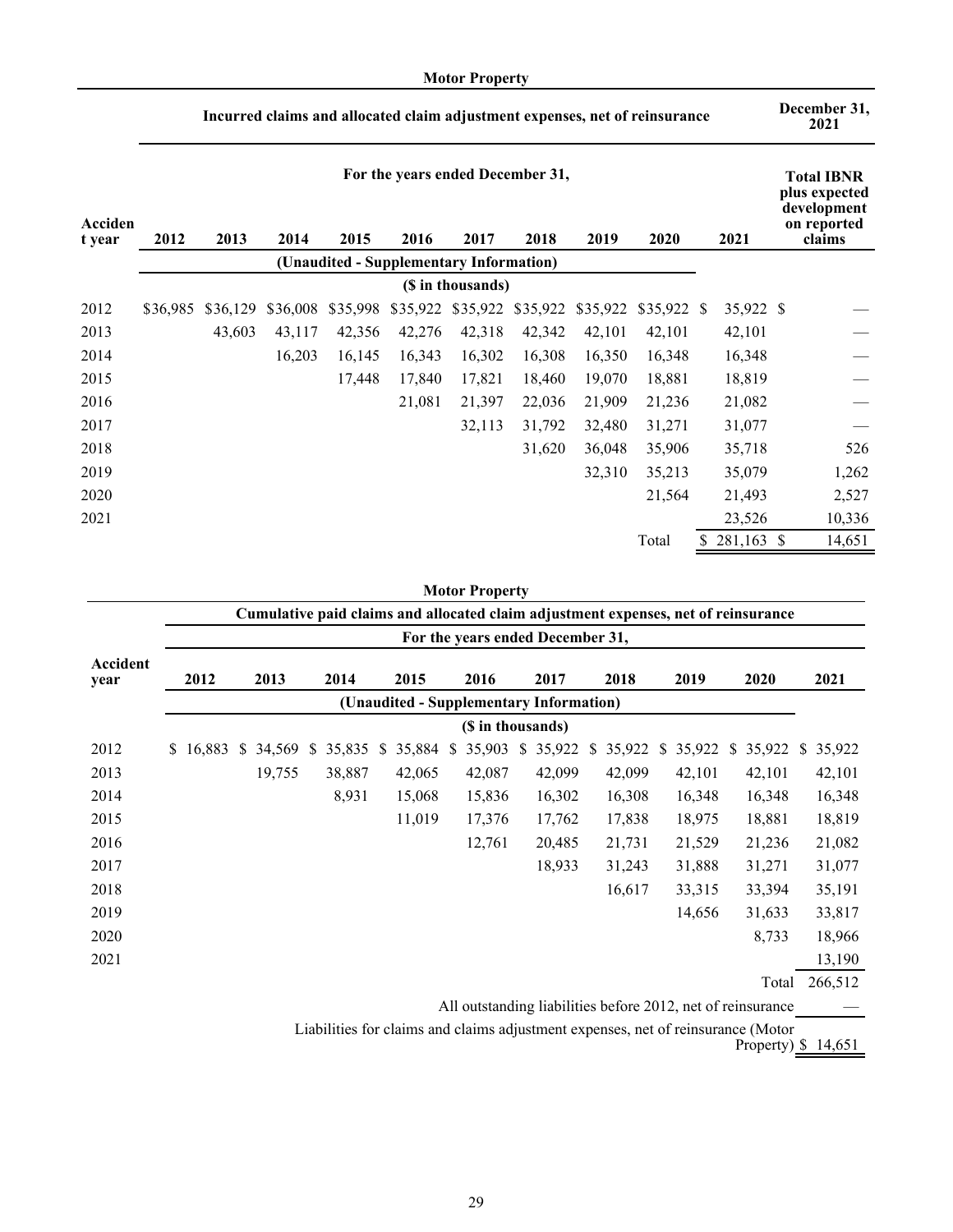|                   |      |       |                                                                         |       |       |                                          |       |        | Incurred claims and allocated claim adjustment expenses, net of reinsurance        |               | December 31,<br>2021                                                       |
|-------------------|------|-------|-------------------------------------------------------------------------|-------|-------|------------------------------------------|-------|--------|------------------------------------------------------------------------------------|---------------|----------------------------------------------------------------------------|
| Acciden<br>t year | 2012 | 2013  | 2014                                                                    | 2015  | 2016  | For the years ended December 31,<br>2017 | 2018  | 2019   | 2020                                                                               | 2021          | <b>Total IBNR</b><br>plus expected<br>development<br>on reported<br>claims |
|                   |      |       | (Unaudited - Supplementary Information)                                 |       |       |                                          |       |        |                                                                                    |               |                                                                            |
|                   |      |       |                                                                         |       |       | (\$ in thousands)                        |       |        |                                                                                    |               |                                                                            |
| 2012              |      |       | \$ 4,000 \$ 3,639 \$ 3,756 \$ 3,773 \$ 3,759 \$ 3,755 \$ 3,782 \$ 3,777 |       |       |                                          |       |        | $$3,736$ \$                                                                        | 3,803 \$      |                                                                            |
| 2013              |      | 1,034 | 1,414                                                                   | 1,309 | 1,310 | 1,287                                    | 1,241 | 1,075  | 1,040                                                                              | 1,174         |                                                                            |
| 2014              |      |       | 1,380                                                                   | 1,156 | 1,230 | 1,156                                    | 565   | 1,634  | 1,838                                                                              | 1,804         |                                                                            |
| 2015              |      |       |                                                                         | 3,077 | 3,334 | 4,155                                    | 3,817 | 3,941  | 4,143                                                                              | 3,805         |                                                                            |
| 2016              |      |       |                                                                         |       | 6,653 | 7,900                                    | 8,978 | 8,743  | 8,099                                                                              | 6,798         | 374                                                                        |
| 2017              |      |       |                                                                         |       |       | 9,886                                    | 6,015 | 6,451  | 7,576                                                                              | 5,244         | 1,500                                                                      |
| 2018              |      |       |                                                                         |       |       |                                          | 5,850 | 6,969  | 6,567                                                                              | 4,850         | 1,467                                                                      |
| 2019              |      |       |                                                                         |       |       |                                          |       | 14,955 | 15,830                                                                             | 15,026        | 6,978                                                                      |
| 2020              |      |       |                                                                         |       |       |                                          |       |        | 39,989                                                                             | 37,451        | 18,139                                                                     |
| 2021              |      |       |                                                                         |       |       |                                          |       |        |                                                                                    | 35,106        | 26,660                                                                     |
|                   |      |       |                                                                         |       |       |                                          |       |        | Total                                                                              | $$115,061$ \$ | 55,118                                                                     |
|                   |      |       |                                                                         |       |       | Other                                    |       |        | Cumulative paid claims and allocated claim adjustment expenses, net of reinsurance |               |                                                                            |

|                  |                |           |          |       |               | For the years ended December 31,        |          |            |          |          |        |
|------------------|----------------|-----------|----------|-------|---------------|-----------------------------------------|----------|------------|----------|----------|--------|
| Accident<br>year | 2012           | 2013      | 2014     | 2015  |               | 2016                                    | 2017     | 2018       | 2019     | 2020     | 2021   |
|                  |                |           |          |       |               | (Unaudited - Supplementary Information) |          |            |          |          |        |
|                  |                |           |          |       |               | (\$ in thousands)                       |          |            |          |          |        |
| 2012             | \$<br>3,092 \$ | 3,298 $$$ | 3,676 \$ | 3,683 | $\mathcal{S}$ | 3,684 $$$                               | 3,688 \$ | $3,735$ \$ | 3,735 \$ | 3,736 \$ | 3,803  |
| 2013             |                | 215       | 949      | 914   |               | 828                                     | 812      | 1,066      | 1,029    | 1,040    | 1,174  |
| 2014             |                |           | 96       | 485   |               | 579                                     | 736      | 565        | 1,634    | 1,838    | 1,804  |
|                  |                |           |          | 472   |               | 1,387                                   | 2,010    | 3,410      | 3,941    | 4,143    | 3,805  |
|                  |                |           |          |       |               | 1,473                                   | 3,108    | 5,637      | 7,398    | 7,512    | 6,424  |
|                  |                |           |          |       |               |                                         | 484      | 3,084      | 4,509    | 5,490    | 3,744  |
|                  |                |           |          |       |               |                                         |          | 962        | 5,275    | 5,097    | 3,383  |
|                  |                |           |          |       |               |                                         |          |            | 4,055    | 6,727    | 8,048  |
|                  |                |           |          |       |               |                                         |          |            |          | 3,700    | 19,312 |
|                  |                |           |          |       |               |                                         |          |            |          |          | 8,446  |
|                  |                |           |          |       |               |                                         |          |            |          | Total    | 59,943 |

All outstanding liabilities before 2012, net of reinsurance

Liabilities for claims and claims adjustment expenses, net of reinsurance (Other)  $\frac{\sqrt{3} \times 55,118}{\sqrt{3} \times 55,118}$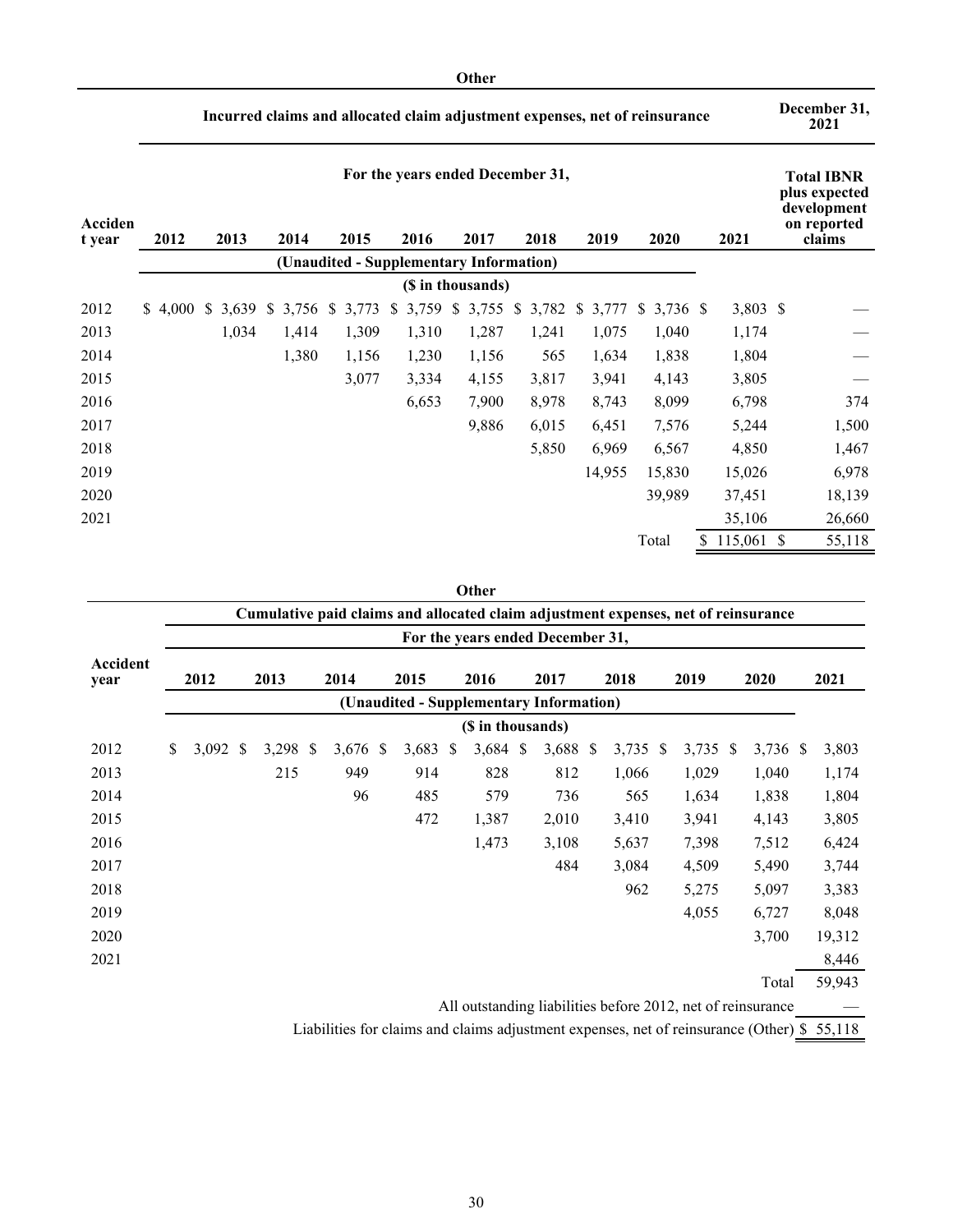|          |          |          |        |        |        |                                                                                    | <b>Property</b>                  |        |          |       |             |        |      |           |               |                                                                                                     |
|----------|----------|----------|--------|--------|--------|------------------------------------------------------------------------------------|----------------------------------|--------|----------|-------|-------------|--------|------|-----------|---------------|-----------------------------------------------------------------------------------------------------|
|          |          |          |        |        |        | Incurred claims and allocated claim adjustment expenses, net of reinsurance        |                                  |        |          |       |             |        |      |           |               | December 31,<br>2021                                                                                |
| Acciden  | 2012     | 2013     | 2014   |        | 2015   | For the years ended December 31,<br>2016                                           | 2017                             | 2018   | 2019     |       | 2020        |        | 2021 |           |               | <b>Total IBNR</b><br>plus expected<br>development<br>on reported<br>claims                          |
| t year   |          |          |        |        |        | (Unaudited - Supplementary Information)                                            |                                  |        |          |       |             |        |      |           |               |                                                                                                     |
|          |          |          |        |        |        |                                                                                    | (\$ in thousands)                |        |          |       |             |        |      |           |               |                                                                                                     |
| 2012     | \$63,961 | \$50,183 |        |        |        | \$50,874 \$52,812 \$53,218 \$53,473 \$53,737                                       |                                  |        | \$53,823 |       | \$53,862 \$ |        |      | 53,830 \$ |               |                                                                                                     |
| 2013     |          | 60,912   |        | 58,962 | 61,743 | 62,459                                                                             | 62,449                           | 62,389 | 62,729   |       | 62,267      |        |      | 62,208    |               |                                                                                                     |
| 2014     |          |          |        | 41,694 | 45,138 | 46,833                                                                             | 47,073                           | 46,862 | 47,020   |       | 46,987      |        |      | 46,932    |               | 308                                                                                                 |
| 2015     |          |          |        |        | 27,707 | 30,186                                                                             | 31,549                           | 30,751 | 30,412   |       | 30,350      |        |      | 30,300    |               | 288                                                                                                 |
| 2016     |          |          |        |        |        | 25,283                                                                             | 25,429                           | 23,251 | 22,722   |       | 22,511      |        |      | 22,501    |               | 251                                                                                                 |
| 2017     |          |          |        |        |        |                                                                                    | 81,696                           | 76,393 | 67,016   |       | 64,066      |        |      | 64,125    |               | 144                                                                                                 |
| 2018     |          |          |        |        |        |                                                                                    |                                  | 27,211 | 29,289   |       | 23,860      |        |      | 23,515    |               | 5,255                                                                                               |
| 2019     |          |          |        |        |        |                                                                                    |                                  |        | 22,619   |       | 27,094      |        |      | 26,473    |               | 16,634                                                                                              |
| 2020     |          |          |        |        |        |                                                                                    |                                  |        |          |       | 21,768      |        |      | 21,006    |               | 9,010                                                                                               |
| 2021     |          |          |        |        |        |                                                                                    |                                  |        |          |       |             |        |      | 19,899    |               | 14,879                                                                                              |
|          |          |          |        |        |        |                                                                                    |                                  |        |          | Total |             |        |      | 370,788   | $\mathcal{S}$ | 46,769                                                                                              |
|          |          |          |        |        |        |                                                                                    |                                  |        |          |       |             |        |      |           |               |                                                                                                     |
|          |          |          |        |        |        | Cumulative paid claims and allocated claim adjustment expenses, net of reinsurance | <b>Property</b>                  |        |          |       |             |        |      |           |               |                                                                                                     |
|          |          |          |        |        |        |                                                                                    | For the years ended December 31, |        |          |       |             |        |      |           |               |                                                                                                     |
| Accident |          |          |        |        |        |                                                                                    |                                  |        |          |       |             |        |      |           |               |                                                                                                     |
| year     |          | 2012     | 2013   |        | 2014   | 2015                                                                               | 2016                             | 2017   | 2018     |       | 2019        |        |      | 2020      |               | 2021                                                                                                |
|          |          |          |        |        |        | (Unaudited - Supplementary Information)                                            |                                  |        |          |       |             |        |      |           |               |                                                                                                     |
|          |          |          |        |        |        |                                                                                    | (\$ in thousands)                |        |          |       |             |        |      |           |               |                                                                                                     |
| 2012     |          |          |        |        |        |                                                                                    |                                  |        |          |       |             |        |      |           |               | \$ 32,085 \$ 45,887 \$ 50,242 \$ 52,657 \$ 53,211 \$ 53,259 \$ 53,737 \$ 53,823 \$ 53,862 \$ 53,830 |
| 2013     |          |          | 34,807 |        | 55,648 | 58,487                                                                             | 60,306                           | 61,037 | 61,950   |       |             | 62,191 |      | 62,267    |               | 62,208                                                                                              |
| 2014     |          |          |        |        | 20,228 | 40,171                                                                             | 43,628                           | 45,199 | 46,290   |       |             | 46,510 |      | 46,608    |               | 46,625                                                                                              |
| 2015     |          |          |        |        |        | 12,933                                                                             | 25,382                           | 28,731 | 29,691   |       |             | 29,892 |      | 29,990    |               | 30,012                                                                                              |
| 2016     |          |          |        |        |        |                                                                                    | 9,899                            | 17,913 | 20,621   |       |             | 21,594 |      | 21,921    |               | 22,250                                                                                              |
| 2017     |          |          |        |        |        |                                                                                    |                                  | 43,083 | 55,147   |       |             | 62,743 |      | 63,929    |               | 63,981                                                                                              |
| 2018     |          |          |        |        |        |                                                                                    |                                  |        | 4,731    |       |             | 14,946 |      | 17,573    |               | 18,261                                                                                              |
| 2019     |          |          |        |        |        |                                                                                    |                                  |        |          |       |             | 4,057  |      | 7,046     |               | 9,839                                                                                               |

2021 5,020 Total 324,019

All outstanding liabilities before 2012, net of reinsurance \_\_\_\_\_\_

Liabilities for claims and claims adjustment expenses, net of reinsurance (Property)  $\frac{\$46,769}{}$ 

2020 6,447 11,995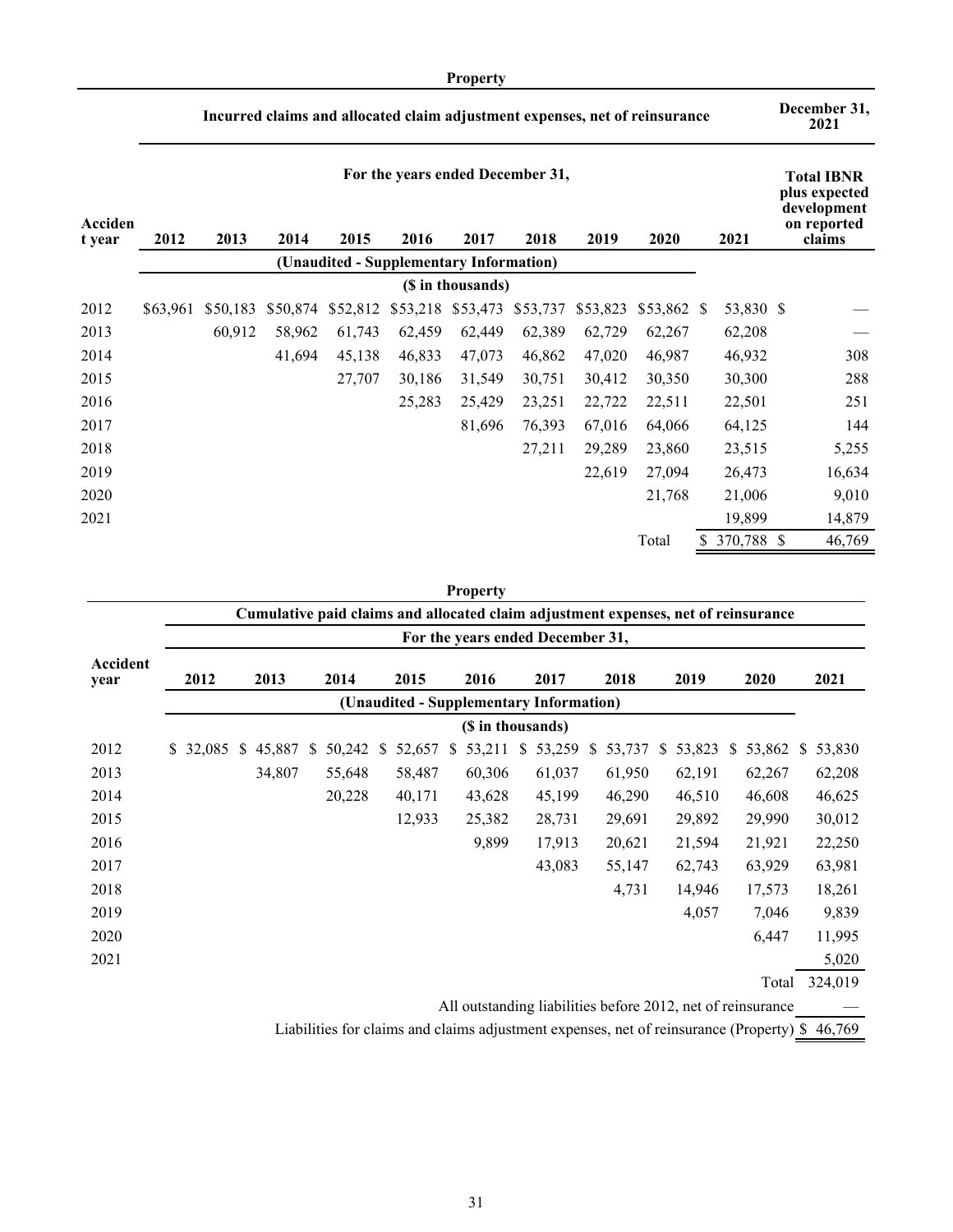|          |         |         |         | Incurred claims and allocated claim adjustment expenses, net of reinsurance        |                                  |                                  |          |          |              |            | December 31,<br>2021                                             |
|----------|---------|---------|---------|------------------------------------------------------------------------------------|----------------------------------|----------------------------------|----------|----------|--------------|------------|------------------------------------------------------------------|
| Acciden  |         |         |         |                                                                                    | For the years ended December 31, |                                  |          |          |              |            | <b>Total IBNR</b><br>plus expected<br>development<br>on reported |
| t year   | 2012    | 2013    | 2014    | 2015                                                                               | 2016                             | 2017                             | 2018     | 2019     | 2020         | 2021       | claims                                                           |
|          |         |         |         | (Unaudited - Supplementary Information)                                            |                                  |                                  |          |          |              |            |                                                                  |
|          |         |         |         |                                                                                    |                                  | (\$ in thousands)                |          |          |              |            |                                                                  |
| 2012     | \$8,927 | \$8,564 | \$9,315 | \$9,603                                                                            | \$9,928                          | \$10,663                         | \$10,663 | \$10,663 | $$10,094$ \$ | 9,998 \$   | 61                                                               |
| 2013     |         | 11,523  | 12,427  | 13,984                                                                             | 15,786                           | 16,624                           | 16,802   | 16,856   | 16,468       | 16,228     | 598                                                              |
| 2014     |         |         | 19,629  | 19,017                                                                             | 18,981                           | 21,591                           | 22,616   | 22,950   | 22,682       | 22,225     | 1,766                                                            |
| 2015     |         |         |         | 18,793                                                                             | 18,794                           | 21,375                           | 22,842   | 23,075   | 22,332       | 22,110     | 2,677                                                            |
| 2016     |         |         |         |                                                                                    | 13,869                           | 17,040                           | 17,451   | 17,048   | 16,840       | 17,151     | 5,327                                                            |
| 2017     |         |         |         |                                                                                    |                                  | 10,310                           | 9,963    | 9,785    | 10,009       | 10,569     | 4,712                                                            |
| 2018     |         |         |         |                                                                                    |                                  |                                  | 4,485    | 4,472    | 4,593        | 5,059      | 1,833                                                            |
| 2019     |         |         |         |                                                                                    |                                  |                                  |          | 586      | 611          | 783        | 239                                                              |
| 2020     |         |         |         |                                                                                    |                                  |                                  |          |          | 66           | 66         | 66                                                               |
| 2021     |         |         |         |                                                                                    |                                  |                                  |          |          |              | 2,340      | 2,315                                                            |
|          |         |         |         |                                                                                    |                                  |                                  |          |          | Total        | 106,529 \$ | 19,592                                                           |
|          |         |         |         |                                                                                    |                                  |                                  |          |          |              |            |                                                                  |
|          |         |         |         |                                                                                    |                                  | <b>Professional Liability</b>    |          |          |              |            |                                                                  |
|          |         |         |         | Cumulative paid claims and allocated claim adjustment expenses, net of reinsurance |                                  |                                  |          |          |              |            |                                                                  |
|          |         |         |         |                                                                                    |                                  | For the years ended December 31, |          |          |              |            |                                                                  |
| Accident |         |         |         |                                                                                    |                                  |                                  |          |          |              |            |                                                                  |

| Accident<br>year | 2012      | 2013           | 2014  |               | 2015  | 2016                                    | 2017     | 2018   |   | 2019     | 2020     | 2021   |
|------------------|-----------|----------------|-------|---------------|-------|-----------------------------------------|----------|--------|---|----------|----------|--------|
|                  |           |                |       |               |       | (Unaudited - Supplementary Information) |          |        |   |          |          |        |
|                  |           |                |       |               |       | (\$ in thousands)                       |          |        |   |          |          |        |
| 2012             | \$<br>460 | \$<br>2,719 \$ | 5,171 | <sup>\$</sup> | 7,050 | \$<br>8,138 \$                          | 9,512 \$ | 9,660  | S | 9,666 \$ | 9,950 \$ | 9,937  |
| 2013             |           | 659            | 3,251 |               | 7,375 | 10,521                                  | 13,383   | 14,149 |   | 14,185   | 15,738   | 15,630 |
| 2014             |           |                | 1,396 |               | 5,551 | 9,914                                   | 14,467   | 16,790 |   | 16,804   | 20,500   | 20,459 |
| 2015             |           |                |       |               | 1,212 | 3,420                                   | 9,179    | 12,165 |   | 13,013   | 17,898   | 19,433 |
| 2016             |           |                |       |               |       | 346                                     | 2,215    | 4,971  |   | 7,989    | 10,697   | 11,824 |
| 2017             |           |                |       |               |       |                                         | 229      | 1,442  |   | 3,089    | 4,878    | 5,857  |
| 2018             |           |                |       |               |       |                                         |          | 242    |   | 1,141    | 1,974    | 3,226  |
| 2019             |           |                |       |               |       |                                         |          |        |   | 145      | 266      | 544    |
| 2020             |           |                |       |               |       |                                         |          |        |   |          |          |        |
| 2021             |           |                |       |               |       |                                         |          |        |   |          |          | 25     |
|                  |           |                |       |               |       |                                         |          |        |   |          | Total    | 86,936 |

All outstanding liabilities before 2012, net of reinsurance 698

Liabilities for claims and claims adjustment expenses, net of reinsurance (Professional

Liability)  $$20,291$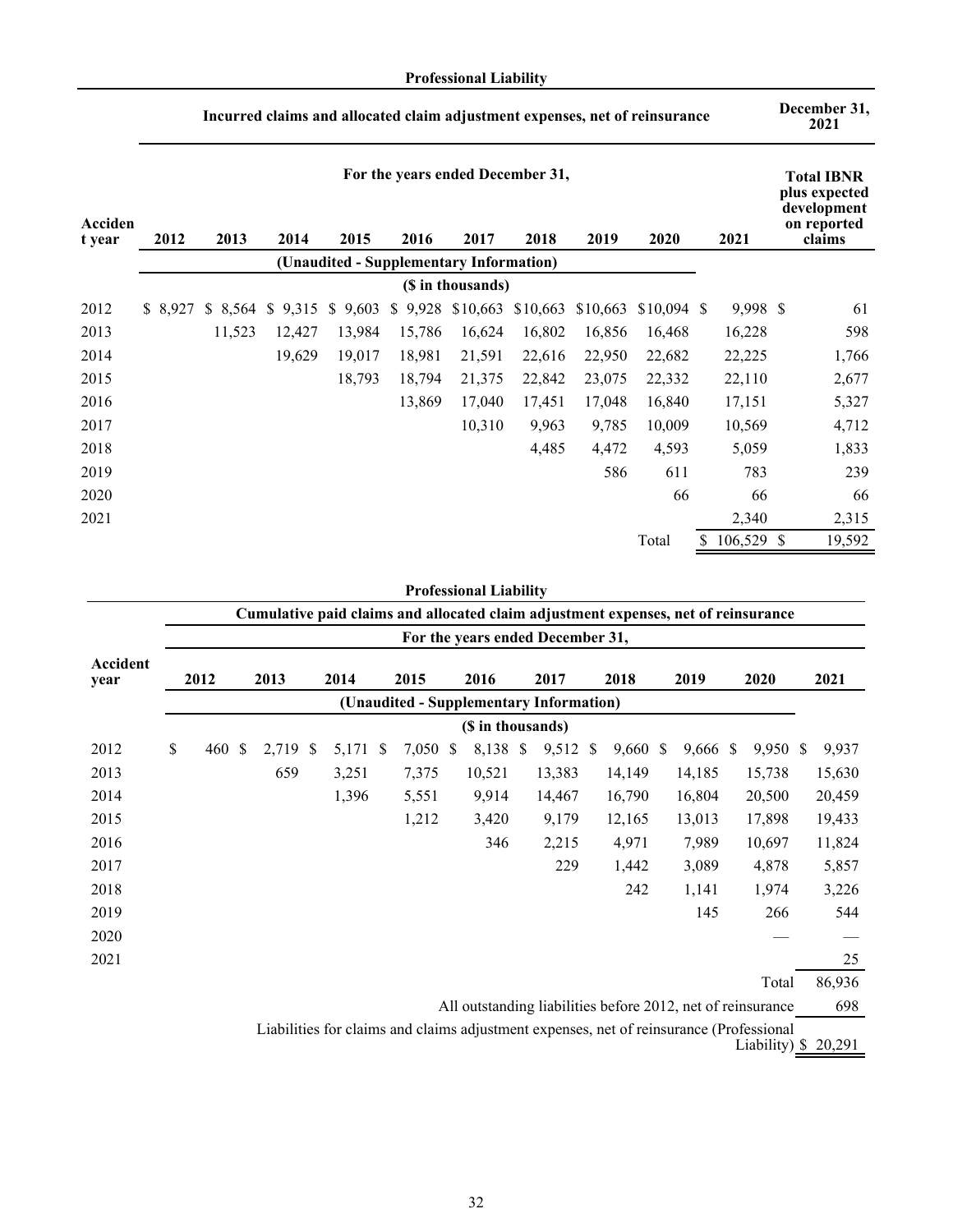|                   |      |                                                                                     | Incurred claims and allocated claim adjustment expenses, net of reinsurance |       |                                          |                              |                                  |        |        |                                                                                    | December 31,<br>2021                                                       |
|-------------------|------|-------------------------------------------------------------------------------------|-----------------------------------------------------------------------------|-------|------------------------------------------|------------------------------|----------------------------------|--------|--------|------------------------------------------------------------------------------------|----------------------------------------------------------------------------|
| Acciden<br>t year | 2012 | 2013                                                                                | 2014                                                                        | 2015  | For the years ended December 31,<br>2016 | 2017                         | 2018                             | 2019   | 2020   | 2021                                                                               | <b>Total IBNR</b><br>plus expected<br>development<br>on reported<br>claims |
|                   |      |                                                                                     |                                                                             |       | (Unaudited - Supplementary Information)  |                              |                                  |        |        |                                                                                    |                                                                            |
|                   |      |                                                                                     |                                                                             |       |                                          | (\$ in thousands)            |                                  |        |        |                                                                                    |                                                                            |
| 2012              |      | \$11,763 \$12,213 \$12,213 \$12,213 \$12,213 \$12,213 \$12,213 \$12,213 \$12,213 \$ |                                                                             |       |                                          |                              |                                  |        |        | $12,213$ \$                                                                        |                                                                            |
| 2013              |      | 4,751                                                                               | 4,751                                                                       | 4,751 | 4,751                                    | 4,751                        | 4,751                            | 4,751  | 4,751  | 4,751                                                                              |                                                                            |
| 2014              |      |                                                                                     |                                                                             |       |                                          | 3                            |                                  |        |        |                                                                                    |                                                                            |
| 2015              |      |                                                                                     |                                                                             | 1,014 | 1,010                                    | 948                          | 950                              | 951    | 919    | 919                                                                                | 67                                                                         |
| 2016              |      |                                                                                     |                                                                             |       | 4,342                                    | 4,274                        | 4,266                            | 3,975  | 3,778  | 3,729                                                                              | 208                                                                        |
| 2017              |      |                                                                                     |                                                                             |       |                                          | 10,817                       | 10,281                           | 9,538  | 8,997  | 8,732                                                                              | 388                                                                        |
| 2018              |      |                                                                                     |                                                                             |       |                                          |                              | 13,298                           | 13,187 | 12,740 | 12,355                                                                             | 713                                                                        |
| 2019              |      |                                                                                     |                                                                             |       |                                          |                              |                                  | 22,903 | 23,455 | 23,661                                                                             | 6,019                                                                      |
| 2020              |      |                                                                                     |                                                                             |       |                                          |                              |                                  |        | 44,677 | 46,297                                                                             | 22,833                                                                     |
| 2021              |      |                                                                                     |                                                                             |       |                                          |                              |                                  |        |        | 58,536                                                                             | 35,261                                                                     |
|                   |      |                                                                                     |                                                                             |       |                                          |                              |                                  |        | Total  | 171,192 \$                                                                         | 65,490                                                                     |
|                   |      |                                                                                     |                                                                             |       |                                          | <b>Workers' Compensation</b> |                                  |        |        |                                                                                    |                                                                            |
|                   |      |                                                                                     |                                                                             |       |                                          |                              |                                  |        |        | Cumulative paid claims and allocated claim adjustment expenses, net of reinsurance |                                                                            |
|                   |      |                                                                                     |                                                                             |       |                                          |                              | For the years ended December 31, |        |        |                                                                                    |                                                                            |
| Accident<br>year  |      | 2012                                                                                | 2013                                                                        | 2014  | 2015                                     | 2016                         | 2017                             | 2018   | 2019   | 2020                                                                               | 2021                                                                       |
|                   |      |                                                                                     |                                                                             |       | (Unaudited - Supplementary Information)  |                              |                                  |        |        |                                                                                    |                                                                            |

|      |    |                    | $\lambda$ |                  | . . |                   | $\bullet$ |       | $\overline{\phantom{a}}$ |       |                                                             |         |
|------|----|--------------------|-----------|------------------|-----|-------------------|-----------|-------|--------------------------|-------|-------------------------------------------------------------|---------|
|      |    |                    |           |                  |     | (\$ in thousands) |           |       |                          |       |                                                             |         |
| 2012 | \$ | 2,359 \$ 12,213 \$ |           | 12,213 \$ 12,213 |     |                   |           |       |                          |       | \$ 12,213 \$ 12,213 \$ 12,213 \$ 12,213 \$ 12,213 \$ 12,213 |         |
| 2013 |    | 4,751              | 4,751     | 4,751            |     | 4,751             |           | 4,751 | 4,751                    | 4,751 | 4,751                                                       | 4,751   |
| 2014 |    |                    |           |                  |     |                   |           |       |                          |       |                                                             |         |
| 2015 |    |                    |           | 28               |     | 251               |           | 564   | 688                      | 777   | 832                                                         | 851     |
| 2016 |    |                    |           |                  |     | 613               |           | 1,920 | 2,782                    | 3,274 | 3,459                                                       | 3,521   |
| 2017 |    |                    |           |                  |     |                   |           | 2,028 | 5,356                    | 7,399 | 7,969                                                       | 8,344   |
| 2018 |    |                    |           |                  |     |                   |           |       | 4,213                    | 8,321 | 10,609                                                      | 11,642  |
| 2019 |    |                    |           |                  |     |                   |           |       |                          | 5,473 | 13,587                                                      | 17,642  |
| 2020 |    |                    |           |                  |     |                   |           |       |                          |       | 11,288                                                      | 23,463  |
| 2021 |    |                    |           |                  |     |                   |           |       |                          |       |                                                             | 23,275  |
|      |    |                    |           |                  |     |                   |           |       |                          |       | Total                                                       | 105,702 |

All outstanding liabilities before 2012, net of reinsurance —

Liabilities for claims and claims adjustment expenses, net of reinsurance (Workers'

Compensation) \$ 65,490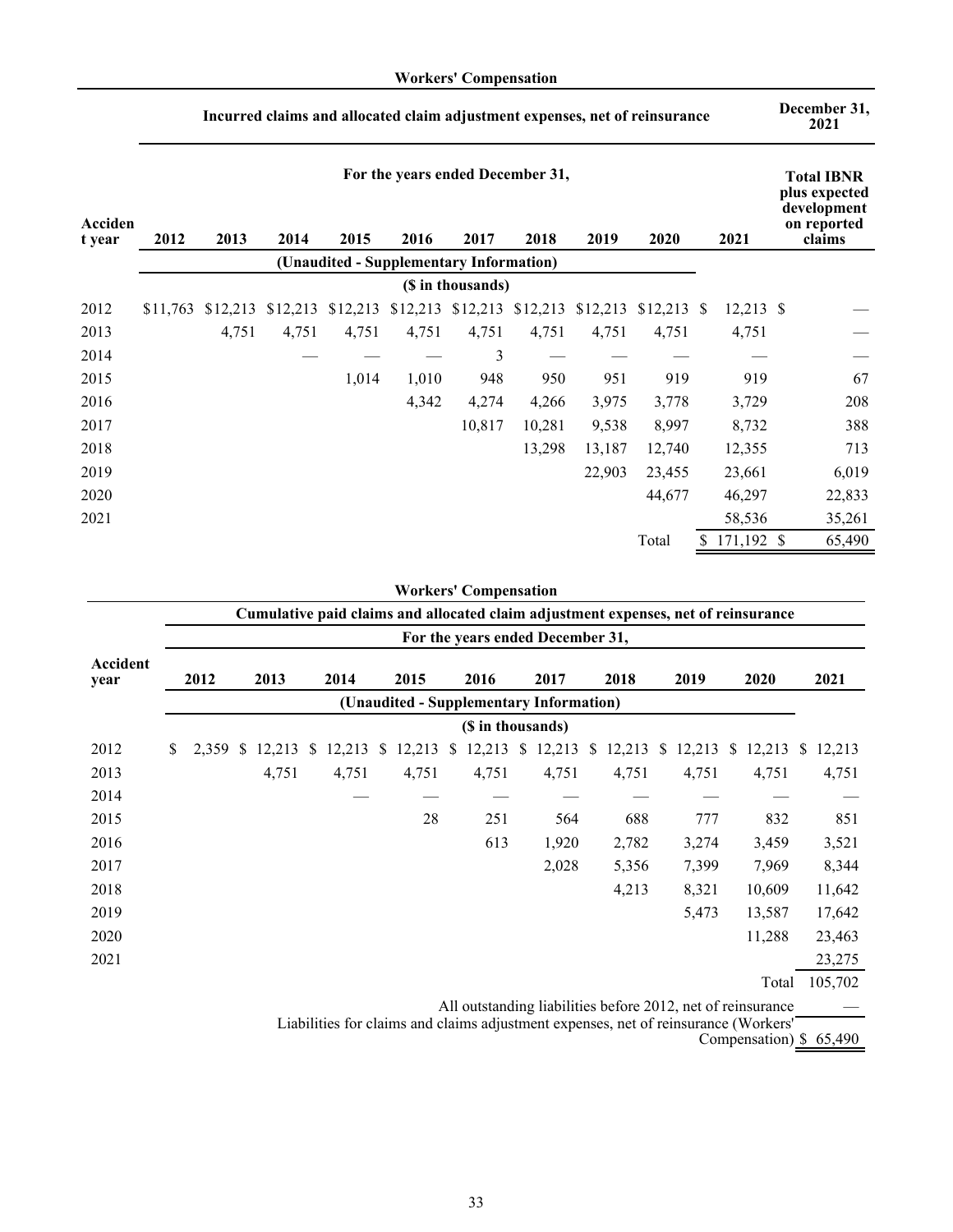For any incurred and paid claims denominated in a currency other than U.S. dollars, the above tables are presented using the foreign exchange rate in effect at the current year-end date. As a result, all prior year information has been restated to reflect the exchange rates at December 31, 2021. This treatment prevents changes in foreign currency exchange rates from distorting the claims development between the years presented.

For assumed contracts the Company does not generally receive claims information by accident year from the ceding insurers, but instead receives claims information by the treaty year of the contract. Claims reported by the ceding insurer to the Company may have the covered losses occurring in an accident year other than the treaty year. Some incurred and paid claims have been allocated to the accident years for the loss development tables based on the proportion of premiums earned for each contract during such accident year.

For example, a one-year treaty incepting on October 1, 2018 (with underlying policies each having a one-year duration), would have a 24-month period over which the premiums would be earned. Therefore, claims would be allocated to accident years 2018, 2019 and 2020 based on the proportion of the premiums earned during each accident year. For illustration of this contract, any claims reported during 2018 would be allocated to the 2018 accident year. For losses reported during 2019, the claims would be allocated between 2018 and 2019 based on the percentage of premiums earned during 2018 and 2019. Similarly, for losses reported during 2020 and thereafter, the losses would be allocated to the 2020, 2021 and 2022 accident years based on the proportion of premiums earned during each of those years. However, natural catastrophes and certain other large losses are addressed separately and are assigned to the accident year in which they occurred.

The reconciliation of the net incurred and paid claims development tables to the liability for claims and claim adjustment expenses in the balance sheet is as follows:

|                                                                           | <b>December 31, 2021</b> |
|---------------------------------------------------------------------------|--------------------------|
|                                                                           | (\$ in thousands)        |
| Net outstanding liabilities                                               |                          |
| Health                                                                    | \$<br>7,778              |
| Multiline                                                                 | 184,835                  |
| General Liability                                                         | 17,306                   |
| Motor Casualty                                                            | 61,924                   |
| <b>Motor Property</b>                                                     | 14,651                   |
| Other                                                                     | 55,118                   |
| Property                                                                  | 46,769                   |
| Professional Liability                                                    | 20,290                   |
| Workers' Compensation                                                     | 65,490                   |
| Liabilities for claims and claims adjustment expenses, net of reinsurance | 474,161                  |
| Add: Reinsurance recoverable on unpaid claims                             | 11,990                   |
| Add: Unallocated claims adjustment expenses                               | 3,578                    |
| Add: Allowance for credit losses                                          | 1,301                    |
| Total gross liabilities for unpaid claims and claim adjustment expense    | 491,030                  |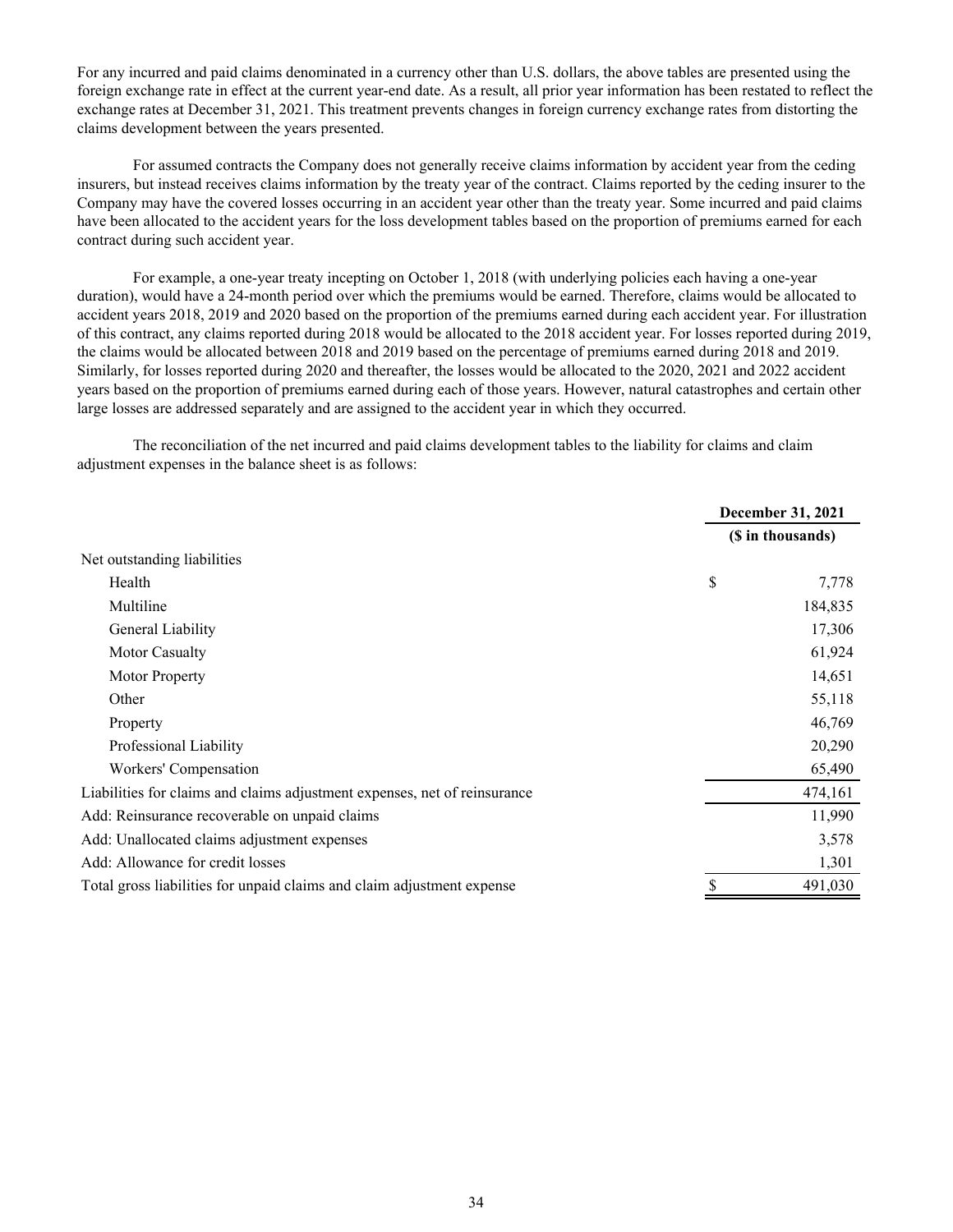The average historical annual percentage payout of net incurred claims (excluding health) at December 31, 2021, is as follows:

| Years                  |                 | 3                                   | 4        | 5        | 6                                                 |          | 8                                | 9                             | 10                 |
|------------------------|-----------------|-------------------------------------|----------|----------|---------------------------------------------------|----------|----------------------------------|-------------------------------|--------------------|
|                        |                 |                                     |          |          | (Unaudited - Supplementary Information)           |          |                                  |                               |                    |
| Multiline              |                 |                                     |          |          | $10.2\%$ 19.0 % 18.8 % 16.0 % 13.3 % 22.7 % $-$ % |          | $- \frac{9}{6}$                  | $- \frac{9}{6}$               | $-$ %              |
| General Liability      |                 |                                     |          |          | 4.5 % 12.0 % 11.1 % 10.8 % 17.3 % 27.8 %          | $6.9\%$  | $8.0\%$                          | $16\%$                        | $-$ %              |
| Motor Casualty         | $40.3\%$ 32.6 % | $9.5\%$                             | 6.2 %    | 4.2 $\%$ | $3.0 \%$                                          | 2.8 %    | $1.2 \%$                         | $- \frac{9}{6}$               | $0.2\%$            |
| <b>Motor Property</b>  |                 | $51.4\%$ 42.2 % 5.1 %               | $0.5\%$  | $0.4\%$  | $0.2 \%$                                          | $0.2 \%$ |                                  | $- \frac{6}{9} - \frac{6}{9}$ | $- \frac{9}{6}$    |
| Other                  |                 | $36.3\%$ 44.3 % 12.6 %              | 3.0 $\%$ | $2.2\%$  | $1.0 \%$                                          | $0.6\%$  | $- \frac{6}{10}$                 | $- \frac{0}{0}$               | $-$ %              |
| Property               | 49.7 % 34.8 %   | 5.9 $\%$                            | $3.0 \%$ | $2.8 \%$ | $2.5\%$                                           | $1.0 \%$ | $0.3\%$                          | $- \frac{6}{10}$              | $- \frac{9}{6}$    |
| Professional Liability |                 | $3.5\%$ 11.9 % 18.4 % 16.1 % 13.5 % |          |          | $9.5\%$                                           | 5.7 $\%$ | 4.2 $\%$                         |                               | 3.0 $\%$ 14.2 $\%$ |
| Workers' Compensation  |                 | $27.2\%$ 43.4 % 22.6 %              | 5.5 $\%$ | $0.8 \%$ | $0.5 \%$                                          | $-$ %    | $\%$<br>$\overline{\phantom{a}}$ | $-$ %                         | $- \frac{9}{6}$    |

The historical annual percentage payout pattern for health claims is excluded from the table above because health claims have short settlement periods and including it would skew the results presented.

As a reinsurance entity, the Company generally does not receive detailed claims frequency information or claims counts from ceding insurers and third-party claim handlers. Due to the nature of the reinsurance contracts, the underlying insured reports claims to the insurer who cedes losses to the Company. The Company is contractually obligated to reimburse the ceding insurer for its share of the losses. While the Company has the right to conduct audits of the ceding insurer's claims files, the insurer is generally not obligated to provide a detailed listing of claims counts or other claims frequency information. Therefore it is impracticable for the Company to present the cumulative number of reported claims by accident year.

# **8. RETROCESSION**

From time to time, the Company purchases retrocessional coverage for one or more of the following reasons: to manage its overall exposure, reduce its net liability on individual risks, obtain additional underwriting capacity and balance its underwriting portfolio. The Company records loss and loss adjustment expenses recoverable from retrocessionaires as assets.

For the year ended December 31, 2021, the Company's earned ceded premiums were insignificant (2020: \$2.6 million and 2019: \$82.4 million).

For the year ended December 31, 2021, loss and loss adjustment expenses recovered and change in losses recoverable were insignificant (2020: \$6.0 million and 2019: \$73.7 million).

Retrocession contracts do not relieve the Company from its obligations to its cedents. Failure of retrocessionaires to honor their obligations could result in losses to the Company. At December 31, 2021, the Company's loss reserves recoverable of \$12.0 million (December 31, 2020: \$19.1 million) consisted of (i) \$12.0 million (December 31, 2020: \$18.8 million) recoverable from unrated retrocessionaires, of which \$11.8 million (December 31, 2020: \$18.1 million) were secured by cash, letters of credit and collateral held in trust accounts for the benefit of the Company and (ii) \$ nil (December 31, 2020: \$ nil) recoverable from retrocessionaires rated A- or above by A.M. Best.

 The Company regularly evaluates its net credit exposure to assess the ability of the retrocessionaires to honor their respective obligations. At December 31, 2021, the Company had recorded an allowance for expected credit losses of \$1.3 million (December 31, 2020: \$0.9 million).

## **9. SHARE CAPITAL**

The holders of all ordinary shares are entitled to share equally in dividends declared by the Board of Directors. In the event of a winding-up or dissolution of the Company, the ordinary shareholders share equally and ratably in the assets of the Company, after payment of all debts and liabilities of the Company and after the liquidation of any issued and outstanding preferred shares. The Board of Directors is authorized to establish the rights and restrictions for preferred shares as they deem appropriate.

The Amended and Restated Memorandum and Articles of Association (the "Articles") provides that the holders of ordinary shares generally are entitled to one vote per share. The Company is subject to the Cayman Islands' Insurance (Capital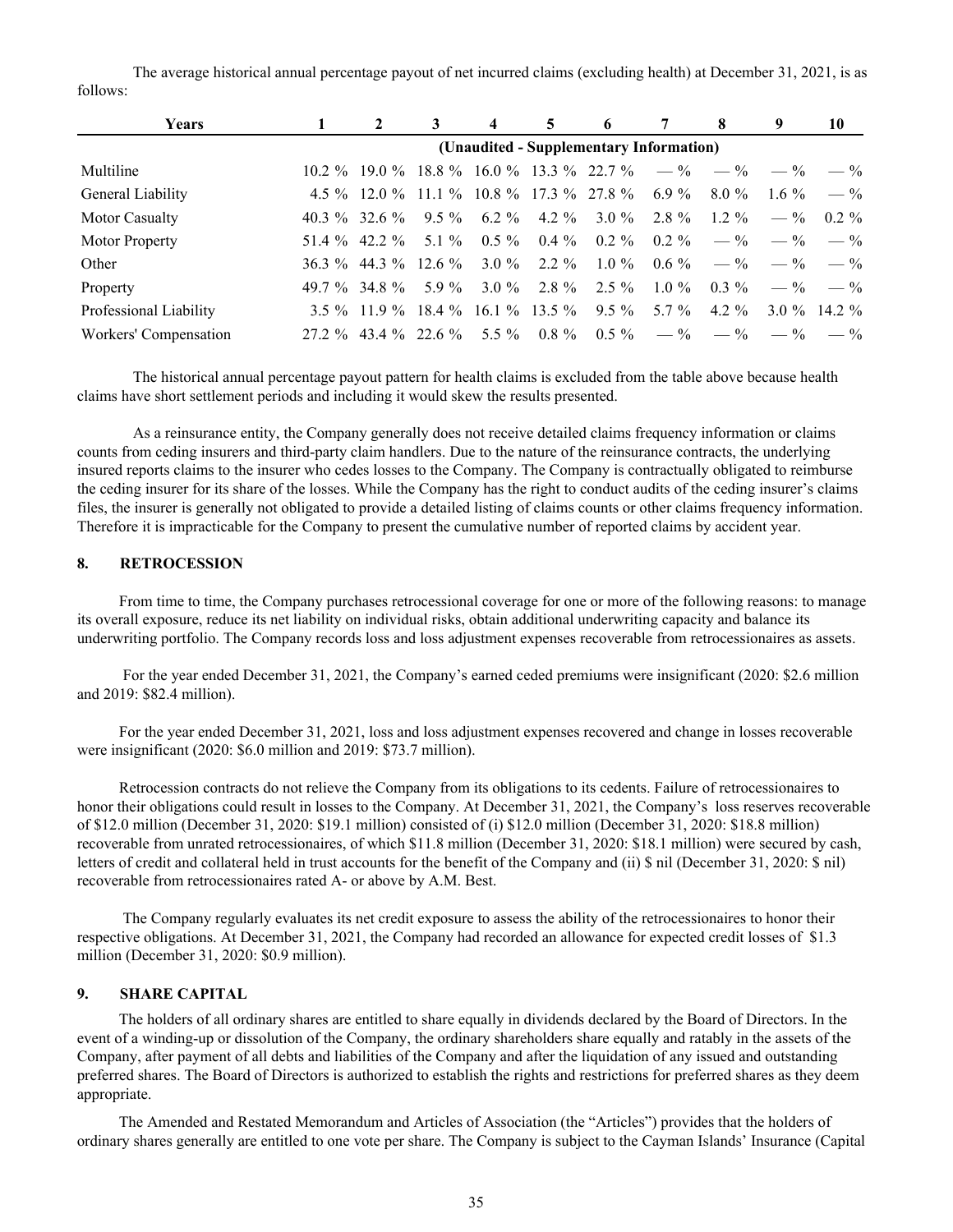and Solvency) (Classes B, C, and D Insurers) Regulations, (2018 revision) (the "Insurance Regulations"). The Insurance Regulations impose a Minimum Capital Requirement ("MCR") of \$50 million and a Prescribed Capital Requirement ("PCR") on the Company of \$222.6 million at December 31, 2021. At December 31, 2021, the Company's statutory capital and surplus of \$503.9 million exceeded the MCR as well as the PCR.

Any dividends declared and paid from the Company to its shareholder would require approval of CIMA. At December 31, 2021 and 2020, \$281.3 million and \$286.6 million, respectively, of the Company's capital and surplus was available for distribution as dividends. During the year ended December 31, 2021, \$4.0 million return of additional paid in share capital was paid by the Company to its parent (2020: \$39.5 million, 2019: \$3.9 million).

Additional paid-in capital includes the premium per share paid by the subscribing shareholder for ordinary shares which have a par value of \$0.10 each.

## **10. NET INVESTMENT INCOME (LOSS)**

A summary of net investment income (loss) for the years ended December 31, 2021, 2020, and 2019 is as follows:

|                                                                 | 2021     |   | 2020              | 2019     |
|-----------------------------------------------------------------|----------|---|-------------------|----------|
|                                                                 |          |   | (\$ in thousands) |          |
| Realized gains (losses)                                         |          |   | (9,234)           | (13,613) |
| Change in unrealized gains and losses                           | 19,559   |   | 25,158            | 7,644    |
| Investment-related foreign exchange gains (losses)              | (38)     |   | 39                | 20       |
| Interest and dividend income, net of withholding taxes          | 120      |   | 4,903             | 14,915   |
| Interest, dividend, and other expenses                          | (1, 845) |   | (1, 865)          | (4,787)  |
| Net investment-related income (loss)                            | 17,796   | S | 19,001            | 4,179    |
| Income (loss) from investments in related party investment fund | 16,789   |   | 3,563             | 43,945   |
| Total investment income (loss)                                  | 34,585   |   | 22,564            | 48,124   |

"Income (loss) from investments in related party investment fund" reflects the equity in earnings (loss) of SILP (see Note 3).

"Change in unrealized gains and losses" for the year ended December 31, 2021, includes net unrealized gains of \$18.8 million (2020: \$9.1 million, 2019: \$0.2 million) on Innovations-related investments. For the year ended December 31, 2020, the change in unrealized gains and losses also included a net decrease in the valuation allowance of \$15.0 million (2019: net increase of \$6.0 million) relating to notes receivable.

# **11. TAXATION**

The Company intends to conduct all of its operations in a manner that will not cause it to be treated as engaging in a trade or business within the United States and will not cause it to be subject to current U.S. federal income taxation on its net income. However, because there are no definitive standards provided by the Internal Revenue Code, regulations or court decisions as to the specific activities that constitute "engaged in the conduct of a trade or business within the United States", and as any such determination is essentially factual in nature, there can be no assurance that the IRS will not successfully assert that the Company is engaged in a trade or business within the U.S.

## *Federal Excise Taxes*

The United States imposes an excise tax on reinsurance premiums paid to non-U.S. insurers or reinsurers with respect to risks located in the United States. Unless exempted or reduced by an applicable U.S. tax treaty, the tax rate is 1.0% for all reinsurance premiums. The Company incurs federal excise taxes on certain reinsurance transactions, including amounts ceded through intercompany transactions. For the years ended December 31, 2021, 2020, and 2019, the Company incurred approximately \$3.3 million, \$3.6 million, and \$3.6 million, respectively, of federal excise taxes, net of any refunds received. These amounts are included in the caption "Acquisition costs" in the Company's statements of operations.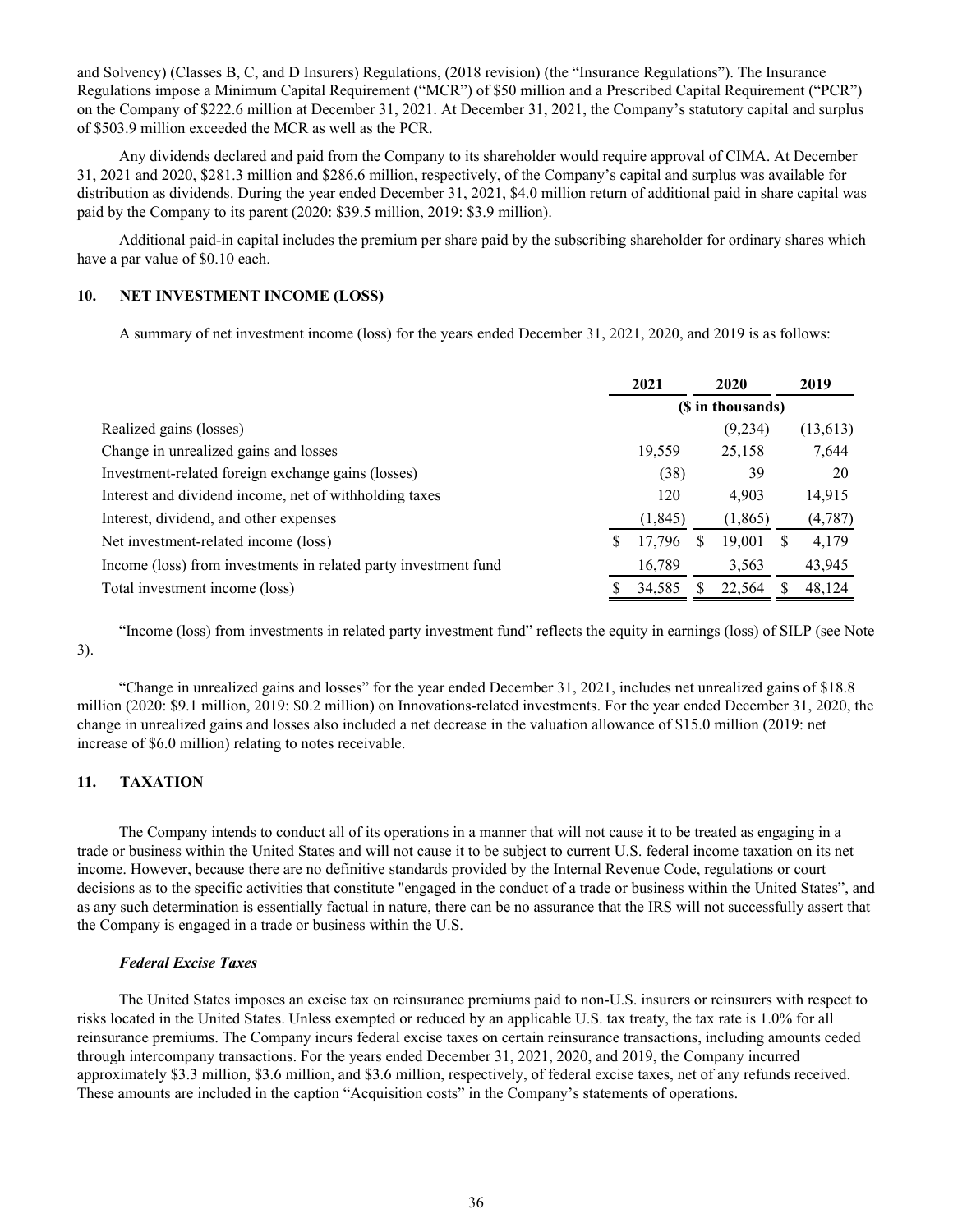## **12. RELATED PARTY TRANSACTIONS**

### **Investment Advisory Agreement**

DME, DME II and DME Advisors are each an affiliate of David Einhorn, Chairman of the Company's Board of Directors, and therefore are related parties to the Company.

The Company has entered into the SILP LPA (as described in Note 3 of the financial statements). DME II receives a performance allocation equal to (with capitalized terms having the meaning provided under the SILP LPA) (a) 10% of the portion of the Positive Performance Change for each limited partner's capital account that is less than or equal to the positive balance in such limited partner's Carryforward Account, plus (b) 20% of the portion of the Positive Performance Change for each limited partner's capital account that exceeds the positive balance in such limited partner's Carryforward Account. The Carryforward Account for the Company includes the amount of investment losses to be recouped including any loss generated on the assets invested in SILP, subject to adjustments for redemptions. The loss carry forward provision in the SILP LPA allows DME II to earn a reduced performance allocation of 10% of profits in years subsequent to any year in which SILP has incurred a loss, until all losses are recouped and an additional amount equal to 150% of the loss is earned.

 In accordance with the SILP LPA, DME Advisors constructs a levered investment portfolio as agreed by the Company (the "Investment Portfolio" as defined in the SILP LPA). On September 1, 2018, SILP entered into the IAA with DME Advisors, which entitles DME Advisors to a monthly management fee equal to 0.125% (1.5% on an annual basis) of each limited partner's Investment Portfolio. The IAA has an initial term ending on August 31, 2023, subject to an automatic extension for successive three-year terms.

For a detailed breakdown of management fees and performance compensation for the years ended December 31, 2021, 2020, and 2019, refer to Note 3 of the financial statements.

Pursuant to the SILP LPA and the IAA, the Company has agreed to indemnify DME, DME II, and DME Advisors for any expense, loss, liability, or damage arising out of any claim asserted or threatened in connection with DME Advisors serving as the Company's or SILP's investment advisor. The Company will reimburse DME, DME II, and DME Advisors for reasonable costs and expenses of investigating and defending such claims, provided such claims were not caused due to gross negligence, breach of contract, or misrepresentation by DME, DME II or DME Advisors. The Company incurred no indemnification amounts during the periods presented.

### **Green Brick Partners, Inc.**

David Einhorn also serves as the Chairman of the Board of Directors of Green Brick Partners, Inc. ("GRBK"), a publicly-traded company. At December 31, 2021, SILP, along with certain affiliates of DME Advisors, collectively owned 34.3% of the issued and outstanding common shares of GRBK. Under applicable securities laws, DME Advisors may sometimes be limited in its ability to trade GRBK shares held in SILP. At December 31, 2021, SILP held 2.7 million shares of GRBK.

### **Collateral Assets Investment Management Agreement**

Effective January 1, 2019, the Company (and its affiliates) entered into a collateral assets investment management agreement (the "CMA") with DME Advisors, pursuant to which DME Advisors manages certain assets of the Company that are not subject to the SILP LPA and are held by the Company to provide collateral required by the cedents in the form of trust accounts and letters of credit. In accordance with the CMA, DME Advisors receives no fees and is required to comply with the collateral investment guidelines. The CMA can be terminated by any of the parties upon 30 days' prior written notice to the other parties.

### **Due to / from Parent**

At December 31, 2021 and 2020, the amount due from / due to parent is non-interest bearing, unsecured and is repayable on demand.

## **Due to / from Affiliates**

At December 31, 2021, the Company had an insignificant amount due to affiliates. At December 31, 2020, the Company had \$3.0 million due from affiliates which was non-interest bearing, unsecured and repayable on demand.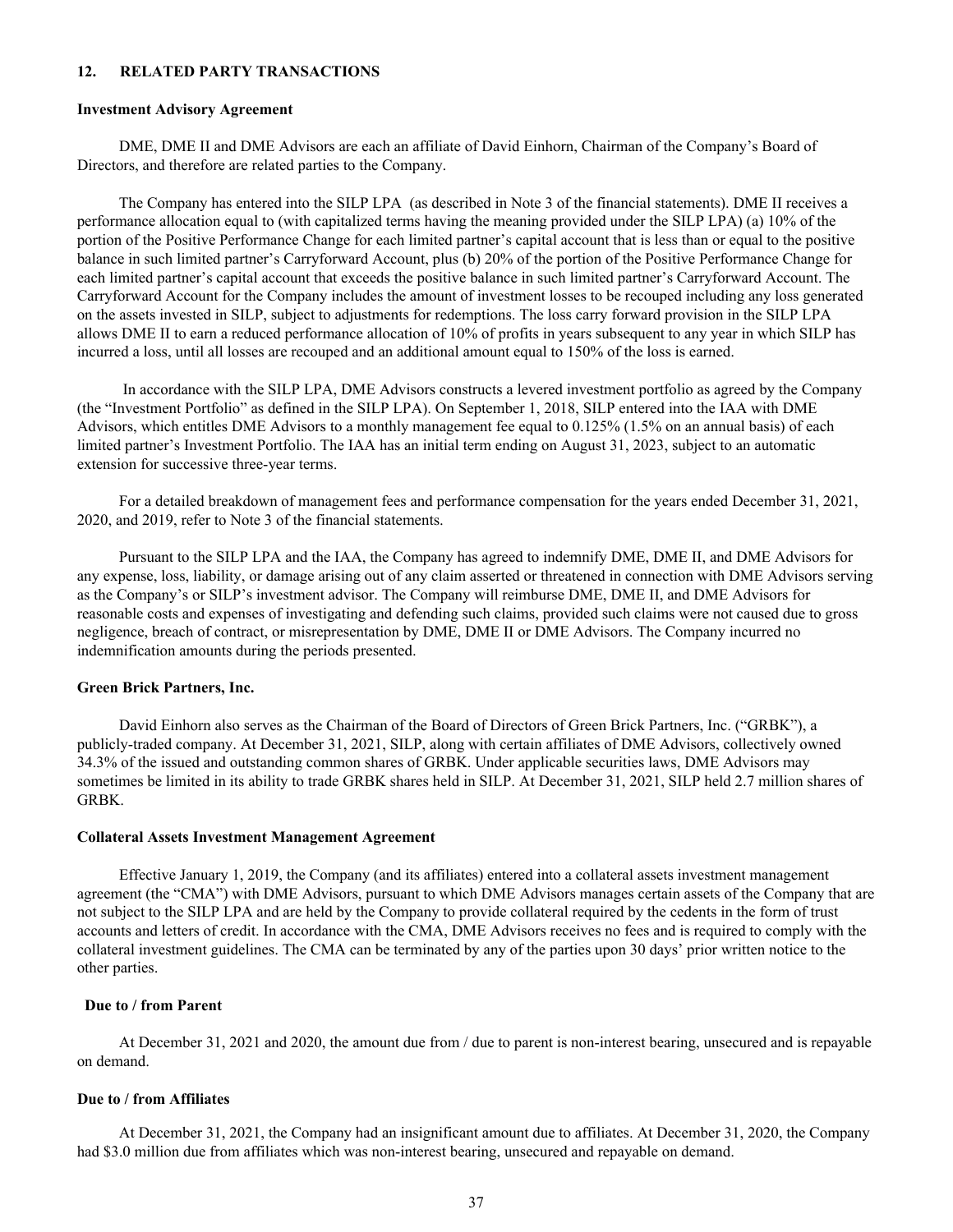The Company has entered into a quota share retrocession agreement with GRIL whereby the Company assumes from GRIL a quota share portion of certain specified reinsurance contracts written by GRIL. For the year ended December 31, 2021, the Company assumed \$144.6 million (2020: \$41.9 million, 2019: \$22.9 million) of written premiums from GRIL.

The Company has entered into a retrocession agreement with GRIL whereby the Company provides an aggregate stop loss protection to GRIL in return for premiums ceded by GRIL to the company. For the year ended December 31, 2021, GRIL ceded \$1.2 million (2020: \$0.6 million, 2019:\$0.7 million) of written premiums relating to the aggregate stop loss contract to the Company. During the year ended December 31, 2021, there were no losses incurred on the aggregate stop loss contract (2020: \$5.7 million, 2019: \$4.1 million).

At December 31, 2021, included in the caption "Reinsurance Balances Receivable" on the Company's balance sheet was \$98.1 million (December 31, 2020: \$24.6 million) net receivable from GRIL on the above mentioned retrocession agreements and \$36.4 million of funds provided by the Company to GRIL to support certain reinsurance contracts with Lloyd's syndicates.

## **13. COMMITMENTS AND CONTINGENCIES**

### **Letters of Credit and Trusts**

At December 31, 2021, the Company had one letter of credit facility, which automatically renews each year unless terminated by either party in accordance with the applicable required notice period:

|                     | <b>Maximum</b><br><b>Facility Limit</b> | <b>Termination</b><br>Date | Notice period required for<br>termination |
|---------------------|-----------------------------------------|----------------------------|-------------------------------------------|
|                     | (\$ in thousands)                       |                            |                                           |
| Citibank Europe plc | 275,000                                 | August 20, 2022            | 120 days before the termination<br>date   |

At December 31, 2021, an aggregate amount of \$136.8 million (December 31, 2020: \$135.3 million) in letters of credit was issued under the credit facility. At December 31, 2021, the Company had pledged total cash and cash equivalents with a fair value in the aggregate of \$137.6 million (December 31, 2020: \$137.6 million) as collateral against the letters of credit issued and included in the caption "Restricted cash and cash equivalents" in the Company's balance sheets . The credit facility contains customary events of default and restrictive covenants, including but not limited to, limitations on liens on collateral, transactions with affiliates, mergers and sales of assets, as well as solvency and maintenance of certain minimum pledged equity requirements, and restricts issuance of any debt without the consent of the letter of credit provider. Additionally, if an event of default exists, as defined in the letter of credit facility, the Company will be prohibited from paying dividends to its parent company. The Company was in compliance with all the credit facility covenants at December 31, 2021 and 2020.

The Company has also established regulatory trust arrangements for certain cedents. At December 31, 2021, collateral of \$482.6 million (December 31, 2020: \$579.1 million) was provided to cedents in the form of regulatory trust accounts and included in the caption "Restricted cash and cash equivalents" in the Company's balance sheets.

### **Lease Obligations**

The Company has determined that its lease agreement for office space qualifies as an operating lease arrangement. At the commencement date, the Company determines the lease term by assuming the exercise of the renewal option deemed to be reasonably certain. The exercise of the lease renewal option is at the Company's sole discretion, and these options do not contain any material residual value guarantees or material restrictive covenants. The Company's weighted-average remaining operating lease term is approximately 4.5 years at December 31, 2021.

As the lease contract generally does not provide an implicit discount rate, the Company used the weighted-average discount rate of 6.0%, representing its incremental borrowing rate based on information available at the commencement date, to determine the present value of lease payments. The incremental borrowing rate is based on a borrowing with a term similar to that of the associated lease. The Company has made an accounting policy election not to include renewal, termination, or purchase options that are not reasonably certain of exercise when determining the term of the borrowing.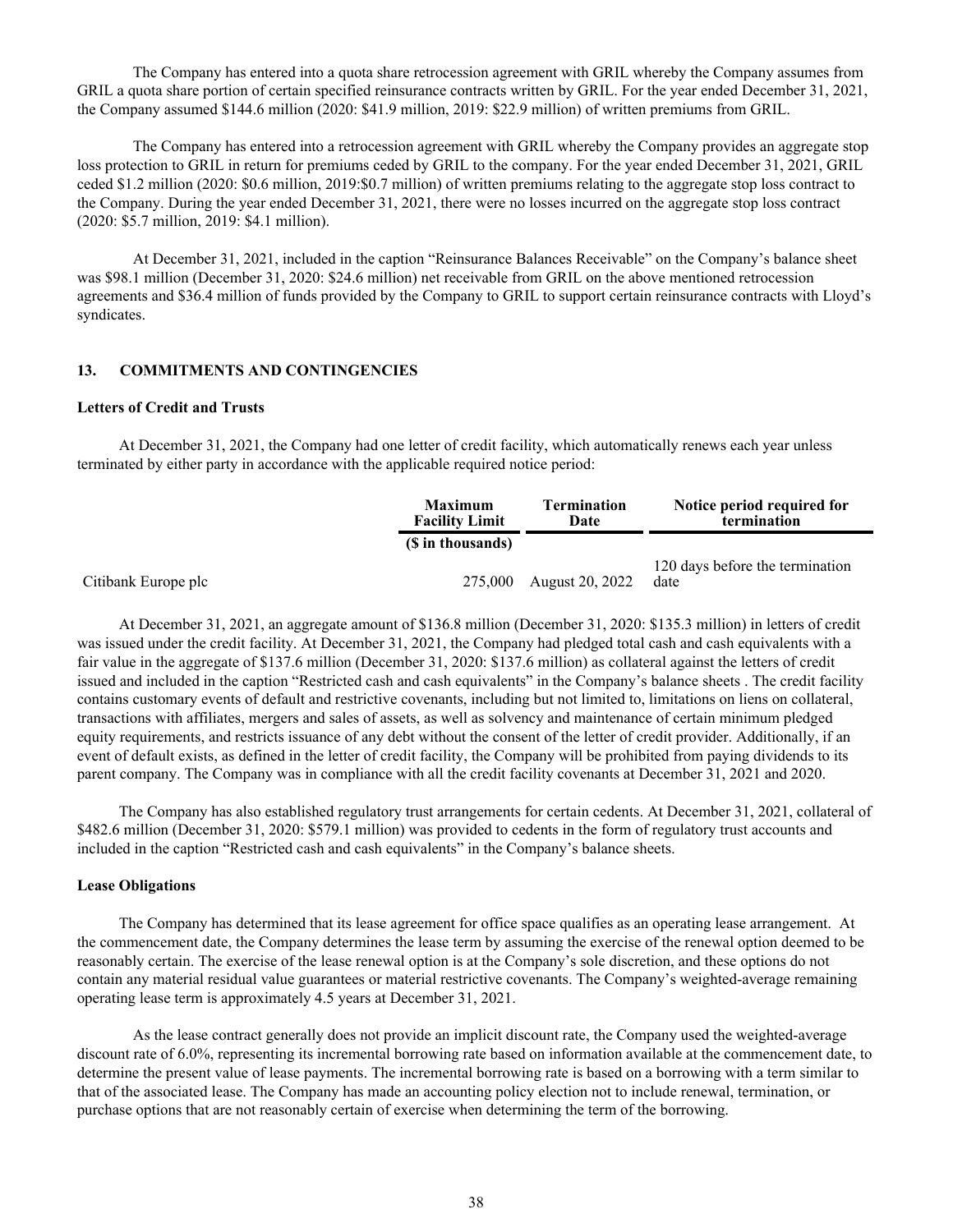At December 31, 2021, the right-of-use asset and lease liability relating to the operating lease was \$2.1 million. The operating and the short-term lease expenses for the year ended December 31, 2021, were \$0.3 million (2020: \$0.5 million).

At December 31, 2021, the commitment for operating lease liabilities for future annual periods was as follows:

| Year ending December 31,           | (\$ in thousands) |  |
|------------------------------------|-------------------|--|
| 2022                               | \$<br>522         |  |
| 2023                               | 537               |  |
| 2024                               | 553               |  |
| 2025                               | 570               |  |
| 2026                               | 289               |  |
| Thereafter                         |                   |  |
| Total lease payments               | 2,471             |  |
| Less Imputed Interest              | (326)             |  |
| Present value of lease liabilities | 2,145             |  |

## **Schedule of Commitments and Contingencies**

At December 31, 2021, other than the above mentioned lease obligation, the Company had no commitments and contingencies.

## **Litigation**

From time to time, in the ordinary course of business, the Company may be involved in formal and informal dispute resolution procedures, which may include arbitration or litigation. The outcomes of these procedures determine the rights and obligations under the Company's reinsurance contracts and other contractual agreements. In some disputes, the Company may seek to enforce its rights under an agreement or collect funds owed. In other matters, the Company may resist attempts by others to collect funds or enforce alleged rights. While the Company cannot predict the outcome of legal disputes with certainty, the Company does not believe that any existing dispute, when finally resolved, will have a material adverse effect on the Company's business, financial condition, or operating results.

## **14. SEGMENT REPORTING**

The Company has one operating segment, Property & Casualty Reinsurance.

Substantially all of the Company's business is sourced through reinsurance brokers. The following table sets forth the premiums generated through our largest brokers and their subsidiaries and affiliates (totals may not sum due to rounding):

|           |      |                         |                                           | 2019                             |                                                                                       |
|-----------|------|-------------------------|-------------------------------------------|----------------------------------|---------------------------------------------------------------------------------------|
|           |      |                         |                                           |                                  |                                                                                       |
| \$140,984 |      | \$177,945               |                                           |                                  | 54.2 %                                                                                |
| 71,399    | 14.1 | 23,720                  | 5.3                                       | 35,581                           | 7.5                                                                                   |
| 49,172    | 9.7  | 108,325                 | 24.4                                      | 85,323                           | 17.9                                                                                  |
| \$261,555 |      |                         |                                           |                                  | 79.6 %                                                                                |
| 244,028   | 48.3 | 134,892                 | 30.3                                      | 97.141                           | 20.4                                                                                  |
| 505,583   |      | 444.882<br><sup>S</sup> |                                           | \$475,705                        | $100.0 \%$                                                                            |
|           |      | 2021                    | 27.9 %<br>51.7 % \$ 309,990<br>$100.0 \%$ | <b>2020</b><br>(\$ in thousands) | <b>Year ended December 31</b><br>40.0 % \$ 257,660<br>69.7 % \$ 378,564<br>$100.0 \%$ |